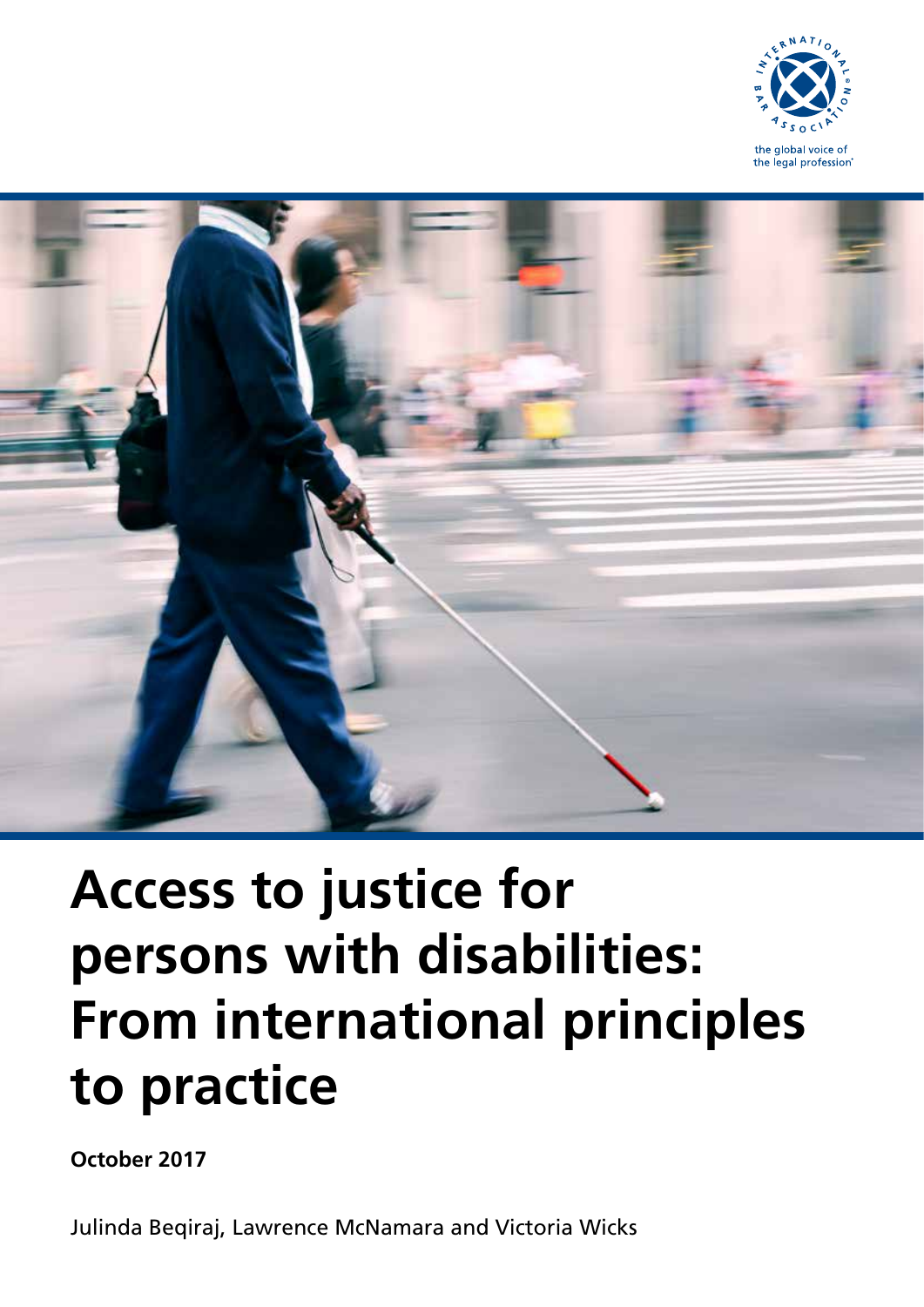

the global voice of the legal profession®

**Citation:** This document should be cited as: J Beqiraj, L McNamara and V Wicks, *Access to justice for persons with disabilities: From international principles to practice*, International Bar Association, October 2017.

**Copyright:** © International Bar Association. This document is available for free download from the websites of the International Bar Association's Access to Justice and Legal Aid Committee (**www.ibanet.org**) and the Bingham Centre for the Rule of Law (**www.binghamcentre.biicl.org**).

**Acknowledgments:** This report was written for the International Bar Association by the Bingham Centre for the Rule of Law. The IBA Access to Justice and Legal Aid Committee and the Bingham Centre for the Rule of Law would like to thank the IBA Committee members and affiliates who provided relevant information for this report, and Bingham Centre intern Nadeshda Jayakody, who assisted with the research. The Access to Justice and Legal Aid Committee is particularly grateful to the IBA Public and Professional Interest Division, who funded this project.



**About the Bingham Centre for the Rule of Law:** The Bingham Centre was launched in December 2010 to honour the work and career of Lord Bingham of Cornhill KG – a great judge and passionate advocate of the rule of law. The Centre is dedicated to the study and promotion of the rule of law worldwide. It does this by defining the rule of law as a universal and practical concept, highlighting threats to the rule of law, conducting research and training, and providing rule of law capacity-building to enhance economic development, political stability and human dignity.

The Bingham Centre is a constituent part of the British Institute of International and Comparative Law (BIICL), a registered charity and leading independent research organisation founded over 50 years ago (**www.biicl.org**).

ISBN 978-1-905221-73-8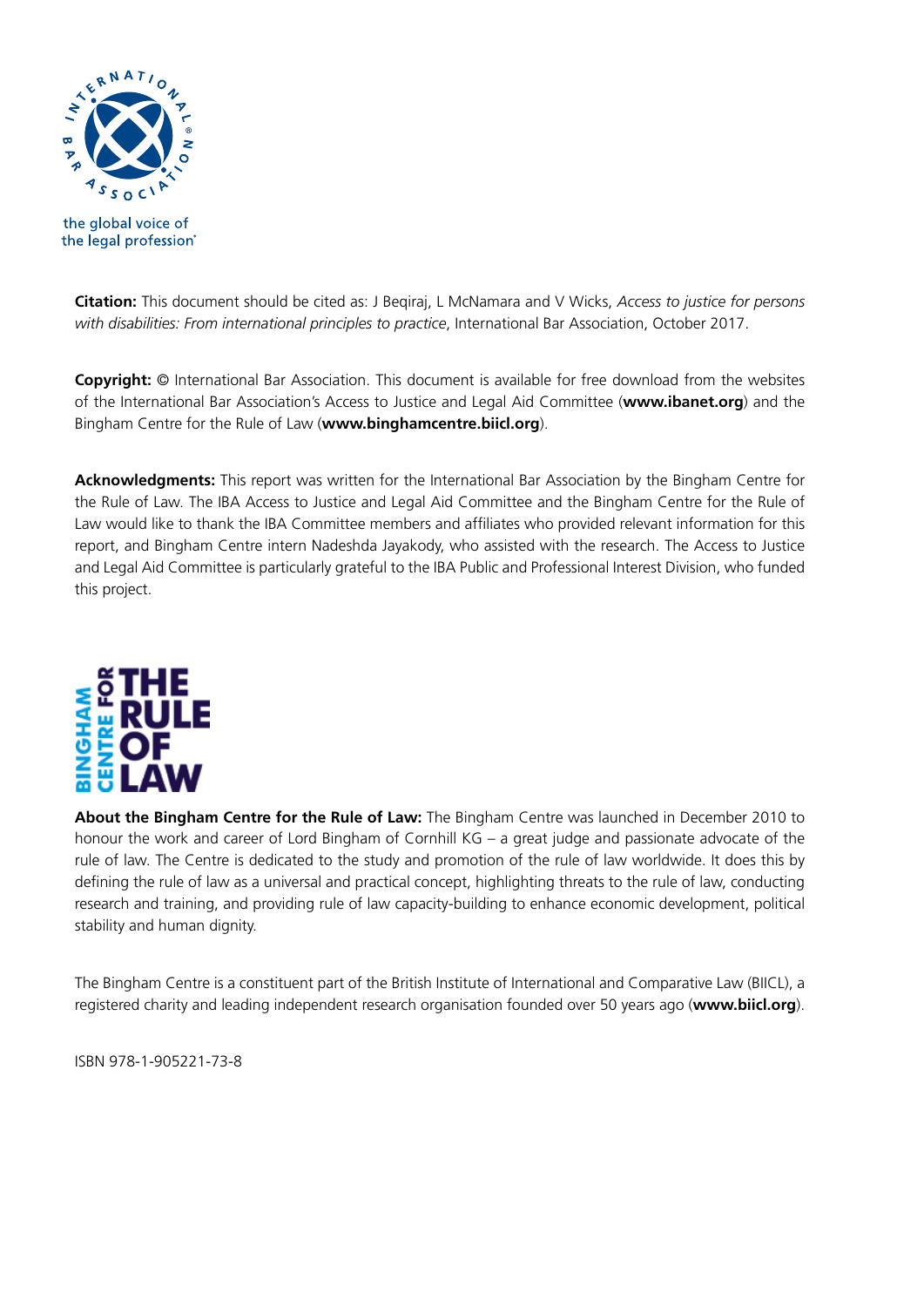## **Contents**

| <b>Executive summary</b>                                                                         | 5  |
|--------------------------------------------------------------------------------------------------|----|
| List of acronyms                                                                                 | 8  |
| <b>Chapter 1: Introduction</b>                                                                   | 10 |
| 1.1 Context: Access to justice for persons with disabilities                                     | 10 |
| 1.2 Aims                                                                                         | 12 |
| 1.3 Methodology                                                                                  | 13 |
| 1.4 Structure of the report and further resources                                                | 13 |
| Chapter 2: Access to justice for persons with disabilities:<br>The international legal framework | 14 |
| 2.1 Access to justice                                                                            | 14 |
| 2.1.1 Access to justice, effective remedy, fair trial and equality                               | 14 |
| 2.1.2 The pivotal role of access to justice within the CRPD framework                            | 15 |
| 2.2 The concept of legal capacity                                                                | 16 |
| 2.2.1 Approaches to restrictions or denial of legal capacity                                     | 16 |
| In focus: Supported decision-making                                                              | 17 |
| <b>Chapter 3: Overarching barriers to access to justice</b>                                      | 20 |
| <b>3.1 Societal barriers</b>                                                                     | 20 |
| 3.2 Legal barriers                                                                               | 22 |
| 3.2.1 Discriminatory laws or lack of specific and adequate laws<br>and provisions                | 22 |
| 3.2.2 Access to legal information and understanding of legal rights                              | 23 |
| In focus: Access to legal information in institutionalised contexts                              | 24 |
| In focus: Accessible information                                                                 | 24 |
| <b>3.3 Financial barriers</b>                                                                    | 26 |
| 3.4 'Accessibility' barriers                                                                     | 27 |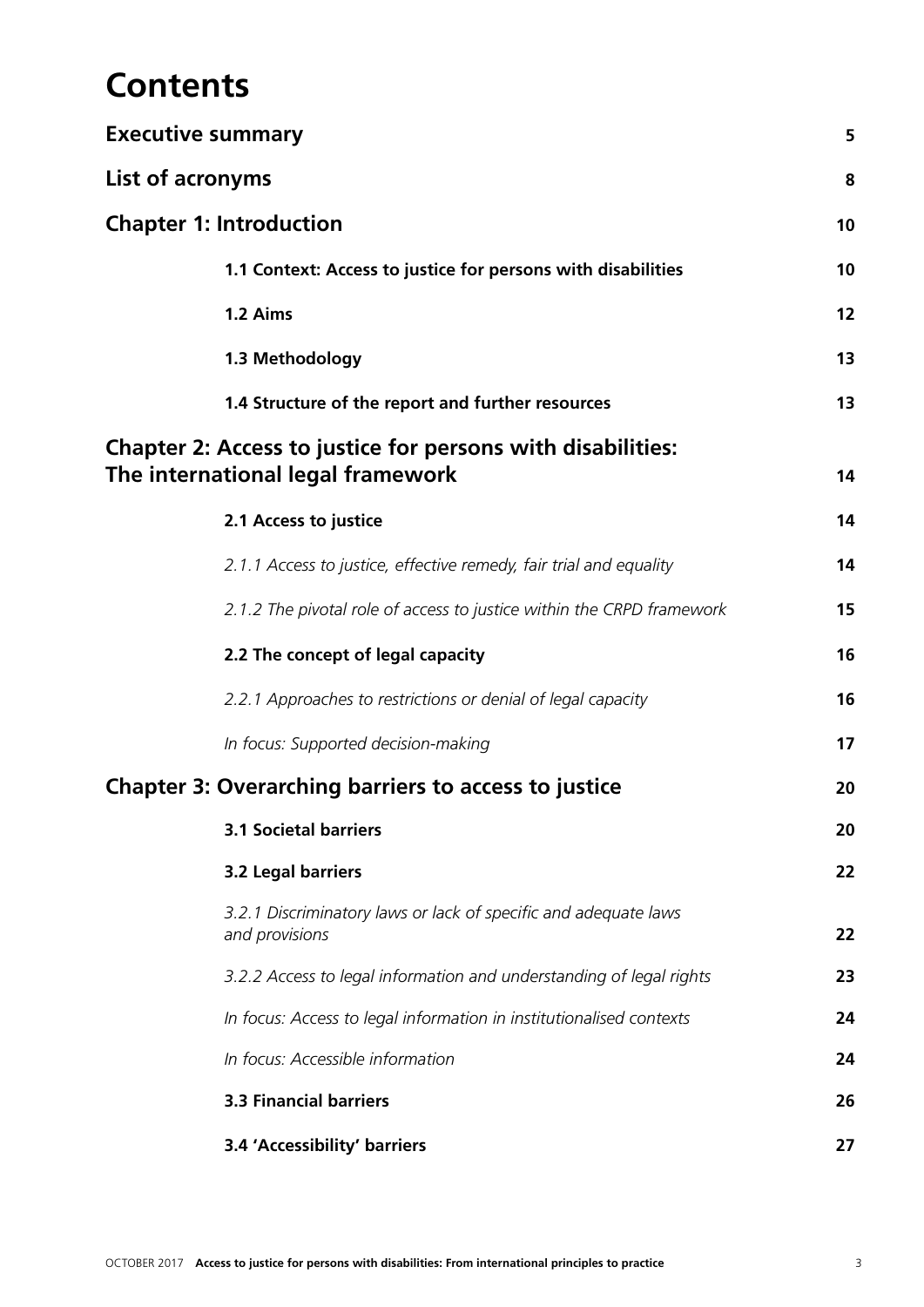| <b>Chapter 4: Specific barriers to access to justice in legal proceedings</b><br>29                                      |    |  |
|--------------------------------------------------------------------------------------------------------------------------|----|--|
| <b>4.1 Criminal proceedings</b>                                                                                          | 29 |  |
| 4.1.1 Persons with disabilities in pre-trial proceedings                                                                 | 29 |  |
| In focus: Persons with disabilities as witnesses and victims of crime                                                    | 30 |  |
| 4.1.2 Legal responsibility for criminal acts                                                                             | 32 |  |
| In focus: 'Unfitness to stand trial' declarations                                                                        | 32 |  |
| In focus: 'Not criminally responsible' assessments                                                                       | 34 |  |
| 4.1.3 Standards of facilities in which persons with disabilities are detained                                            | 35 |  |
| In focus: Diversion from the penal system                                                                                | 36 |  |
| In focus: Training of prison staff                                                                                       | 37 |  |
| In focus: Monitoring by independent authorities                                                                          | 38 |  |
| <b>4.2 Civil proceedings</b>                                                                                             | 38 |  |
| 4.2.1 Challenging decisions made about persons with disabilities                                                         | 38 |  |
| In focus: Institutionalisation and deprivation of liberty                                                                | 38 |  |
| In focus: Involuntary medical treatment                                                                                  | 41 |  |
| <b>4.3 Administrative proceedings</b>                                                                                    | 42 |  |
| <b>Chapter 5: The way forward: Disability, the Sustainable Development</b><br>Agenda and the role of the legal community |    |  |
| <b>References and resources</b>                                                                                          |    |  |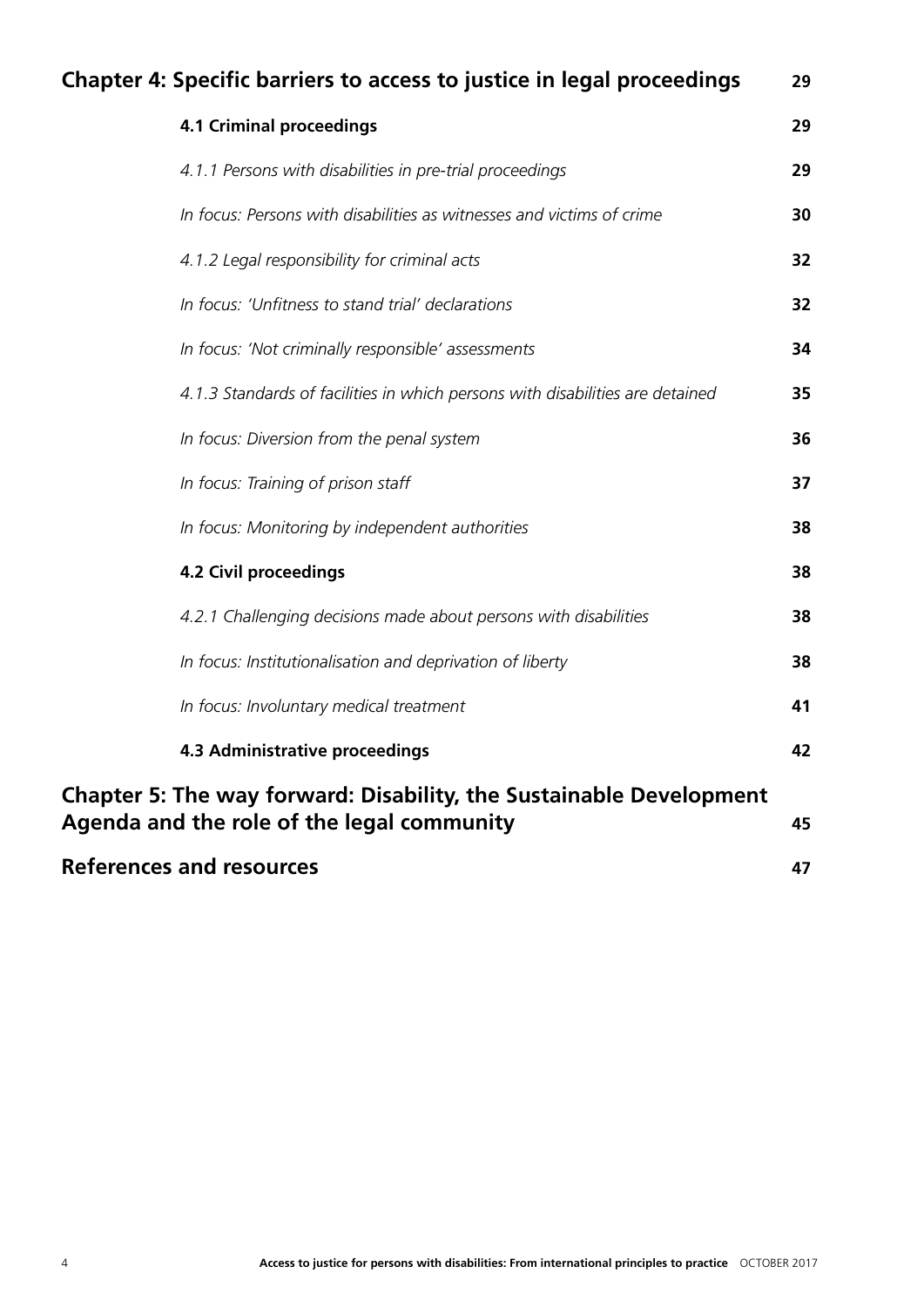## **Executive summary**

Approximately one billion people, or 15 per cent of the global population, experience some form of disability. Persons with disabilities face disproportionate socio-economic marginalisation, resulting in poorer health and medical treatment, lower quality of education, limited employment prospects and generally broad-ranging restrictions on their community participation. These negative outcomes are exacerbated by barriers to access to justice specifically experienced by persons with disabilities.

Disability is both a cause and consequence of poverty, and effective access to justice is among the essential ingredients of sustainable development and eradication of poverty. Access to justice, as a fundamental right in itself and as a precondition of the enjoyment of all other rights, is especially crucial for this category of vulnerable persons, and provides a unique tool to counter the discrimination (and often disrespect, lack of dignity or even violence) that they face. Paradoxically, however, those who need effective access to justice most are the ones most frequently encountering barriers to it.

### **Conceptual framework and aims of the report**

The conceptual framework of this report draws on human rights law – particularly (but not only) on the United Nations Convention on the Rights of Persons with Disabilities (CRPD) – and on law and economic development theories as they relate to disability issues. The report thus relies on the definition of 'persons with disabilities' adopted in the CRPD, which promotes a shift away from a purely medical model of disability to one that includes social realities. The concept includes:

'[t]hose who have long-term physical, mental, intellectual or sensory impairments, which in interaction with various barriers may hinder their full and effective participation in society on an equal basis with others'.

The report pursues three complementary aims, which are to:

- identify barriers to access to justice for persons with disabilities;
- gather examples of solutions used to overcome those barriers; and
- provide insight into how examples of good practice may be transferable internationally to inform access to justice practices.

The report explores how a rights-based approach grounded in effective access to justice could help ensure that justice policy, planning and implementation takes appropriate account of the input and needs of persons with disabilities. It aims to contribute to this by analysing the main legal issues and practices that operate as barriers to access to justice for persons with disabilities, and highlighting possible solutions in various jurisdictions around the world.

The report is part of a research project commissioned by the International Bar Association (IBA) Access to Justice and Legal Aid Committee ('the Committee') and adds to previous research undertaken by the Committee on barriers to achieving access to justice and solutions thereto. As a core ingredient of the rule of law, access to justice enables people to have their voices heard and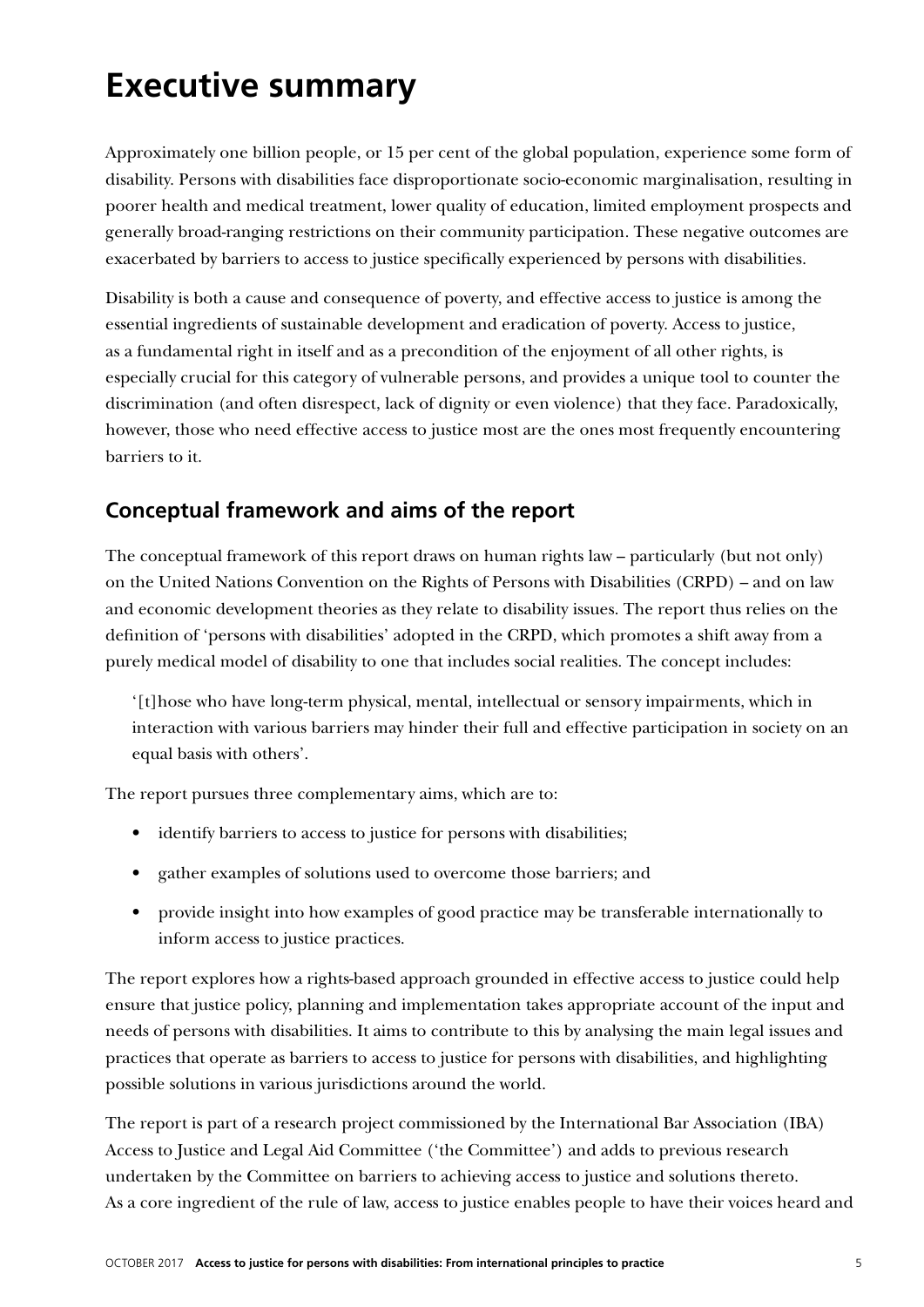to exercise their legal rights deriving from constitutions, statutes, the common law or international instruments. Access to justice is an indispensable factor in promoting empowerment, securing access to equal human dignity and achieving social and economic development. The Bingham Centre for the Rule of Law, as an independent research institute devoted to the study and promotion of the rule of law worldwide, undertook the research and writing for the Committee, with the Committee participating in the process by way of proposing topics, supplying some data and involving its membership and other IBA members in the collection of best practices. The Committee's goals in commissioning this work are to:

- raise awareness of the different types of barriers to access to justice for persons with disabilities, and of ways to address those barriers;
- provide a valuable tool for lawyers, practitioners, civil society organisations and others in increasing access to justice for persons with disabilities, thus encouraging practical rights enforcement; and
- create the opportunity to learn about national and international practices and prompt further discussion and research into how the legal community, working with civil society and governments, can be involved in maintaining or improving access to justice for persons with disabilities, especially in times of austerity.

## **Findings**

Vulnerability connected to and deriving from disability is partly inherent and partly generated, for instance, by societal, cultural, legal and physical barriers to the full enjoyment of human rights. Yet, international policy-makers and stakeholders have not historically recognised or prioritised disability issues within international development efforts. It is only in the Sustainable Development Agenda, adopted in 2015, that governments have included explicit references to persons with disabilities, and disaggregation of data by disability is a core principle. The Sustainable Development Agenda presents a unique opportunity in this regard, and has strong potential to contribute in practical ways to the protection of the rights of persons with disabilities.

It is essential that the legal community recognises it can play an important role in the fight against poverty through the empowerment of the most vulnerable groups, at both national and international levels. The report underlines a number of relevant measures and directions that the legal community can undertake to make a useful contribution to the protection of the rights of persons with disabilities, the enhancement of their welfare and the delivery of the Sustainable Development Agenda. Key findings include:

• There is some evidence regarding a disjuncture between victimisation of persons with disabilities and crime reporting rates, which reiterates the invisibility of persons with disabilities at the policy level. Lawyers involved in providing legal assistance and representation can effectively contribute to defeating this barrier. In the context of measurement of progress in relation to Goal 16 on access to justice, one of the indicators requires measurement of the crime-reporting rate, which would provide data on a larger scale, especially if broken down by disability status.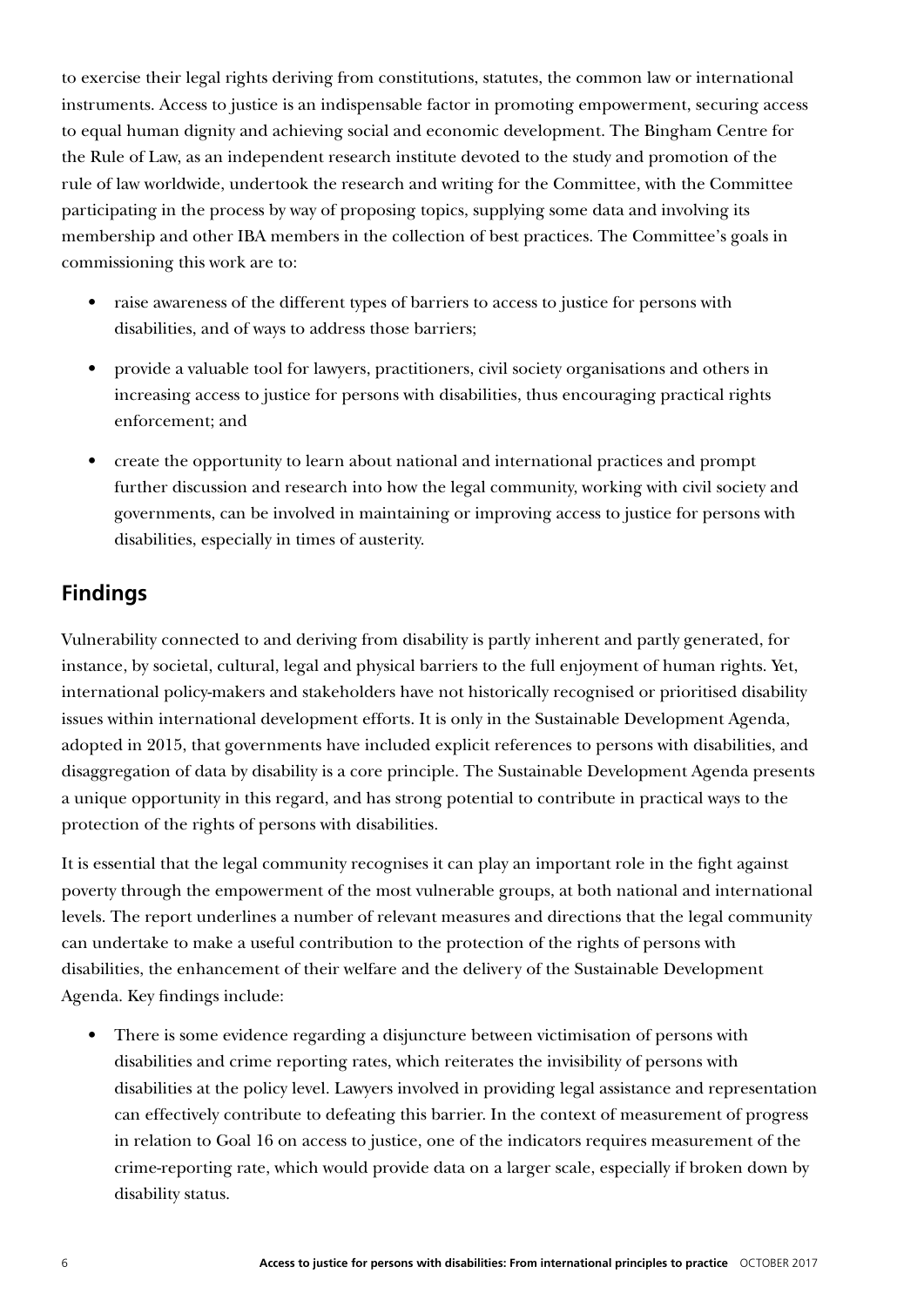- Policies driven by austerity constraints should not result in discriminatory practices, whether de jure or de facto. Accordingly, protection of the rights of persons with disabilities needs to be incorporated explicitly among the core inspiring principles of those policies. Lawyers involved in advocacy and law reform have a moral and legal obligation to sponsor this approach.
- Strategic litigation is often a very effective 'eye-opener' and can help highlight and expose issues related to the conditions and needs of persons with disabilities, but there is a need for further research and collection of accurate data, that will inform policy reforms.
- There is need for additional enquiry into the compatibility of standards of deprivation of liberty with human rights law, as delineated in the CRPD. Such research should also take into consideration the impact that the diversity of legal models – adversarial versus inquisitorial – has on the approaches taken in the different jurisdictions.
- There is an increased need to integrate psychological analysis into legal research and practice, to help address the needs of persons with disabilities in the field of justice. The report contains reference to widespread practices of specialised training of judges, lawyers, police and other staff – including as part of legal education programmes in universities or law schools – but these are rarely mandatory.
- The report highlights the need to develop existing guidelines related to standards of treatment and communication with persons with disabilities involved in judicial proceedings into more coherent statutory codes of practice, especially in common law jurisdictions. Moreover, it is essential that research is undertaken on the impact and outcomes of the various innovative measures, projects and solutions adopted in different jurisdictions.
- Technology can support efforts to help persons with disabilities overcome marginalisation in society and by the justice system. It is important that the legal community be open and alert to the effective use of such solutions where they can enhance inclusion of persons with disabilities, even if these may be at an early stage of evolution and not specifically aimed at persons with disabilities.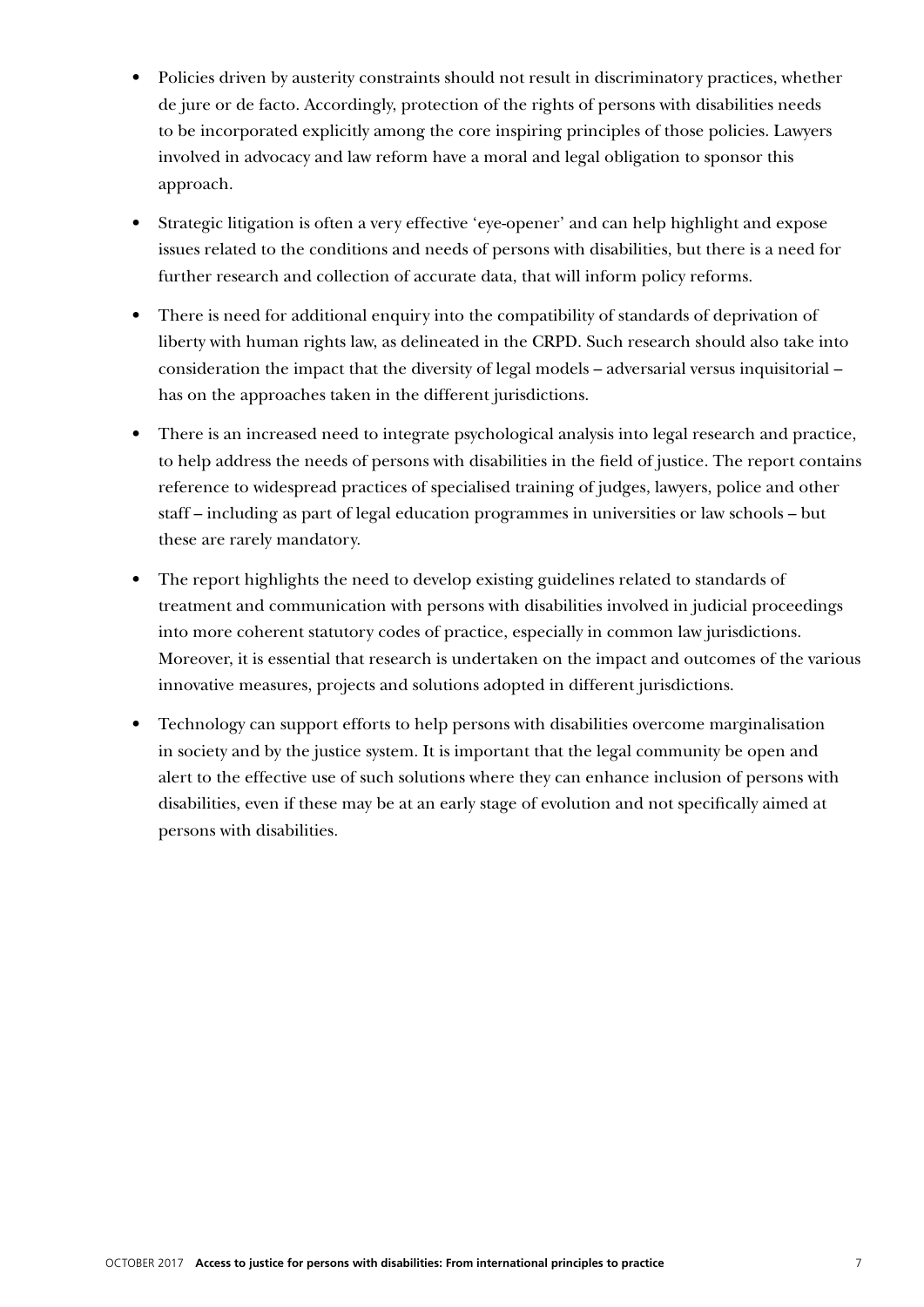## **List of acronyms**

NB: The Convention on the Rights of Persons with Disabilities and the Committee on the Rights of Persons with Disabilities have the same official abbreviation. For the purposes of this report, to avoid confusion between the two, the unofficial abbreviation CmtRPD is being used for the Committee on the Rights of Persons with Disabilities.

| <b>ADR</b>   | <b>Alternative Dispute Resolution</b>                                        |
|--------------|------------------------------------------------------------------------------|
| <b>BIICL</b> | British Institute of International and Comparative Law                       |
| <b>BPI</b>   | Building Partnerships for Protection of Persons with Disabilities Initiative |
| <b>CISD</b>  | <b>Corrections Independent Support Officers</b>                              |
| <b>CRPD</b>  | Convention on the Rights of Persons with Disabilities                        |
| CmtRPD       | Committee on the Rights of Persons with Disabilities                         |
| <b>EASO</b>  | European Asylum Support Office                                               |
| <b>ECHR</b>  | European Court of Human Rights                                               |
| EU           | European Union                                                               |
| <b>GRH</b>   | Ground rules hearings                                                        |
| <b>IBA</b>   | <b>International Bar Association</b>                                         |
| <b>IPSN</b>  | Identification of persons with special needs                                 |
| <b>ITP</b>   | <b>Independent Third Person</b>                                              |
| LAO          | Legal Aid Ontario                                                            |
| <b>MDAC</b>  | The Mental Disability Advocacy Centre                                        |
| <b>MHC</b>   | Mental Health Court                                                          |
| MoJ          | Ministry of Justice                                                          |
| NAAJA        | North Australian Aboriginal Justice Agency                                   |
| <b>NCRA</b>  | Not criminally responsible assessments                                       |
| <b>NGEC</b>  | National Gender and Equality Commission                                      |
| <b>NGO</b>   | Non-governmental organisation                                                |
| <b>OHCHR</b> | Office of the High Commissioner for Human Rights                             |
| <b>ODR</b>   | Online dispute resolution                                                    |
| PO           | Personligt Ombud/Personal Ombudsman                                          |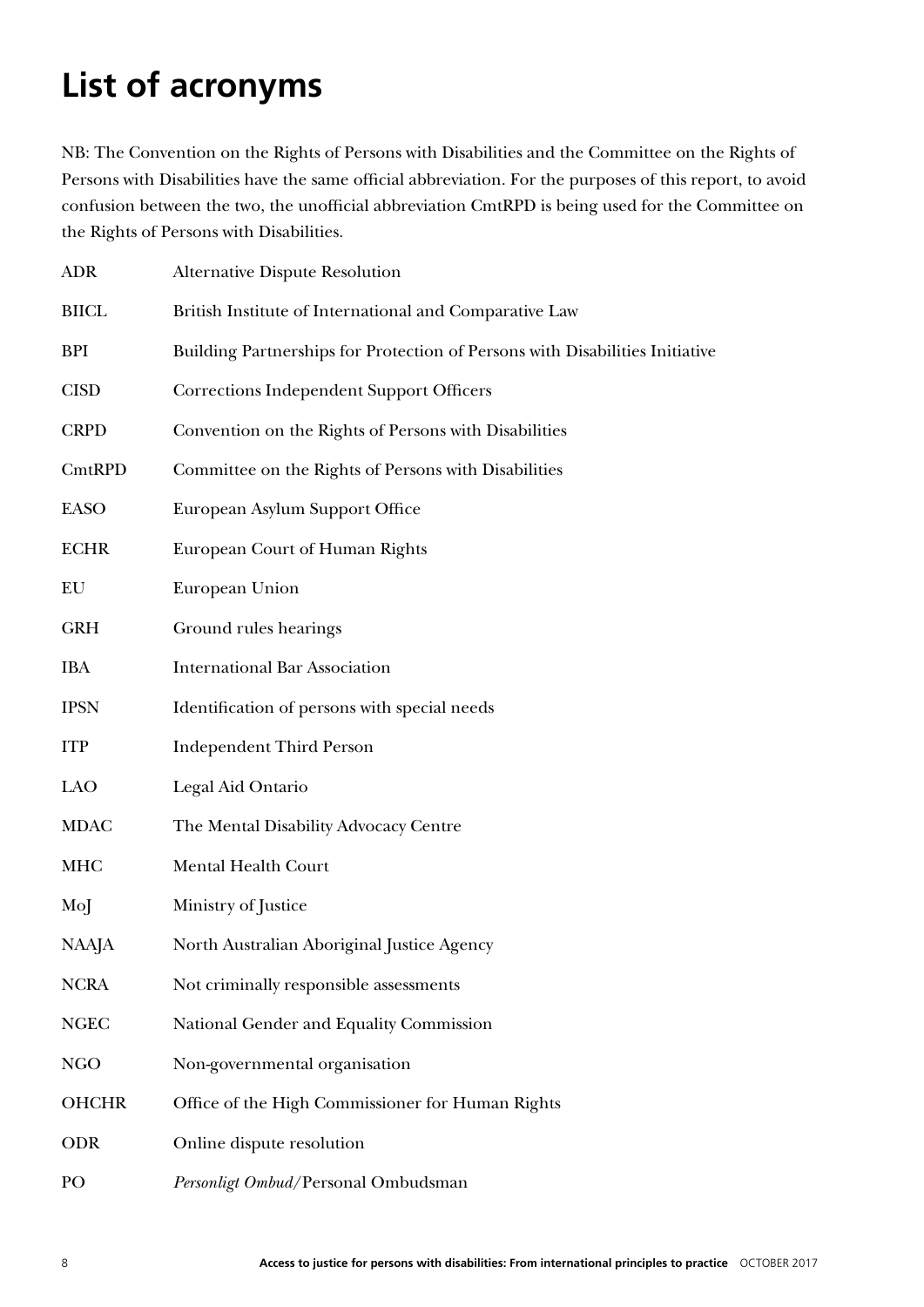| <b>PPO</b>   | Prisons and Probation Ombudsman               |
|--------------|-----------------------------------------------|
| RI           | Registered Intermediary                       |
| <b>SCTS</b>  | <b>Scottish Courts and Tribunals Service</b>  |
| <b>SDGs</b>  | Sustainable Development Goals                 |
| <b>TAG</b>   | The Advocate's Gateway                        |
| <b>UDHR</b>  | Universal Declaration of Human Rights         |
| <b>UN</b>    | <b>United Nations</b>                         |
| <b>UNDP</b>  | <b>United Nations Development Programme</b>   |
| <b>UNHCR</b> | United Nations High Commissioner for Refugees |
| <b>UNODC</b> | United Nations Office on Drugs and Crime      |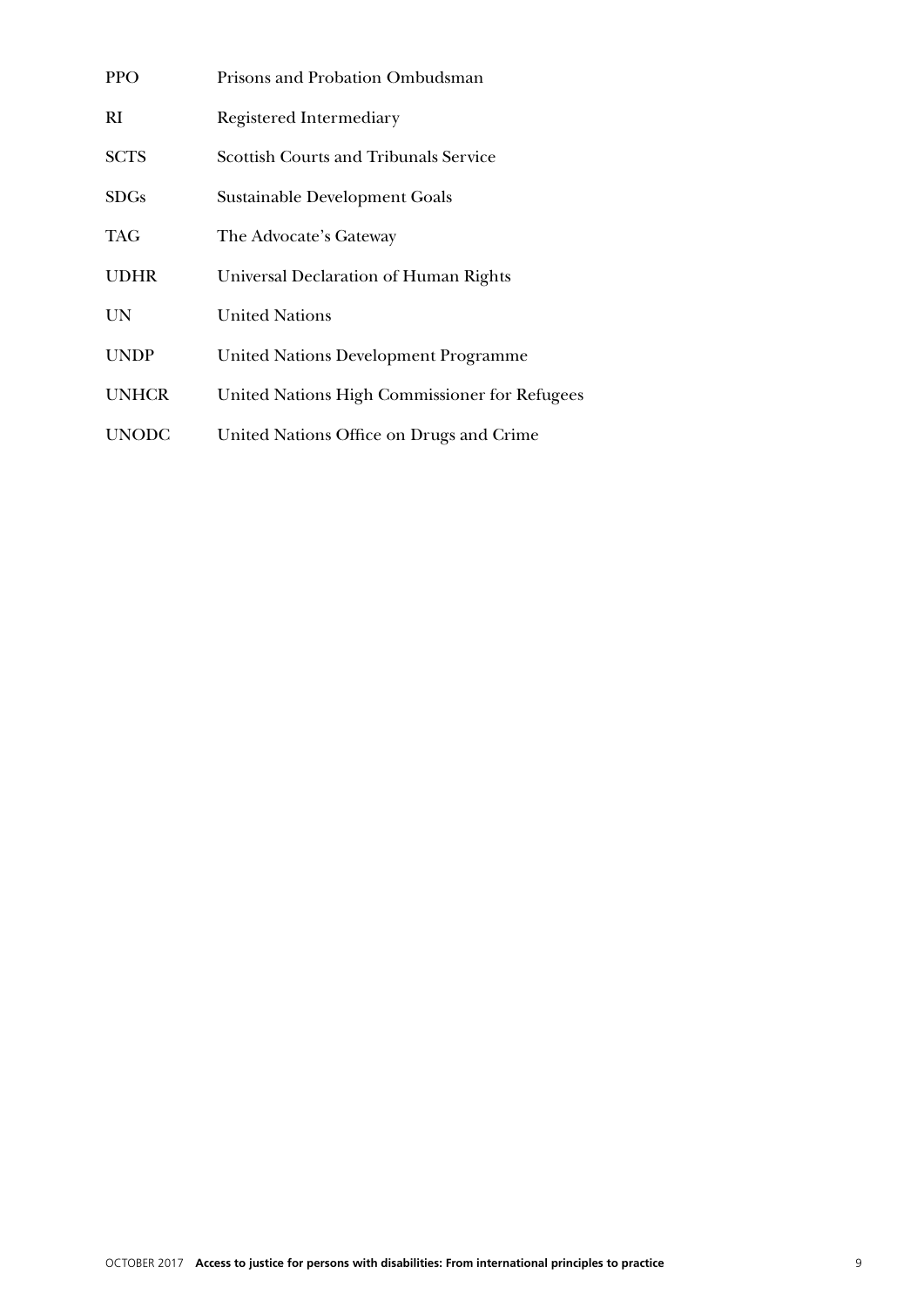## **Chapter 1: Introduction**

## **1.1 Context: Access to justice for persons with disabilities**

Approximately one billion people, or 15 per cent of the global population, experience some form of disability, with 110–190 million experiencing a significant disability.<sup>1</sup> Article 1 of the United Nations (UN) Convention on the Rights of Persons with Disabilities (CRPD) defines 'persons with disabilities' as including:

'[t]hose who have long-term physical, mental, intellectual or sensory impairments, which in interaction with various barriers may hinder their full and effective participation in society on an equal basis with others.'2

Importantly, this definition has shifted away from a purely medical model of disability to one that includes social realities. In other words, disability is the 'social effect of the interaction between individual impairment and the social and material environment'.3

Persons with disabilities face disproportionate socio-economic marginalisation, resulting in poorer health and medical treatment, lower quality of education, limited employment prospects and generally broad-ranging restrictions on their community participation. These negative outcomes are exacerbated by barriers to access to justice specifically experienced by persons with disabilities.

Access to justice, as a fundamental right in itself and as a precondition of the enjoyment of all other rights, is especially crucial for this category of vulnerable persons, and provides a unique tool to counter the discrimination (and often disrespect, lack of dignity or even violence) that they face. For example, persons with disabilities are frequently denied legal capacity and have difficulty accessing courts and quasi-judicial bodies. Paradoxically, however, those who need effective access to justice most are the ones most frequently encountering barriers to it.

While each country has historically or culturally-specific practices and situations that hinder access to justice for persons with disabilities, it is important to situate those country-specific experiences within the wider international legal context. Two dimensions of the international context are of special importance.

First, international law establishes a comprehensive set of rights and minimum guarantees that are specifically tailored to the needs and conditions of persons with disabilities. These are set out in the CRPD. The CRPD clearly establishes that actual access to justice is important for persons with disabilities and stipulates that states must 'ensure effective access to justice for persons with disabilities on an equal basis with others'.<sup>4</sup> The CRPD is very broadly accepted, which demonstrates the global

<sup>1</sup> World Bank, Disability: Overview, 29 March 2017, available at www.worldbank.org/en/topic/disability/overview accessed 6 July 2017.

<sup>2</sup> United Nations Convention on the Rights of Persons with Disabilities, adopted and opened for signature, ratification and accession by General Assembly resolution 61/106 of 13 December 2006, entry into force 3 May 2008, Art 1.

<sup>3</sup> United Nations Committee on the Rights of Persons with Disabilities, General Comment No 3 on women and girls with disabilities (Article 6), 26 August 2016, para 5.

<sup>4</sup> United Nations Convention on the Rights of Persons with Disabilities, Art 13.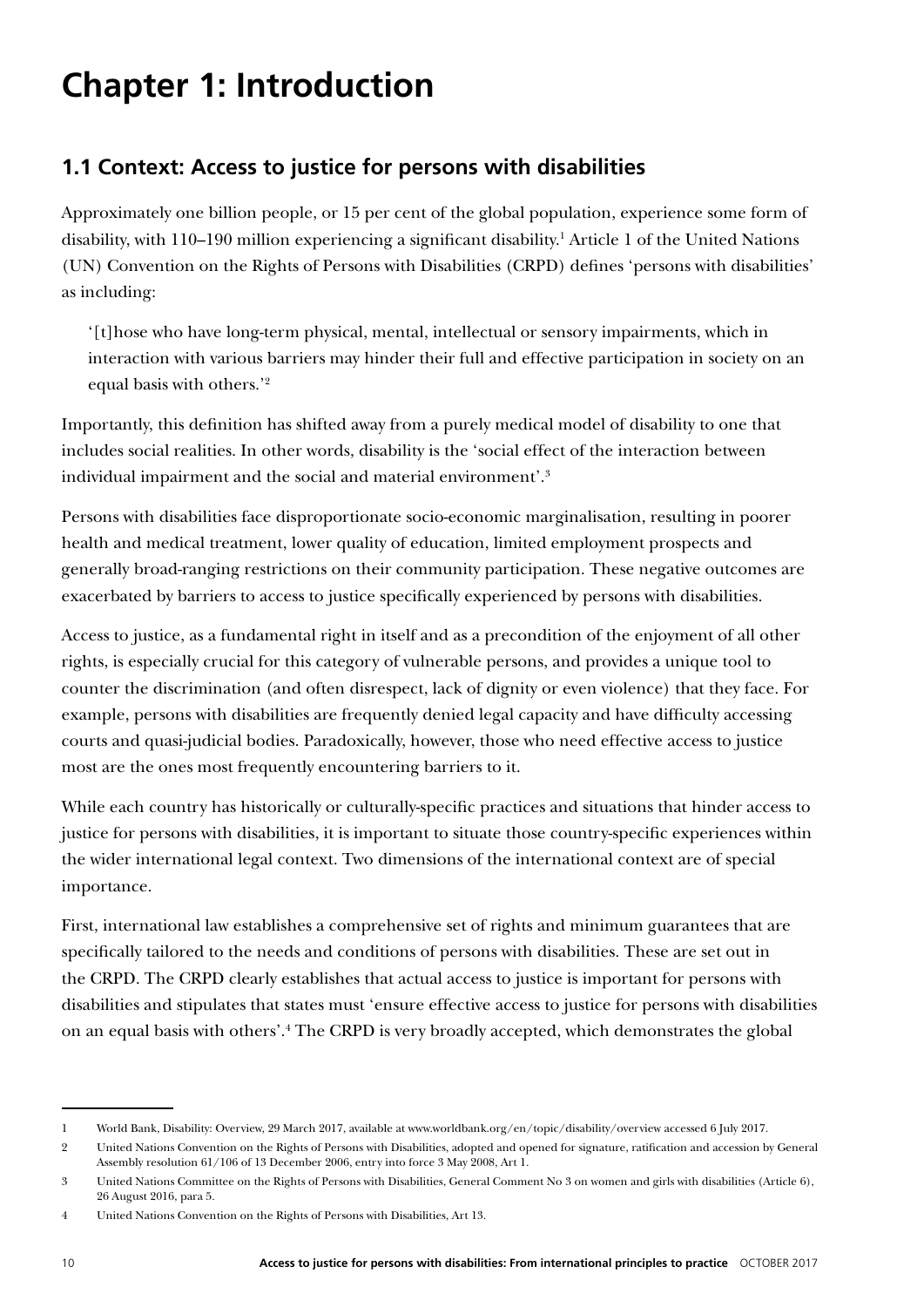commitment to empowering individuals with disabilities: as of August 2017, 174 states have ratified the CRPD and a further 13 states are signatories.<sup>5</sup>

Second, the resolution to mainstream disability issues as an integral part of relevant development strategies, which is emphasised in the Preamble of the CRPD,<sup>6</sup> has been clearly incorporated in recent international commitments to sustainable development. The 2030 Sustainable Development Agenda (the 'Agenda') that the UN General Assembly unanimously adopted in September 20157 bears strong potential to contribute in practical ways to the protection of the rights of persons with disabilities and to the enhancement of their welfare. 'Persons with disabilities' or 'disability' are referenced several times in the text of the Agenda, and five of the Sustainable Development Goals (SDGs) contained in the Agenda specifically mention the need to remove obstacles and constraints, and strengthen support for persons with disabilities.<sup>8</sup> The Agenda also includes a goal on the rule of law and access to justice (Goal 16), which recognises the important role that law and justice have to play in promoting poverty reduction and sustainable development. SDG 16 sets out to:

'[p]romote peaceful and inclusive societies for sustainable development, provide access to justice for all and build effective, accountable and inclusive institutions at all levels'.9

Moreover, quite importantly, monitoring the implementation of the Agenda will prompt the collection of data broken down by category – including disability, alongside age, gender, migration status, etc – to ensure that the most vulnerable groups of the global population are not left behind.<sup>10</sup> The absence of appropriate information, including statistical and research data, has an adverse impact and makes persons with disabilities and the challenges they face invisible at policy level. As recognised in Article 31 of the CRPD, the collection of comprehensive and reliable statistics will enable states to formulate and implement policies to give effect to the obligations under the CRPD.

Against this background, the report will explore how a rights-based approach grounded in effective access to justice could help ensure that justice policy, planning and implementation takes appropriate account of the input and needs of persons with disabilities. The report aims to contribute to this by analysing the main legal issues and practices that operate as barriers to access to justice for persons with disabilities and highlighting possible solutions in various jurisdictions around the world.

This report is part of a research project commissioned by the International Bar Association (IBA) Access to Justice and Legal Aid Committee ('the Committee'). The Committee has previously undertaken research into general barriers to and solutions for achieving access to justice; legal aid for the accused in criminal cases; redress for victims of violence; and access to justice for children. As a core ingredient of the rule of law, access to justice enables people to have their voices heard

<sup>5</sup> For a visual presentation, see map available at www.bit.ly/2brQQIF accessed 6 July 2017.

<sup>6</sup> United Nations Convention on the Rights of Persons with Disabilities, Preamble, letter (g).

<sup>7</sup> United Nations, Transforming our world: the 2030 Agenda for Sustainable Development, Resolution adopted by the General Assembly on 25 September 2015.

The Sustainable Development Goals that explicitly mention persons with disabilities include: Goal 4 on inclusive and quality education; Goal 8 on inclusive and sustainable economic growth, employment and decent work for all; Goal 10 on the reduction of inequalities within and among countries; Goal 11 on making cities inclusive, safe, resilient and sustainable; and Goal 17 on building global partnerships for sustainable development. Additionally, Goal 3 on good health and well-being and Goal 16 on access to justice are implicitly linked but directly relevant to persons with disabilities.

<sup>9</sup> Goals represent the general objectives, and are accompanied by more detailed Targets. Target 16.3 sets out to 'Promote the rule of law at the national and international levels and ensure equal access to justice for all.'

<sup>10</sup> 'Leave no one behind' is the core motto of the 2030 Sustainable Development Agenda.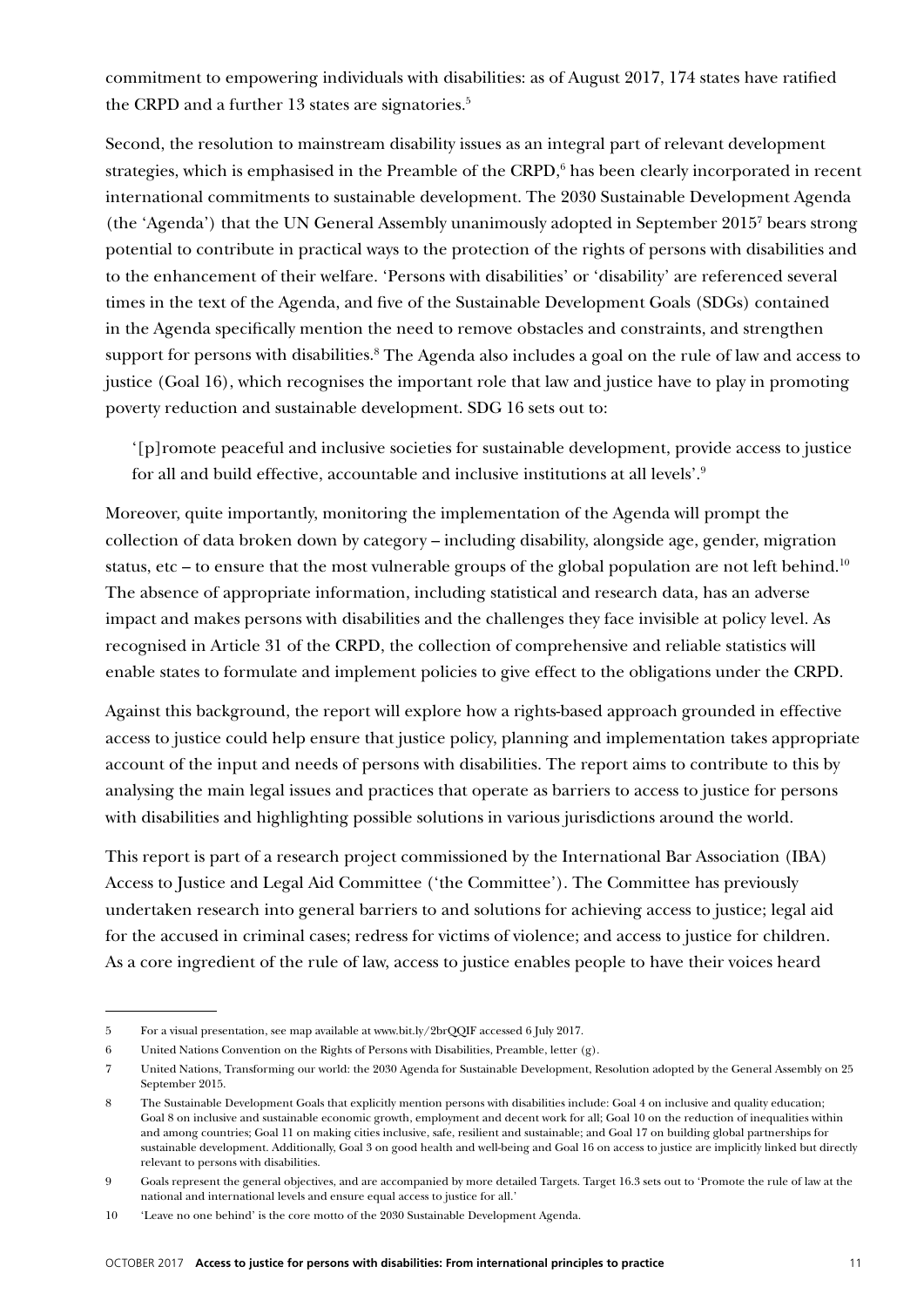and exercise their legal rights deriving from constitutions, statutes, the common law or international instruments. It is an indispensable factor in promoting empowerment, securing access to equal human dignity and achieving social and economic development. Therefore, the Bingham Centre for the Rule of Law, as an independent research institute devoted to the study and promotion of the rule of law worldwide, undertook the research and writing for the Committee, with the Committee participating in the process by way of proposing topics, supplying some data and involving its membership and other IBA members in the collection of best practices.

The Committee's goals in commissioning this work are to:

- raise awareness of the different types of barriers to access to justice for persons with disabilities, and of ways to address those barriers;
- provide a valuable tool for lawyers, practitioners, civil society organisations and others in increasing access to justice for persons with disabilities, thus encouraging practical rights enforcement; and
- create the opportunity to learn about national and international practices and prompt further discussion and research into how the legal community, working with civil society and governments, can be involved in maintaining or improving access to justice for persons with disabilities, especially in times of austerity.

In this way, the report is a part of the Committee's ongoing activities that gather, publicise and coordinate information from around the world on barriers to access to justice in different jurisdictions, and ways in which these barriers can be overcome.

### **1.2 Aims**

The report pursues three complementary aims, which are to:

- identify barriers to access to justice for persons with disabilities;
- gather examples of solutions used to overcome those barriers; and
- provide insight into how examples of good practice may be transferable internationally to inform access to justice practices.

This study focuses on access to a fair and equitable justice system that guarantees adequate protection of the rights of persons with disabilities, whether as accused, victims, witnesses or bearers of other interests. It aims to foster international discussion on efforts to improve access to justice through sharing information beyond borders to provide possible inspiration, raise awareness, involve an expanding range of stakeholders and institutions, and spread good practice.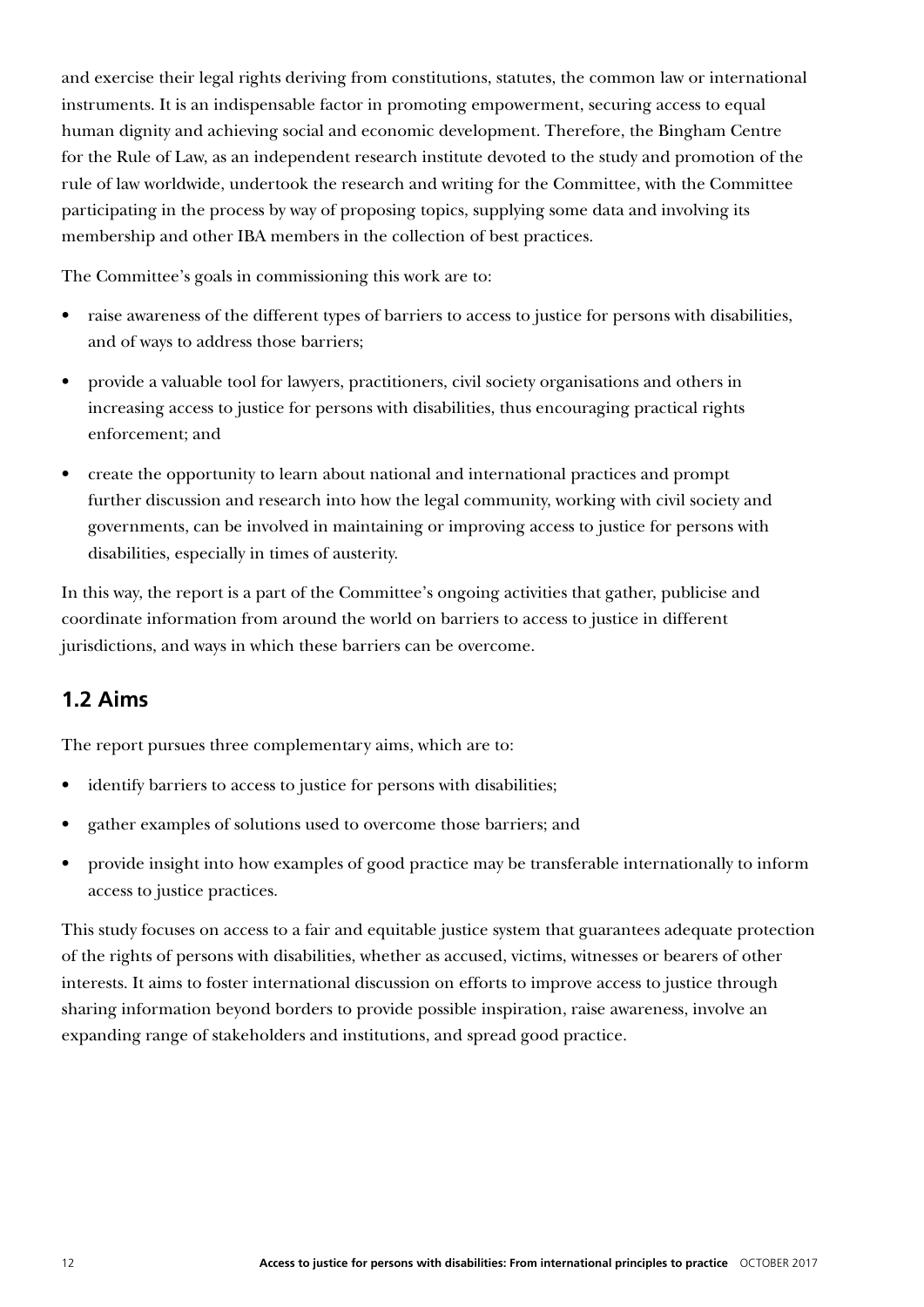## **1.3 Methodology**

This report relies primarily on desk-based research, mainly examining existing quantitative and qualitative data and literature concerning the main challenges that persons with disabilities face in having effective access to justice on an equal basis with others. As such, the research sits within the wider scholarship and practice in the area. As well as benefiting from that work, it aims to contribute to it, with the report identifying issues and areas of particular relevance and interest that could be further explored in the future through additional research and information elicited from a survey and/or targeted, semi-structured interviews with IBA members and other experts.

### **1.4 Structure of the report and further resources**

This introduction explains the project's context, aims and methodology. Chapter 2 explains the key definitions and global legal standards regarding persons with disabilities. Chapters 3 and 4 constitute the core of the report, identifying common problems and solutions regarding access to justice for persons with disabilities. Chapter 5 concludes with reflections and recommendations, with particular reference to the international legal context.

Throughout the report, there are text boxes with examples and case studies relating to the issues discussed. The sources for these are cited in short form, with details listed by chapter in the bibliography.

The report is available online from the websites of the IBA Access to Justice and Legal Aid Committee and the Bingham Centre for the Rule of Law.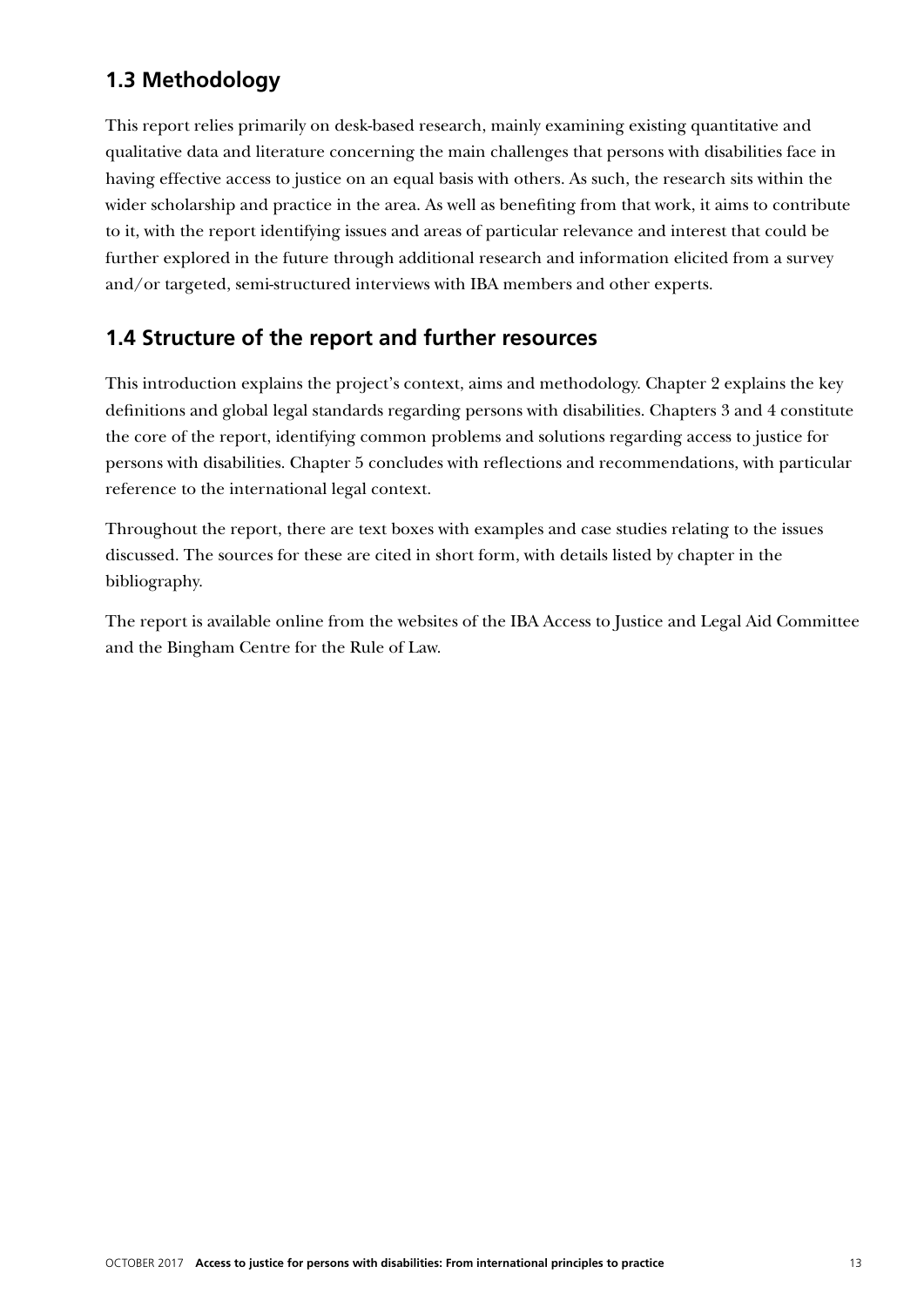## **Chapter 2: Access to justice for persons with disabilities: The international legal framework**

The conceptual framework of this report draws on human rights law – particularly (but not only) on the CRPD – and on law and economic development theories as they relate to disability issues. Therefore, before analysing the main barriers to access to justice for persons with disabilities in the following chapters, it is useful to explain a few key definitions and the basic content of the international legal framework.

## **2.1 Access to justice**

As in previous reports, we use a comprehensive concept of access to justice that covers different stages of the process of obtaining a solution to justice problems.<sup>11</sup> It starts with the existence of rights enshrined in laws, and awareness and understanding of those rights. It embraces access to dispute resolution mechanisms as part of justice institutions that are both formal (ie, institutions established by the state) and informal (eg, traditional or religious authorities, mediation and arbitration). Effective access includes the availability of, and access to, counsel and representation. It also encompasses the ability of such mechanisms to provide just, fair, impartial and enforceable solutions.

This approach reflects the general UN expanded notion of access to justice, which entails 'much more than improving an individual's access to courts… It must be defined in terms of ensuring that legal and judicial outcomes are just and equitable'.12 Accordingly, it has been pointed out that the concept of access to justice encompasses not only *procedural* access (ie, effectively engaging in and using the established legal system), but also *substantive* access (ie, equitable and beneficial judicial outcomes) and *promotional* access (ie, promotion of citizens' belonging and empowerment).<sup>13</sup>

Challenges to guaranteeing access to justice for persons with disabilities need to be considered in the context of the CRPD. The CRPD recognises that access to justice – as a right and fundamental freedom – is indivisible from and interdependent with other rights and freedoms enshrined in the CRPD. A comprehensive analysis of the development and scope of the right to access to justice is beyond this report, and has been addressed in-depth elsewhere.<sup>14</sup> However, it is worth noting here two particular profiles: the link with closely interconnected guarantees such as the rights to an effective remedy, fair trial and equality, and the precise meaning of 'access to justice' in the context of the CRPD.

#### *2.1.1 Access to justice, effective remedy, fair trial and equality*

The right to access to justice can be understood as being made up of, dependent on and expanding the rights to effective remedy, fair trial and equality. The right to an effective remedy speaks to substantive

<sup>11</sup> See Julinda Beqiraj and Lawrence McNamara, *Children and Access to Justice: National Practices, International Challenges* (Bingham Centre for the Rule of Law Report 02/2016), International Bar Association, October 2016, p 5, fn 6.

<sup>12</sup> United Nations Development Programme (UNDP), *Access to Justice: Practice Note*, 2004, p 3.

<sup>13</sup> Eilionóir Flynn, *Disabled Justice?: Access to Justice and the UN Convention on the Rights of Persons with Disabilities* (Routledge 2016), Chapter 1.

<sup>14</sup> *Ibid*, Chapter 2; Stephanie Ortoleva, 'Inaccessible Justice: Human Rights, Persons with Disabilities and the Legal System', (2011) 17(2) *ILSA Journal of International & Comparative Law*, 282–320.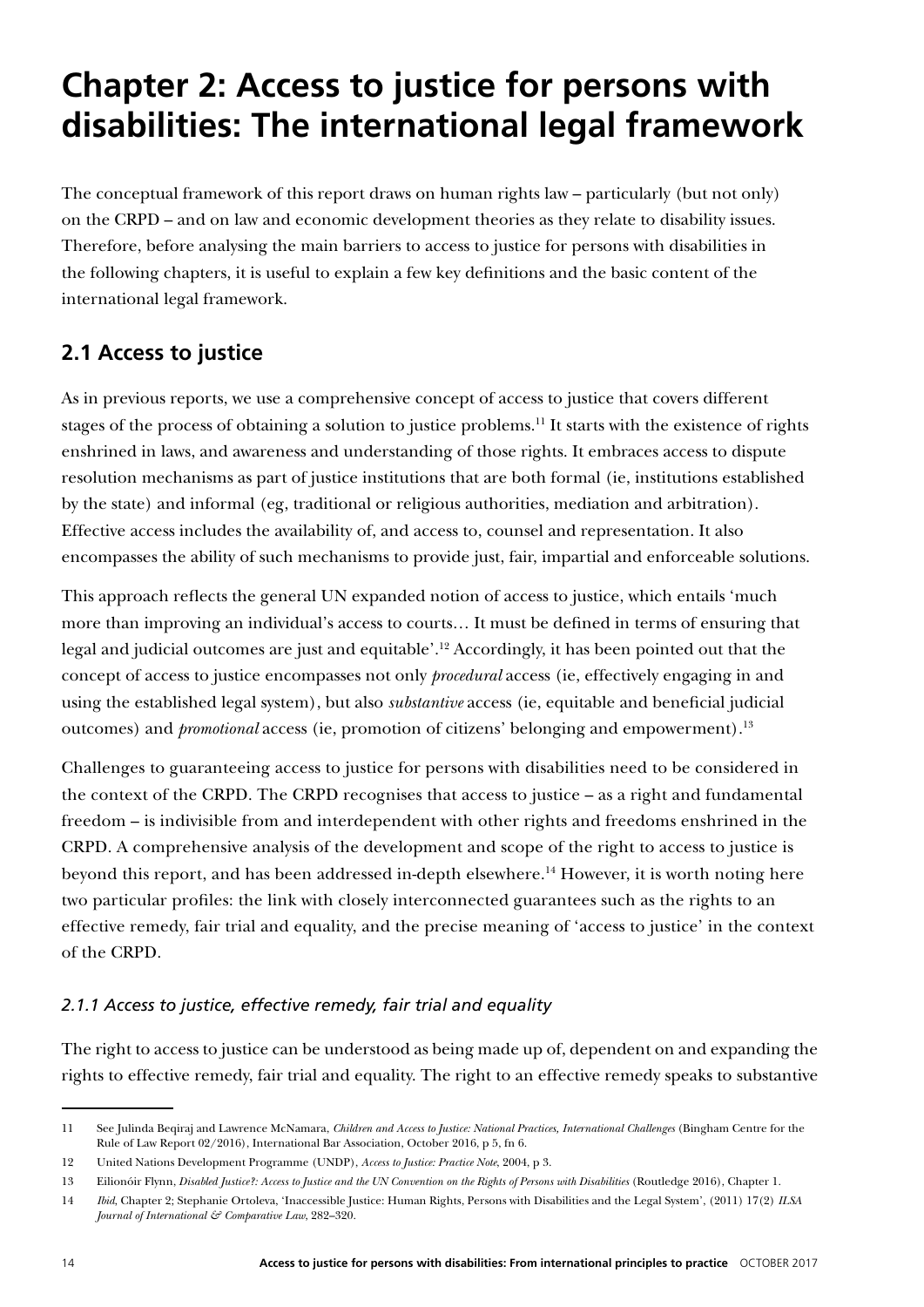access to justice, while the right to a fair trial sets standards regarding procedural access to justice.15 Non-discrimination or equality clauses can attach to the right to effective remedy and fair trial, further reflecting the foundation of a general right to access to justice.16 Anti-discrimination provisions typically guarantee equality before the law and/or protection from discrimination based on factors such as age, race, religion and, importantly for the purposes of this report, disability. These are articulated as part of the general principles of the CRPD at Article 3. When applied to legal proceedings, non-discrimination provisions constitute an important pillar of access to justice for persons with disabilities; that is, in order to enjoy effective access to justice, persons with disabilities must be treated equally before the law and have equal opportunities to participate in the justice system. At the same time, equality of opportunities may require the adoption of (positively) discriminatory measures to place persons with disabilities on an equal footing with others, such as the requirement to provide accommodations to facilitate participation in legal proceedings.

Such interconnections are made clear in the CRPD's articulation of access to justice, which is broad and incorporates more stages and aspects of administering justice; in turn, this creates a more robust legal and conceptual platform to enforce the rights of persons with disabilities. Article 13 of the CRPD establishes:

'1. States Parties shall ensure effective access to justice for persons with disabilities on an equal basis with others, including through the provision of procedural and age-appropriate accommodations, in order to facilitate their effective role as direct and indirect participants, including as witnesses, in all legal proceedings, including at investigative and other preliminary stages.

2. In order to help to ensure effective access to justice for persons with disabilities, States Parties shall promote appropriate training for those working in the field of administration of justice, including police and prison staff.'

#### *2.1.2 The pivotal role of access to justice within the CRPD framework*

Effective access to justice is a precondition to, an enabler of and a guarantee for the full enjoyment of all other rights and fundamental freedoms. It creates an empowering environment in which persons with disabilities can better assert their legal rights, including, for instance: the right to protection of integrity of the person (Article 17); freedom of expression and opinion and access to information (Article 21); respect for privacy (Article 22); and home and the family (Article 23); the right to education (Article 24); health (Article 25); and employment (Article 27).

Such an environment should be informed by the general principle of 'Respect for inherent dignity, individual autonomy including the freedom to make one's own choices, and independence of persons' enounced in Article 8 of the CRPD. It imposes a specific requirement on states to 'foster respect for the rights and dignity of persons with disabilities'; this could be achieved through various awarenessraising media campaigns and training programmes about the rights of persons with disabilities.

<sup>15</sup> The Universal Declaration of Human Rights (UDHR) contains the earliest articulation of the right to an effective remedy (Art 8) and the right to a fair trial (Art 10).

<sup>16</sup> Equality rights are now fairly commonplace, and can be found in documents like the European Convention on Human Rights (Art 14), the Charter of Fundamental Rights of the European Union (Arts 20–26), the American Convention on Human Rights (Art 24) and the African Charter on Human and Peoples' Rights (Arts 2 and 3).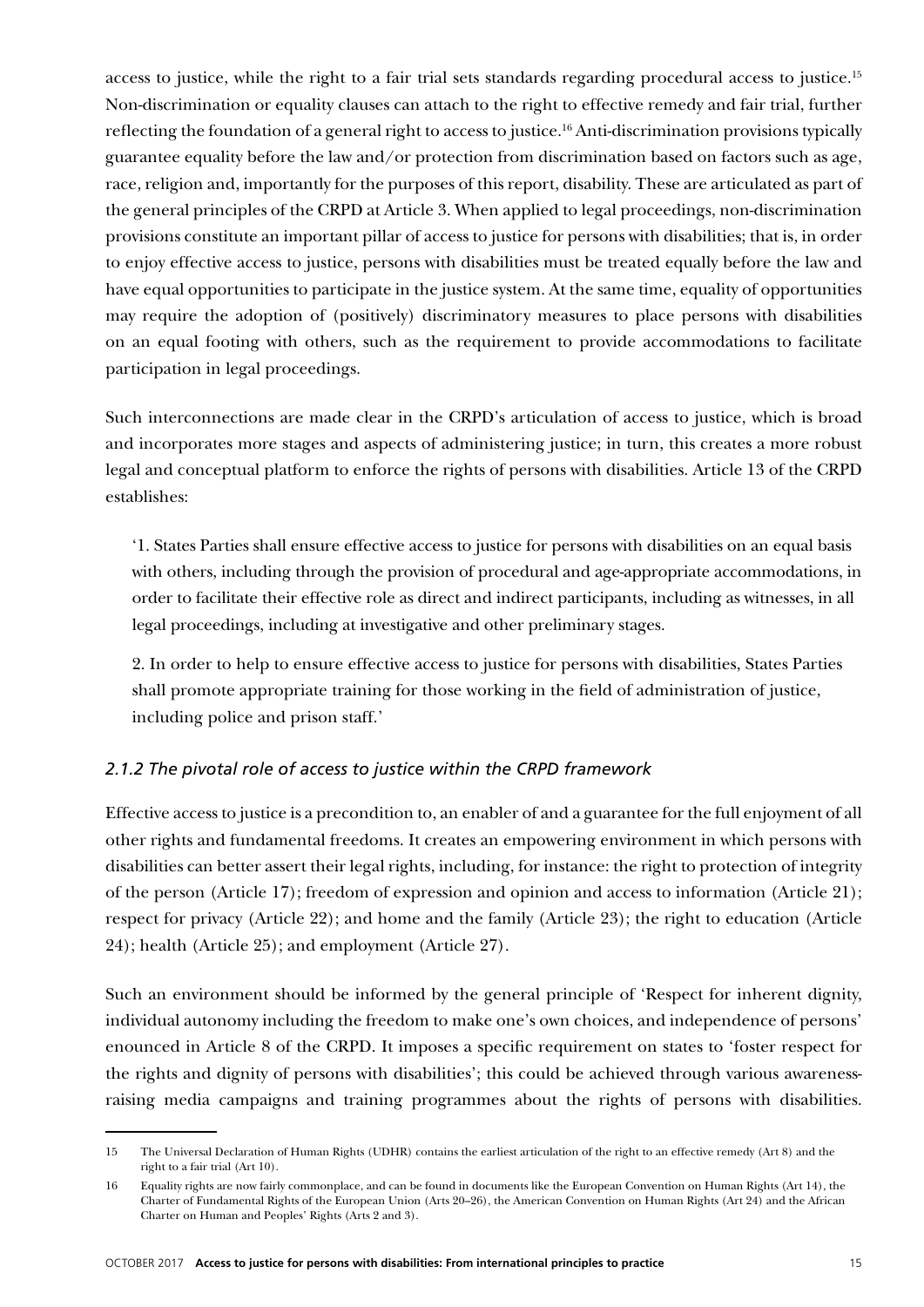When read together with Article 13, Article 8 requires that access to justice starts with individual and public awareness of how persons with disabilities are entitled to and can access justice.

Quite importantly from the perspective of an effective access to justice, an Optional Protocol to the CRPD establishes a complaint mechanism where individuals can bring claims regarding alleged violations of their rights established in the CRPD – once they have exhausted the available domestic remedies.17

## **2.2 The concept of legal capacity**

There is another key provision that warrants special attention when assessing the scope of access to justice in the CRPD: the right to legal capacity for persons with disabilities enounced in Article 12. As noted by the Committee on the Rights of Persons with Disabilities

Persons with disabilities 'remain the group whose legal capacity is most commonly denied in legal systems worldwide.'

*Source: Committee on the Rights of Persons with Disabilities, General Comment No 1, 2014.*

(CmtRPD), which monitors implementation of the CRPD by States Parties, legal capacity comprises the ability to hold rights (legal standing) and to exercise those rights (legal agency).18 Legal standing involves recognition as a legal person before the law — this includes having a birth certificate or being on the electoral role. Legal agency involves the capacity to enter, modify or end legal relationships, and have the law support such actions. Examples of legal agency include buying and selling property, or refusing medical treatment.

Legal capacity affirms and protects an individual's right to make decisions for themselves, free from intervention from others. The concept is fundamental to recognising an individual's personhood and autonomy. The CmtRPD has declared that 'legal capacity is a universal attribute inherent in all persons by virtue of their humanity'.19

#### *2.2.1 Approaches to restrictions or denial of legal capacity*

Article 12 of the CRPD affirms that all persons with disabilities have full legal capacity. However, persons with disabilities, including those with physical, mental, intellectual or sensory impairments, are 'the group whose legal capacity is most often denied in legal systems across the globe'.20 The restriction or denial of legal capacity for persons with disabilities can rest on different justifications. Analysis of state practice by the CmtRPD reflects at least three approaches, but each raises problematic questions.<sup>21</sup>

First, the 'status approach' equates disability with lack of legal capacity (ie, the status of disability automatically strips an individual of legal capacity). Removal of legal capacity is the automatic consequence of the diagnosis of an impairment. Persons with cognitive or psychosocial disabilities

<sup>17</sup> Optional Protocol to the United Nations Convention on the Rights of Persons with Disabilities, adopted and opened for signature, ratification and accession by General Assembly resolution 61/106 of 13 December 2006, entry into force 3 May 2008. As of November 2016, there were 92 States Parties to the Protocol.

<sup>18</sup> Committee on the Rights of Persons with Disabilities, *General Comment No 1 on Equal recognition before the law* (Article 12), 19 May 2014, para 13. 19 *Ibid*, para 8.

<sup>20</sup> *Ibid*, paras 8, 14.

<sup>21</sup> *Ibid*, para 15.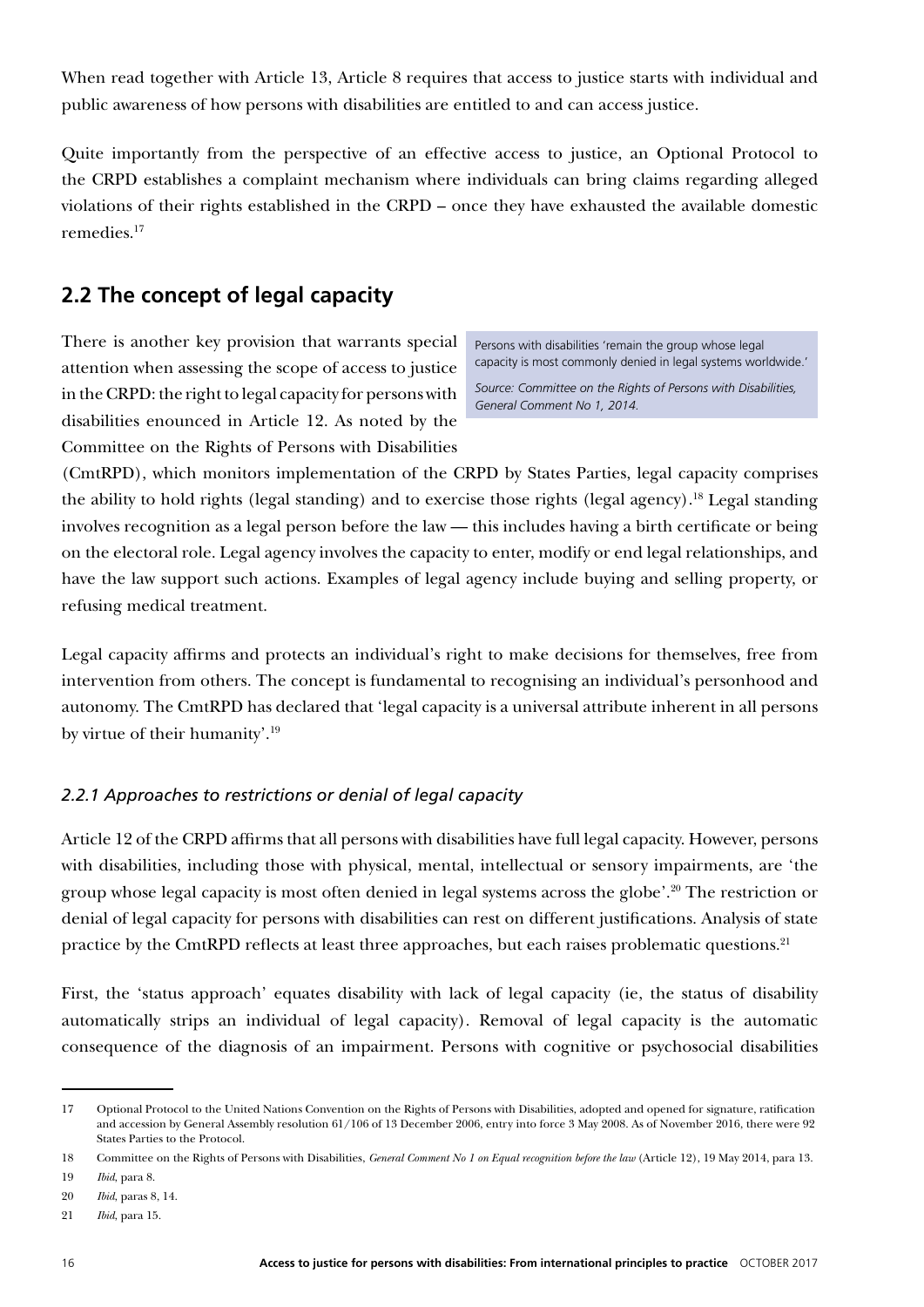are disproportionately affected by denial of legal capacity.22 This view uses an erroneous understanding of disability and legal capacity as binary, zero-sum factors. In practice, there are graduated levels of ability and capacity, which can and should be bolstered with structural supports instead of automatic and completely substituted decision-making.

Second, the 'outcomes approach' grants or withholds legal capacity based on the 'reasonableness' of an individual's decision-making, rather than on a disability per se. For instance, an individual's decision to refuse medical treatment could be questioned as being against that individual's 'best interests' and thus result in a lack of legal capacity to make that decision. This approach applies a paternalistic double standard to persons with disabilities; that is, it penalises persons with disabilities for making mistakes or taking risks, while most people without disabilities would make those 'wrong' choices freely.

Last, the 'functional approach' accords legal capacity based on whether a person can appreciate the nature and consequences of their actions. This rests on a problematic conflation of legal capacity with mental capacity. Mental capacity reflects a person's decisionmaking skills, and in itself is scientifically difficult to assess.

**Moldova:** Persons that are declared incapacitated have no access to justice as they lack legal standing; only the person's guardian or the public prosecutor can bring a civil case to court on behalf of a person deprived of legal capacity if there is a public issue at stake.

Acting on a petition by the Office of the People's Advocate, on 13 November 2014, the Constitutional Court of the Republic of Moldova issued a decision by which it recognised the rights of persons declared 'incapacitated' to lodge complaints with the Office of the People's Advocate, and to request remedies when their decisions are not respected. However, the decision did not apply to national courts.

*Source: Special Rapporteur on the Rights of Persons with Disabilities, Report on Moldova, 2016, para 54.* 

**Canada (British Columbia):** The 1996 Representation Agreement Act in British Columbia is a particularly successful manifestation of 'supported decision-making' principles, as it was passed with considerable participation and inspiration from disability and aging organisations (such as the British Columbia Association for Community Living and the Alzheimer Society of British Columbia).

Capacity is presumed for persons with mental illness and/or intellectual disabilities (section 3). Should a person foresee a loss of their capacity, they can enter into, amend and revoke a 'representation agreement' — this authorises a representative to help that person make decisions, or make decisions on behalf of that person, such as personal care or finances.

The Act rejects a strict dichotomy of capacity and incapacity, and instead allows for flexibility in assessing and understanding a spectrum of capabilities. For instance, a person can enter into representation agreements even if they are found to lack capacity under traditional contract law provisions, or cannot manage their healthcare or routine management of financial affairs (section 8). Furthermore, a person's method of 'communicating with others is not grounds for deciding that he or she is incapable of understanding anything' (section 3).

*Source: Representation Agreement Act, British Columbia, handout, www.bit.ly/2so2S0e; Presentation by Christine Gordon, www.bit.ly/2sjp0rY.*

#### *In focus: Supported decision-making*

Article 12 of the CRPD<sup>23</sup> prohibits discriminatory denial of legal capacity, and 'requires that support be provided in the exercise of legal capacity' where needed. $24$  This model is frequently referred to as 'supported decision-making'.25 It recognises that a person with disabilities should remain the primary decision-maker, and simultaneously acknowledges that improving support from multiple sources can bolster the autonomy of persons with disabilities.

The CmtRPD points out that 'support' is a broad term that encompasses informal and formal arrangements.26 Support can be provided in different degrees (eg, translation services or peer

<sup>22</sup> *Ibid*, para 9.

<sup>23</sup> For further discussion on Art 12, see www.bit.ly/2t2O1su accessed 13 July 2017.

<sup>24</sup> See n 18 above, para 17.

<sup>25</sup> For a review of various supported decision-making models, see: Soumitra Pathare and Laura S Shieds, 'Supported Decision-Making for Persons with Mental Illness: A Review', (2012) (34)2 *Public Health* Reviews, www.bit.ly/2tVfZCX accessed 13 July 2017.

<sup>26</sup> See n 18 above, para 17.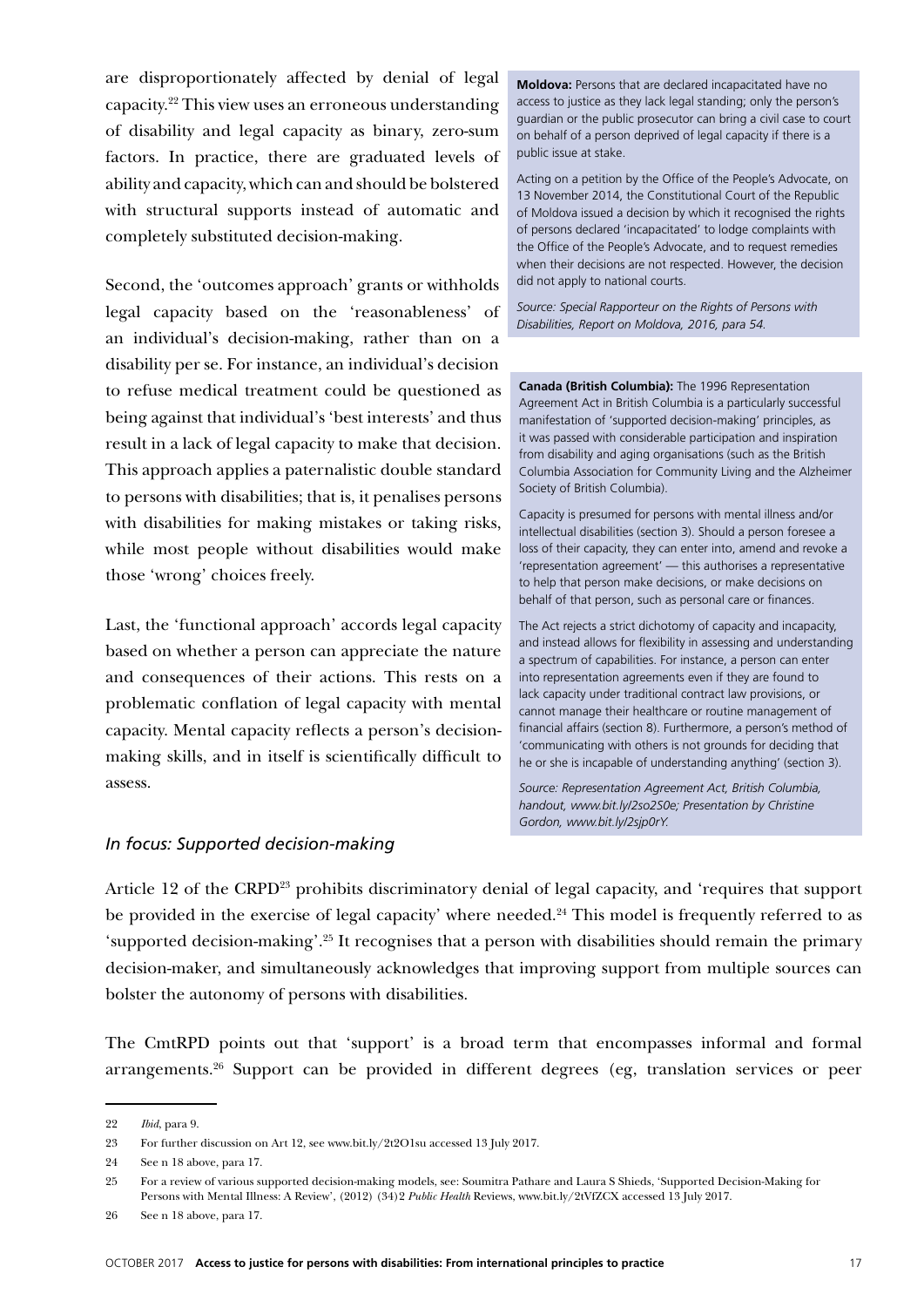advocacy) from different people or institutions (eg, trusted friend or legal counsel). Support also includes: measures relating to universal design and accessibility (ie, when public and private actors (eg, banks) provide information in an understandable format or provide professional sign language interpretation); recognition of diverse, nonconventional communication methods (eg, nonverbal communication); and the possibility for persons with disabilities to engage in advance planning, (ie, state will and preferences in advance), which will be followed at a later date, when they may not be in the position to communicate their intentions.<sup>27</sup>

**Czech Republic:** As of 2014, after several years of campaigning by civil society, the Czech Republic passed a new Civil Code that abolished plenary guardianship. In its place, the new legislation introduced a form of 'supported decision-making'.

People who foresee their legal incapacity are allowed to write advance directives, which outline a person's intentions regarding their finances and daily life. The scheme foresees that the legal capacity of people with disabilities remains intact, and the contract between the support person and the person with needs to be approved by court.

Additionally, the new Civil Code allows for the institution of guardianship councils — three or more people meet at least once a year to monitor the activities of guardians. Though this institution is not mandatory, the guardianship council exemplifies a method to keep guardians under supervision, to better protect the capacity and will of the person with a disability.

*Source: The Mental Disability Advocacy Centre, Report 2013, p 49.* 

The literature suggests different sets of principles that

might inform supported decision-making for persons with disabilities. A position paper by Inclusion Europe, a European association of persons with disabilities, outlines key elements of a system for support in decision-making. These include, among others: promotion and support of self-advocacy; replacing traditional guardianship with a system of supported decision-making; selection and registration of support persons; and preventing and resolving conflicts between support and supported persons.<sup>28</sup>

Legal capacity of persons with disabilities is most often denied or restricted through guardianship arrangements, under which they may lose some or all of their civil rights.29 A study reviewing guardianship regimes in the United States recommended that alternative, supported decision-making models must be evaluated based on whether they:

- maximise the individual's responsibility for and involvement in decisions affecting their life;
- ensure that the individual's wishes and preferences are respected;
- ensure legal recognition of decisions made with support or by the individual's appointed agent; and/or
- have the most effective mechanisms for oversight and monitoring to ensure that the support relationship does not result in harm to the

**Sweden:** Plenary guardianship in Sweden was abolished in 1989. Though partial guardianship is still available as a last resort, Sweden was innovative in introducing a personal ombudsman system (Personligt Ombud (PO)) in 2000. These are highly-skilled advocates (such as social workers or lawyers) that support people with psychosocial disabilities in dealing with a variety of issues, including access to various social services, resolving family or neighbourly relations, and grappling with existential matters (such as the repercussions of disability in their lives, and hope for positive change in the future).

POs are independent from psychiatric or social services, and operate within a client-centred framework. The PO makes contact and develops a trusting relationship with their client. The client chooses the PO, and sets the agenda for what issues need to be addressed. POs do not have any offices, as offices are thought to symbolise and thus reinforce power imbalance between the PO and client. There is also no formal referral procedure or signing of forms: a client simply needs to ask for help, therefore bureaucracy is diminished.

The Swedish National Board of Health and Welfare reports that POs' work saves society up to 17 times the cost of the PO service itself. This is because contact with a PO redirects clients from passive, reactionary services (like psychiatric care and income support) towards more positive, preventative measures (rehabilitation, access to employment opportunities, etc).

*Source: Swedish National Board of Health and Welfare, www.bit.ly/1v3t2RE.*

<sup>27</sup> *Ibid*.

<sup>28</sup> Inclusion Europe, *Key Elements of a System for Supported Decision-Making*, Position paper, 2008, www.bit.ly/2rdw71q accessed 13 July 2017.

<sup>29</sup> For examples in European countries, see Mental Disability Advocacy Centre, *Legal Capacity in Europe, A Call to Action to Governments and to the EU*, Report, October 2013, www.bit.ly/2thrKTS accessed 13 July 2017.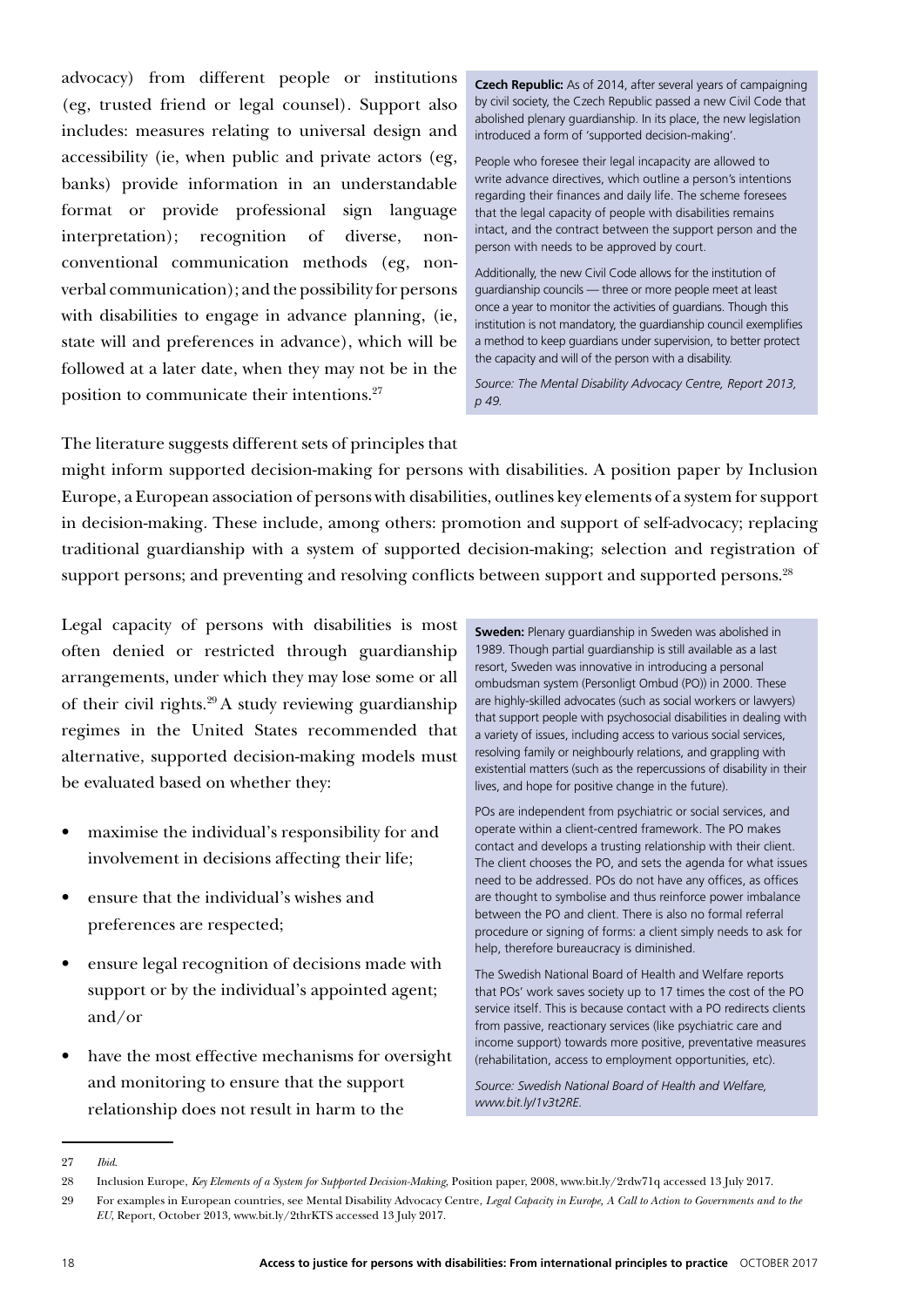individual and protects against conflicts of interest, undue influence or coercion of the individual needing support.30

Though guardianship arrangements are not necessarily abusive, the often-unchecked power imbalance can result in exploitative situations and/or neglect of an individual's wellbeing and wishes.<sup>31</sup> In fact, the UN Special Rapporteur on Torture and Other Cruel, Inhuman or Degrading Treatment or Punishment has clearly linked the deprivation of legal capacity to the potential for serious abuse, especially in healthcare settings (eg, involuntary treatment or forced residency at certain facilities).32 Accordingly, Article 12(4) of the CRPD requires states to set out appropriate and effective safeguards for the exercise of legal capacity. It mandates that:

'all measures that relate to the exercise of legal capacity provide for appropriate and effective safeguards to prevent abuse in accordance with international human rights law. Such safeguards shall ensure that measures that relate to the exercise of legal capacity respect the rights, will and preferences of the person, are free of conflict of interest and undue influence, are proportional and tailored to the person's circumstances, apply for the shortest time possible and are subject to regular review by a competent, independent and impartial authority or judicial body'.

The CmtRPD explains that, where will and preferences cannot be determined, the guiding principle should be the 'best interpretation of will

**Croatia:** A 2011 report presenting the findings of monitoring visits to selected psychiatric hospitals and social care institutions in Croatia noted particularly egregious violations at one of the rehabilitation institutions, which required the transfer of legal capacity to institutional staff as a residency condition. Such imposition of guardianship represents a clear conflict of interest, as well as manipulation of guardianship as a tool for neglecting the rights of persons with disabilities, rather than promoting them.

The report is by the Mental Disability Advocacy Centre (MDAC), an international human rights non-governmental organisation (NGO), whose mission is to advance the rights of children and adults with intellectual or psychosocial disabilities. It recommends, among other things, that the Croatian government immediately remove plenary guardianship from legislation, adopt alternatives to guardianships (including supported decision-making), and review each person under guardianship to determine if that person desires restoration of legal capacity.

*Source: Mental Disability Advocacy Centre, Report 2011, p 46.* 

and preferences' of the person with a disability, rather than what is in their 'best interests'. The former better respects the legal capacity of persons with disabilities, as the 'best interests' standard opens the door for substitute decision-making.<sup>33</sup>

<sup>30</sup> Leslie Salzman, 'Guardianship for persons with mental illness – A legal and appropriate alternative?' (2011) *Saint Louis University Journal of Health Law & Policy* 328–9.

<sup>31</sup> See European Agency for Fundamental Rights, *Legal capacity of persons with intellectual disabilities and persons with mental health problems*, Publications Office of the European Union, 2013, part 3, www.bit.ly/2pPOpJn.

<sup>32</sup> United Nations Special Rapporteur on Torture and other Cruel, Inhuman or Degrading Treatment or Punishment, A/HRC/22/53, 1 February 2013, para 27–35; 65–70; 80, www.bit.ly/18UCGLQ accessed 13 July 2017.

<sup>33</sup> See n 18 above, para 21.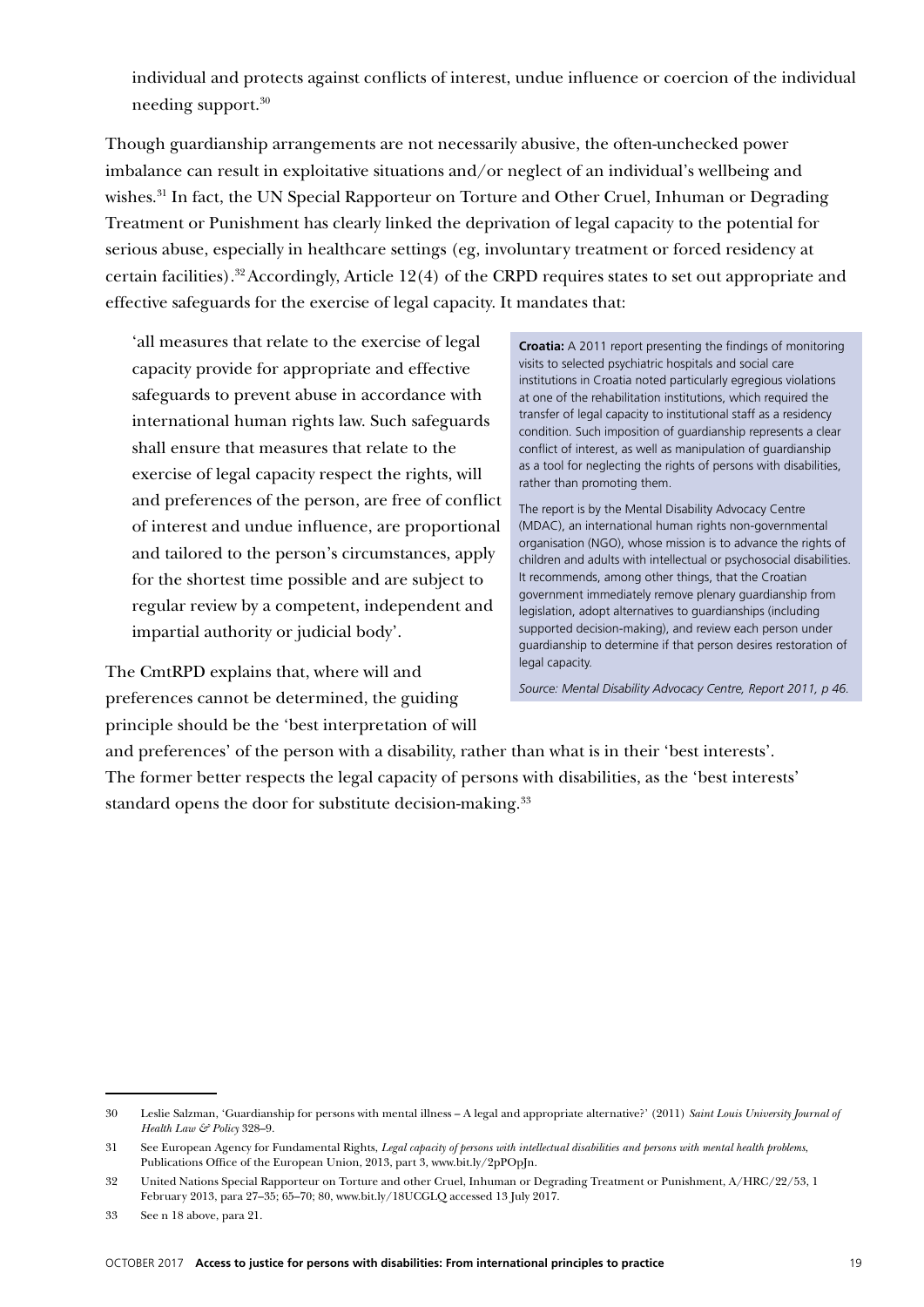## **Chapter 3: Overarching barriers to access to justice**

## **3.1 Societal barriers**

Whether in religious texts, eugenics essays or present-day media, persons with disabilities are repeatedly and erroneously portrayed as inherently 'wicked', 'abnormal' or 'deviant'.34 This stigmatisation is then used to justify mockery, harassment, social isolation or violence against them. Moreover, patterns of stigmatisation and discrimination operate in complex ways in practice when the individuals concerned belong to particularly vulnerable groups (eg, Roma children placed in special schools for children with learning difficulties and/or mental disability).<sup>35</sup> Popular notions of disability also conflate disability with incapacity, which promotes a patronising view that people with disabilities are wholly dependent on others, and place an undue burden on social welfare systems.

**United Kingdom:** 2014 research on attitudes towards disability and disabled persons across the UK, commissioned by Scope, formerly the The Spastics Society, shows that:

- 67 per cent of the British public feel uncomfortable talking to disabled people;
- 36 per cent of people tend to think of disabled people as not as productive as everyone else;
- 85 per cent of the British public believe that disabled people face prejudice;
- 21 per cent of 18–34 year olds admit that they have actually avoided talking to a disabled person because they weren't sure how to communicate with them;
- disabled people and their families tell Scope that negative attitudes affect every area of their lives; for example, in the playground, at work, in shops or on the street; and
- people are more comfortable with the idea of a relative marrying a disabled person or the person next door being disabled than they are with their Member of Parliament or boss being disabled. This suggests that people are more uncomfortable with the idea of disabled people being in positions of authority.

**Moldova:** A disability certification process is used in Moldova, which acts as a gateway to services and forms the basis of the statistical monitoring system. It also contributes to public perceptions of disability; representatives of the National Statistics Bureau have reported that a person is not regarded as having a disability unless the person has received certification.

The determination of disability is broadly founded on the medical approach and the assumption that an individual's social potential and ability to be a productive member of society is correlated with their health. According to criteria based upon this approach, a person is categorised as having a 'slight', 'moderate' or 'severe' disability and is issued a certificate of disability. The Special Rapporteur on the Rights of Persons with Disabilities noted in a 2016 report that persons in the 'slight' category tend to be dismissed from essential support services, while those in the 'severe' category are at risk of having their autonomy stripped from them. Moreover, the information received by the Special Rapporteur suggested the disability certification system is costly, administratively complex and not immune to cases of corruption and discriminatory practices.

The Moldovan government has expressed its intention to revise the process.

*Source: Special Rapporteur on the Rights of Persons with Disabilities, Report on Moldova, 2016, p 8.*

*Source: Scope Report, p 3.* 

Discriminatory attitudes and false beliefs — like the ones mentioned above — dehumanise persons with disabilities and create de facto barriers to accessing different facets of the justice system. For instance, police<sup>36</sup> or legal counsel<sup>37</sup> may act on prejudice or ignorance when interacting with persons

<sup>34</sup> Colin Barnes, *Disabled People in Britain and Discrimination: A case for Anti-Discrimination Legislation*, (Hurst & Company 1991), Chapter 2.

<sup>35</sup> In the landmark case *DH and Others v the Czech Republic* (2007), the Grand Chamber of the European Court of Human Rights concluded that placing Romani children in special schools for children with learning difficulties and/or mental disability, based on culturally biased enrolment tests, amounts to racial discrimination. More recently, the European Union has also paid increasing attention to the matter, and has launched infringement procedures related to the enforcement of EU anti-discrimination law, against the Czech Republic, Slovakia and Hungary, see www.bit.ly/2sVKZVX accessed 13 July 2017.

<sup>36</sup> David M Perry and Lawrence Carter-Long, 'How Misunderstanding Disability Leads to Police Violence', *The Atlantic*, (6 May 2014), www. theatln.tc/2s9js16 accessed 13 July 2017.

<sup>37</sup> Norah Fry Research Centre, *What Happens when People with Learning Disabilities Need Advice About the Law?* July 2013, www.bit.ly/1moPvEf accessed 13 July 2017.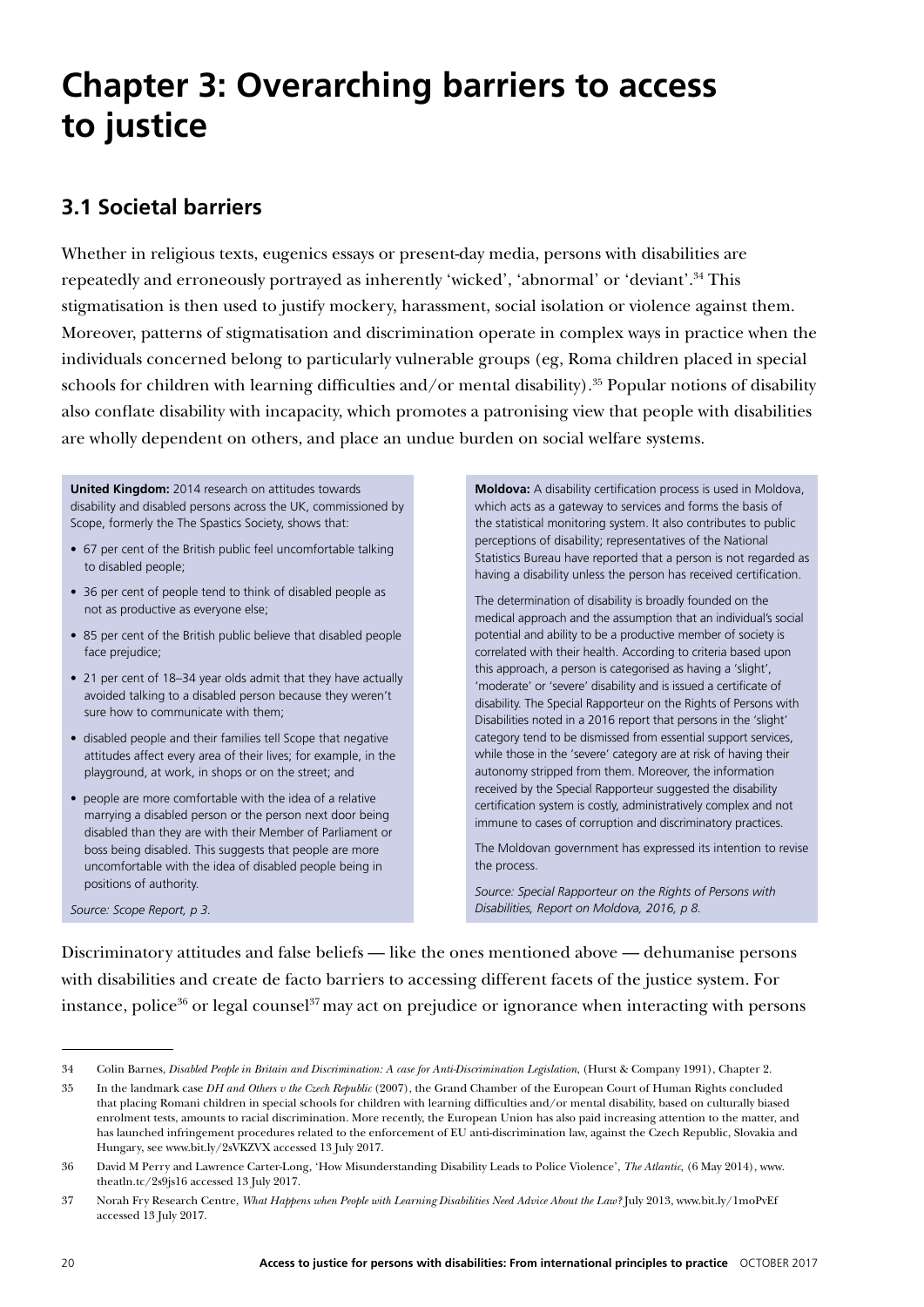with disabilities, effectively deterring them from pursuing a legitimate claim. Studies also show that jurors have relied on stereotypes to make incorrect assumptions about the criminal responsibility or untrustworthiness of persons with disabilities who are accused or testifying.38 In addition, persons with disabilities may face unjustified questioning of

**Australia:** Philip French (Chief Executive Officer of People with Disabilities, an advocacy organisation in Australia) notes the 'enormous cultural resistance to the idea that people with disability can adjudicate cases'. He cites the example of a jurisprudential case, *Finney v The Hills Grammar School*, where a number of people from the public wrote letters to the Sydney Morning Herald questioning the suitability of the adjudicator, a blind person, to adjudicate on a case involving discrimination (in education).

*Source: Law and Justice Foundation of New South Wales report, p 45.*

their competency when acting as judges, jurors or counsel.

Unlike when remedying de jure discrimination (see following section), simply repealing or replacing laws is often insufficient for addressing societal barriers. Instead, more positive, structural education programmes and awareness-raising campaigns are required to foster attitudinal shifts. Indeed, as aforementioned, Article 13(2) of the CRPD imposes a duty on states to 'promote appropriate training for those working in the field of administration of justice, including police and prison staff'.

**Canada:** In July 2016, Legal Aid Ontario (LAO) launched a mandatory mental health training programme for all LAO employees (the programme is equally available to private bars and legal clinics). This is part of their 2014–2018 Mental Health Strategy.

Training addresses topics like the history of mental health advocacy in Canada, understanding the nature of disability, promoting effective communication and accommodation skills, and exploring mental wellness in the legal progression itself. It involves presentations from both mental health providers and professionals, and includes a comprehensive resource manual for lawyers to access in order to bolster their advocacy and connect clients with appropriate mental health services. LAO has geared training towards ensuring that their services are 'trauma-informed' and culturally competent.

Twenty-five selected representatives participated in the training, and will serve as regional mental health leads in their criminal courts across the province. LAO aims to further deliver this training to all of its lawyers, across all disciplines. A particular goal of this programme is creating 'client legal needs-assessment tools specific to each practice area', which 'will help advocates and administrative staff identify the full range of legal rights and options available to clients with mental health issues.'

*Source: Legal Aid Ontario, The Mental Health Strategy, www.bit.ly/2rem10m.*

**New Zealand:** In response to a national inquiry into mental health services, in 1997, the New Zealand Ministry of Health established the 'Like Minds, Like Mine' project (formerly known as 'Like Minds'). It was one of the first comprehensive campaigns in the world to counter stigma and discrimination against people with mental illness, and continues to this day.

There is clear collaboration between governmental and community institutions. The New Zealand government provides funding for the project, with the Ministry of Health holding strategic responsibility.

The project specifically adopts a social model of disability (as opposed to a 'medical' model) and a human rights perspective, in line with the CRPD. 'Like Minds' has tracked public attitudes to mental health since its inception. From 2014 to 2019, its focus is workplace inclusion, guidelines for positive media portrayal of mental illness and promoting community solutions to discrimination and stigma.

It is calculated that, for every \$1 spent on the Like Minds campaign, there is an estimated \$13.80 of economic benefit returned (increased access to employment, hours worked and increased use of primary care).

*Source: Ministry of Health, Like Minds, Like Mine, national Plan 2014–2019.* 

<sup>38</sup> Michael Perlin, 'The Sanist Lives of Jurors in Death Penalty Cases: The puzzling role of mitigating mental disability evidence', (1994) 239 *Notre Dame Journal of Law, Ethics & Public Policy; Stephen P Garvey, Aggravation and Mitigation in Capital Cases: What Do Jurors Think?* (Cornell Law Faculty Publications 1998), Paper 287.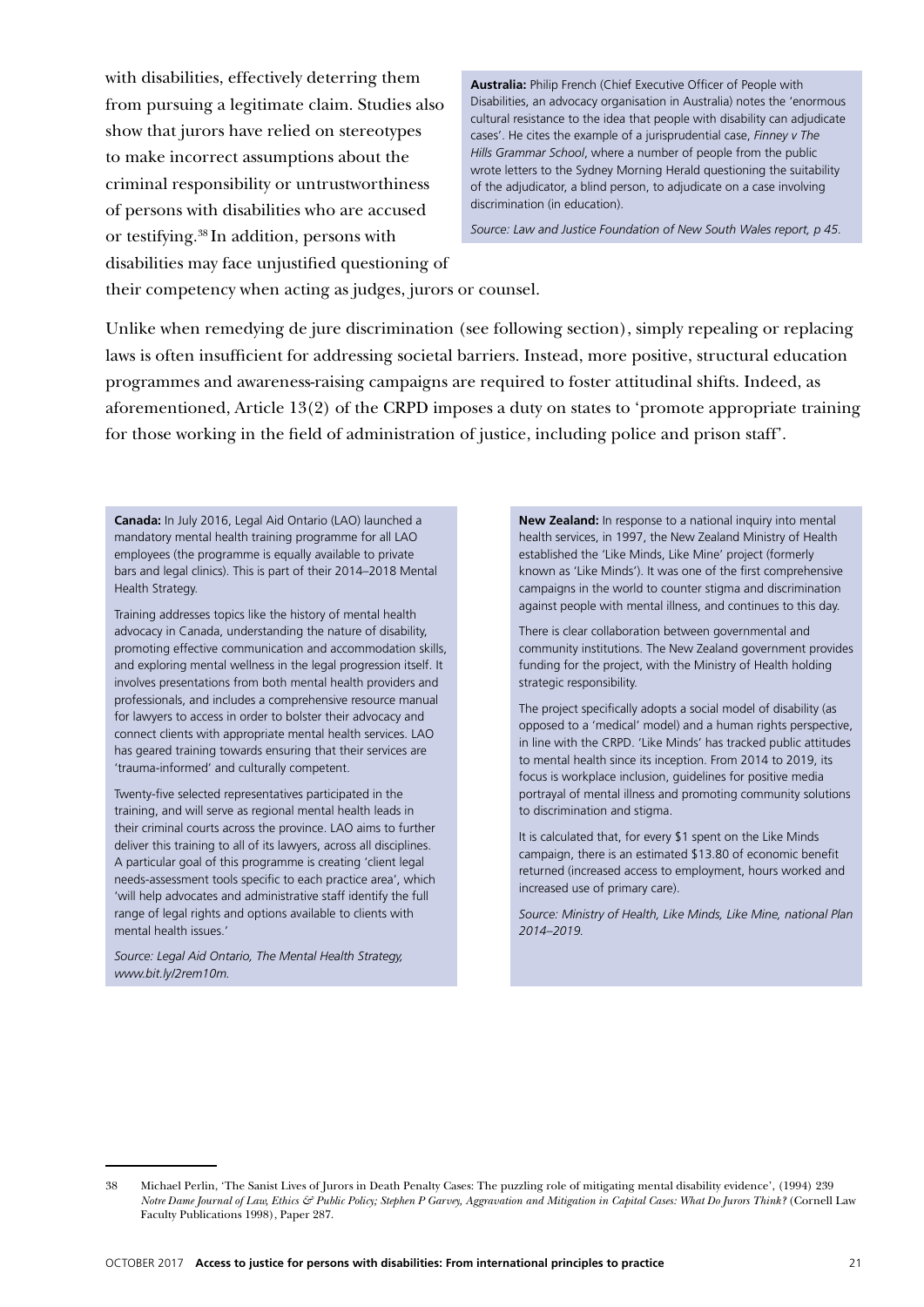**United States:** In the late 1990s, several high-profile cases exposed how Massachusetts' law enforcement agencies were systematically failing to take crimes against persons with disabilities seriously. This, in part, sparked the development of the Building Partnerships for Protection of Persons with Disabilities Initiative (BPI).

The BPI has a broad mandate that coordinates adult protective service agencies, law enforcement, legal counsel and other stakeholders, in order to address abuse, neglect and crimes against persons with disabilities. One aspect of their multidisciplinary collaborative approach includes mandating training for police, prosecutors, victim/witness advocates, medical personnel and the judiciary. The training revolves around recognising, reporting, investigating and prosecuting crimes against persons with disabilities in an appropriate manner. This includes knowing and using 'people-first language', understanding the prevalence of abuse against persons with disabilities and learning how to communicate effectively with persons with disabilities.

In a guide for those wanting to replicate the BPI system, it is emphasised that such training for stakeholders should be held on an ongoing basis and updated as new issues arise. The BPI has been replicated as pilot projects in three other US states: Ohio, Delaware and Oregon.

*Source: Building Partnerships for Protection of Persons with Disabilities Initiative guide, www.bit.ly/2thxVaH.* 

There are various existing guides to help lawyers and other people in positions of power to interact sensitively with persons with disabilities.

**Canada:** The Ontario Bar Association has made public a bar training module providing basic information on how disabilities are treated in the law, the concept of disability and relevant legislation. While specific legal frameworks may be exclusive to Ontario and Canada, the document has a helpful chapter outlining general considerations for lawyers when dealing with clients that have disabilities.

*Source: Ontario Bar Association, Providing Legal Services to People with Disabilities, www.bit.ly/2rngmZY.* 

**United States:** The State Bar of Michigan (as part of their Equal Access Initiative) has published a series of newsletters addressing a wide range of issues faced by persons with disabilities. There are several pertaining to accommodations in various situations, such as when a person has visual disabilities, autism or a non-obvious limitation in mobility.

*Source: State Bar of Michigan Disabilities Newsletter Archive, www.bit.ly/2thHNRD.* 

## **3.2 Legal barriers**

#### *3.2.1 Discriminatory laws or lack of specific and adequate laws and provisions*

Although the CRPD was adopted more than a decade ago, some jurisdictions continue to have blatantly discriminatory legislation against persons with disabilities. Such direct discrimination includes using pejorative language to refer to persons with disabilities, failure to recognise disabilities, the explicit denial of various civil rights (often tied to the denial of legal capacity) on the basis of disability and failure to recognise a disability bias motivation in criminal law.

Even if not directly linked to how legal proceedings unfold, general legal discrimination against persons with disabilities has both symbolic and practical implications for access to justice. Legal exclusion from social, economic or political participation sends a message that persons with disabilities should not 'bother' trying to access any state institutions — including the justice system — for their benefit. Practically speaking, denying rights such as the franchise, or the ability to conclude contracts, means

**Gabon:** The CmtRPD has noted the absence in Gabonese legislation of:

- an explicit prohibition of disability-based discrimination and a lack of legal remedies and sanctions to uphold the right to non-discrimination by persons with disabilities;
- a dedicated mechanism to address discrimination cases; and
- appropriate labour laws and measures to end discrimination in the workplace.

The CtPRD recommended the Gabonese government to undertake specific measures to remedy these issues.

*Source: United Nations, Toolkit on Disability for Africa, p 6.* 

A few other examples of state legislation and practice include:

- In **Ireland**, the Prohibition of Incitement to Hatred Act of 1989 fails to recognise a disability bias motivation.
- As of October 2014, 12 EU Member States (**Austria, Belgium, Croatia, Finland, France, Hungary, Lithuania, the Netherlands, Romania, Slovenia, Spain and the UK**) explicitly recognise a disability bias motivation in criminal law.
- Three thousand, six hundred and twenty-nine incidents of hate crime against disabled persons were reported in **England and Wales** in 2016. This constitutes a 44 per cent increase from 2014/2015 and a 108 per cent increase from 2011/2012.

*Source: Conference on Access to Justice for Vulnerable People, presentation by Alan Cusack; www.bit.ly/2szKjpz.*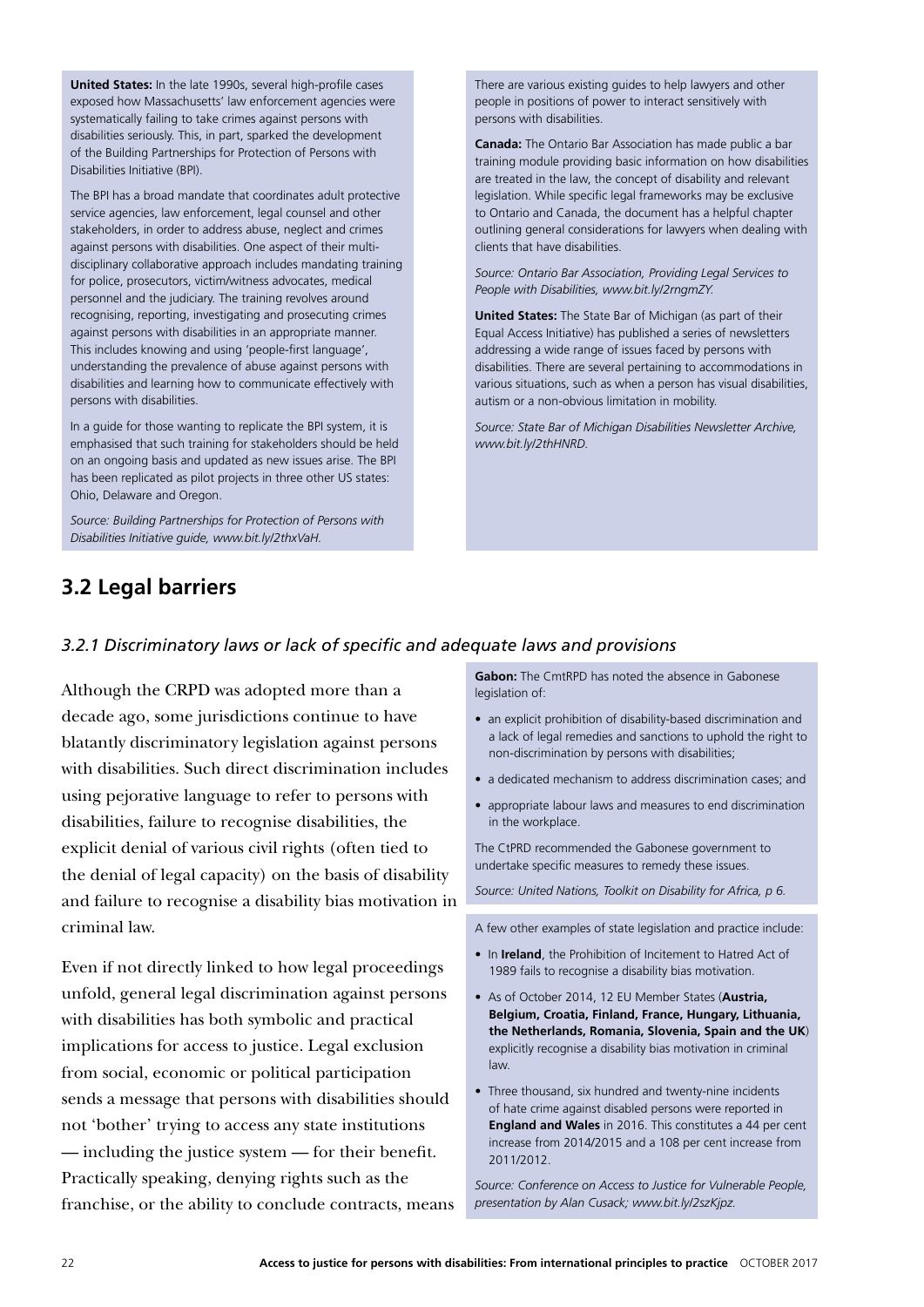that persons with disabilities have significantly fewer avenues by which to promote improvements to access to justice (whether by supporting a political party amicable to their needs, or engaging directly in community initiatives to promote access to justice).

The immediate solution to many discriminatory laws is simply to repeal them or eliminate the offensive terminology.

**Zambia:** The outdated 1951 Mental Disorders Act is still in force. It refers to people with disabilities as 'idiots', 'lunatics' or persons 'apparently mentally disordered or defective'.

Other discriminatory legislation include:

- the Electoral Act No 13, disqualifying persons with psychosocial disabilities from registering as voters (Art 7 (1) (d));
- the Electoral Commission Act No 17, enabling the removal of a member who is 'insane or otherwise declared to be of unsound mind' (Art 5);
- the Citizens of Zambia Act No 124, restricting registration as a citizen for people 'adjudged or otherwise declared to be unsound of mind' (Art 17); and
- the Will and Administration of Testate Estates Act No 60, disqualifying people from legal acts on the basis of a disability (Arts 4 and 5).

*Source: Special Rapporteur on the Rights of Persons with Disabilities, Report on Zambia, 2016.*

**United States:** The Federal Voting Rights Act specifically allows US states to deny people the right to vote 'by reason of criminal conviction or mental incapacity'.

As of 2012, about 30 US states have laws that can limit the franchise of persons with disabilities. Specifically, seven states deny the right to vote to 'idiots or insane persons'; others deny the vote to those of 'unsound mind, non-compos mentis, or those who are not of quiet and peaceable behaviour'; 16 states bar those adjudged mentally incompetent or incapacitated from voting; and four states' constitutions bar people 'under guardianship' from voting.

*Source: Disability Justice, www.bit.ly/2bk2YMM.* 

#### *3.2.2 Access to legal information and understanding of legal rights*

As the United National Development Programme (UNDP) has aptly stated:

'Legal awareness is the foundation for fighting injustice. The poor and other disadvantaged people cannot seek remedies for injustice when they do not know what their rights and entitlements are under the law. Information on remedies for injustice must be intelligible to the public and knowledge provided to them must serve their practical purposes.'39

Yet, many persons with disabilities (and those who support them) still do not have a clear understanding of relevant legal information. They often face questions such as who to refer to for help; what procedures or remedies can and should be pursued; or how much time, effort and money will the dispute resolution process take, and is it worth it?

These are already inherently difficult questions, due to the complexity of many legal systems. When taking into account the widespread marginalisation of persons with disabilities, getting answers to these questions seems an insurmountable hurdle. While there are multiple reasons why persons with disabilities have minimal access to legal information, this section focuses on two main issues: institutionalisation and information presented in inaccessible formats. Issues around decisions on institutionalisation will be more broadly considered and discussed in Chapter 4; this section addresses the problem of access to information, including legal information about rights and remedies in institutionalised contexts.

<sup>39</sup> United Nations Development Programme, Access to Justice Practice Note, 2004, www.bit.ly/2tVfb0S accessed 13 July 2017.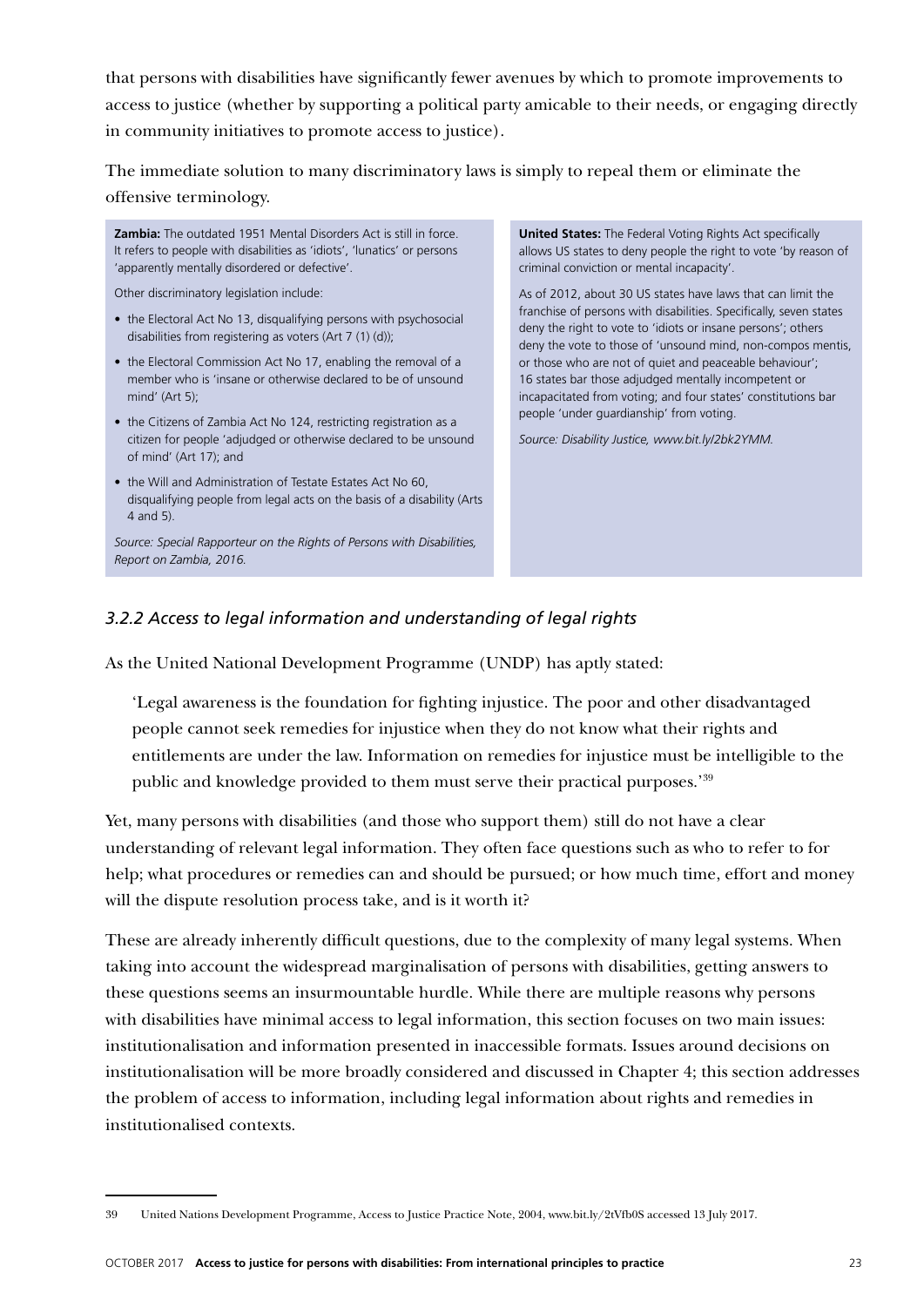#### *In focus: Access to legal information in institutionalised contexts*

Policies of forced institutionalisation and segregation of persons with disabilities into healthcare or residential institutions, in order to provide concentrated support services, have increasingly come under fire in recent decades, while the worldwide 'independent living' movement has grown.40 Articles 14 and 19 of the CRPD codify this changed attitude towards institutionalisation, and stipulate the right to liberty of persons with disabilities and the freedom to choose where and with whom to live. Yet, segregation of persons with disabilities remains common practice in many places, whether by group or social care homes, nursing homes or medical facilities.

Such segregation limits access to legal information in several ways. Resident persons with disabilities will likely have limited ability to build knowledge of, and rapport with, legal professionals or advocacy centres. This is because interaction is almost exclusively restricted to that with carers, administrative staff and family

**Moldova:** Following a visit to Moldova in 2015, the UN Special Rapporteur on the Rights of Persons with Disabilities highlighted that immediate action must be taken to close institutions.

The report documented deplorable human rights violations in psychiatric institutions. It estimates that 2,500 people with disabilities permanently live in such institutions, segregated from the community.

The report highlighted that these conditions deter persons with disabilities and their families from reporting human rights abuses, and those who can speak out have little or no recourse to justice and remedy. In criminal cases concerning abuse in institutions, the complaints lodged by persons with disabilities are often not adequately or independently investigated because of prejudice against them, the vested interests of the government supplying such services, and their lack of legal standing and physical isolation.

The Special Rapporteur also received reports of persons with disabilities being pressured to withdraw complaints of abuse in institutions. In such cases, the perpetrators of these crimes avoid prosecution and act with a high degree of impunity, which not only contributes to a cycle of ongoing violence and abuse, but also prevents persons with disabilities who have been victims of human rights abuse from gaining any access to remedy or redress.

In line with the CRPD, Moldova is required to develop community support services that enable people to live in the community.

*Source: Special Rapporteur on the Rights of Persons with Disabilities, Report on Moldova, 2016, para 55.*

members. Institutional settings may also be physically isolated from areas where legal professional and advocacy centres are located. The unequal power dynamics between resident persons with disabilities and service staff — reinforced by the lack of choice in many daily decisions in institutionalised settings — may also discourage resident persons with disabilities from asking about their rights.

#### *In focus: Accessible information*

If persons with disabilities are able to make contact with legal professionals or find legal resources, they can then face another significant barrier: a lack of accessible communications and/or documents that will enable them to make informed decisions. This includes a lack of easy-to-read or plain language formats, as well as a failure to provide braille or sign language translation. It has been noted that:

'[g]iven the diversity in requirements of individuals, and since corresponding needs to be accommodated will vary, it is also worth considering whether legal information and services can be provided in a way that is more generally accessible to people with disabilities as a whole, or, at a minimum, to specific groups of people with disabilities. This, in short, would be to take a 'universal design' approach to enhance the accessibility of legal services and information to people with disabilities.'41

<sup>40</sup> Maggie Shreve, *The Independent Living Movement: History and Philosophy to Implementation and Practice*, Workshop Manual, www.bit.ly/2sIuhce accessed 13 July 2017.

<sup>41</sup> See n 13 above, p 55.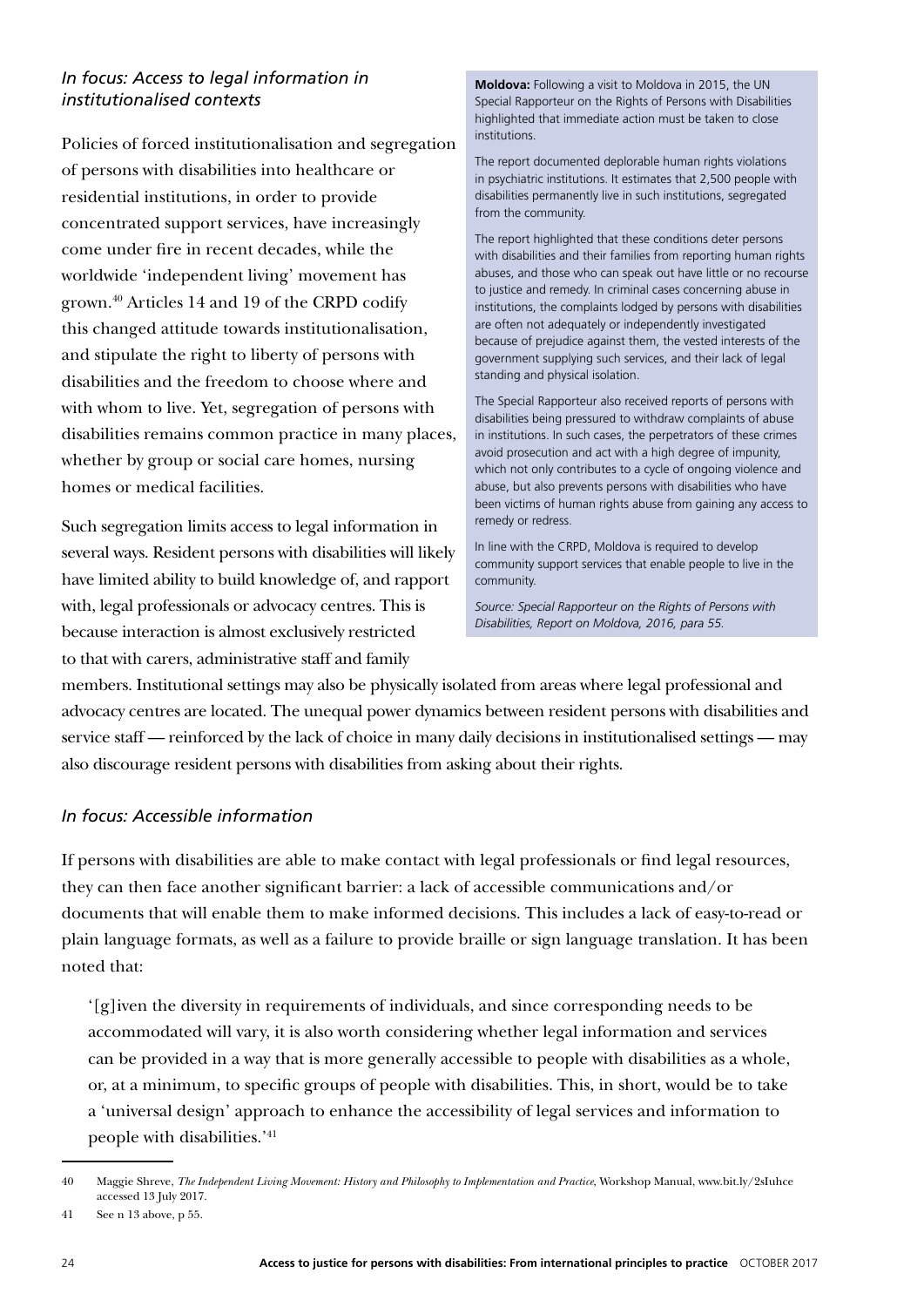'Universal design' is a concept used by the CRPD, involving the 'design of products, environments, programmes and services to be usable by all people, to the greatest extent possible, without the need for adaptation or specialised design'. The benefit of a universal design approach is that they should ensure full, equal and unrestricted access for all users, including persons with disabilities (for instance, plain English and easy-to-read formats can support those with English as a second language, or lower literacy skills). Importantly, Article 9 of the CRPD explicitly imposes on States Parties the duty to ensure accessibility in both urban and rural areas. While this can be tackled through ad hoc mechanisms and schemes involving technological solutions — including online and mobile courts, and telephone advice — the problem could also be addressed through legislative reform. In the context of a law reform inquiry on legal barriers for persons with disabilities in Australia, the National Rural Law

**Australia:** Hearing loss is disproportionately high among Aboriginal people in Australia. In the Northern Territories, few Aboriginal people are given an opportunity to learn Auslan (Australian Sign Language) or signed English. Thus, they depend on their ability to lip read, assess other visual cues and their own, locally based signed language.

The North Australian Aboriginal Justice Agency (NAAJA) reports that clients who are deaf often face a 'double language barrier'. Many defendants speak English as a third or fourth language and are unable to communicate effectively with sign interpreters in English and it can often be difficult to find Auslan interpreters who are able to communicate with clients in their language.

It also notes that, where hearing loss is undetected or not addressed in the criminal justice system, a client's ability to engage with and participate in the process at all stages from summons/arrest, investigation and throughout any court mentions or hearings is significantly affected.

The importance of understanding the court process and any orders of the court is particularly relevant in cases where bail conditions are imposed, a Domestic Violence Order is put in place or a client is placed under a supervised order in the community with conditions attached to it. The consequence of breaching any of these conditions often results in further charges being laid and, in many cases, imprisonment.

*Source: North Australian Aboriginal Justice Agency report, p 4.*

and Justice Alliance (Australia's peak national NGO for regional, rural and remote law and justice) recommended that 'some consideration be given to the recognition of rurality and remoteness as a common area of discrimination and that the Australian Human Rights Commission give thought to how this can be incorporated, if possible, into existing human rights and anti-discrimination frameworks'  $42$ 

The application of universal design, however, does not automatically eliminate the need for technical aids. In the framework of the CRPD, it is stated that 'Universal design' shall not exclude assistive devices for particular groups of persons with disabilities where these are needed.<sup>43</sup> Examples may include the use of hearing enhancement systems and induction loop systems which help hearing aid users to communicate efficiently and confidently in noisy environments.

Developments in technology can make communications in legal proceedings more accessible. Video and computer technologies, for instance, can be employed to magnify images to enable counsel to focus attention on small detail. The same technology may allow jurors with limited vision, for example, to view the evidence clearly. Similarly, real-time captioning allows simultaneous transcription of the proceedings to appear on a display monitor, which is an aid to all participants, with and without disabilities.<sup>44</sup>

CRPD Article 13 (access to justice), Article 9 (accessibility) and Article 5(3) (reasonable accommodation to promote equality and eliminate discrimination) should be read together.

<sup>42</sup> The National Rural Law and Justice Alliance and the Centre for Rural Regional Law and Justice, *Submission to the Australian Law Reform Commission's Legal Barriers for People with a Disability*, www.bit.ly/2u6etyv accessed 13 July 2017.

<sup>43</sup> Committee on the Rights of Persons with Disabilities, *General Comment No* 2 on Article 9, 2014.

<sup>44</sup> Peter Blanck, Ann Wilichowski and James Schmeling, 'Disability Civil Rights Law and Policy: Accessible Courtroom Technology', (2004) 12(3) *William & Mary Bill of Rights Journal*, 387, www.bit.ly/2rxmmuB accessed 13 July 2017.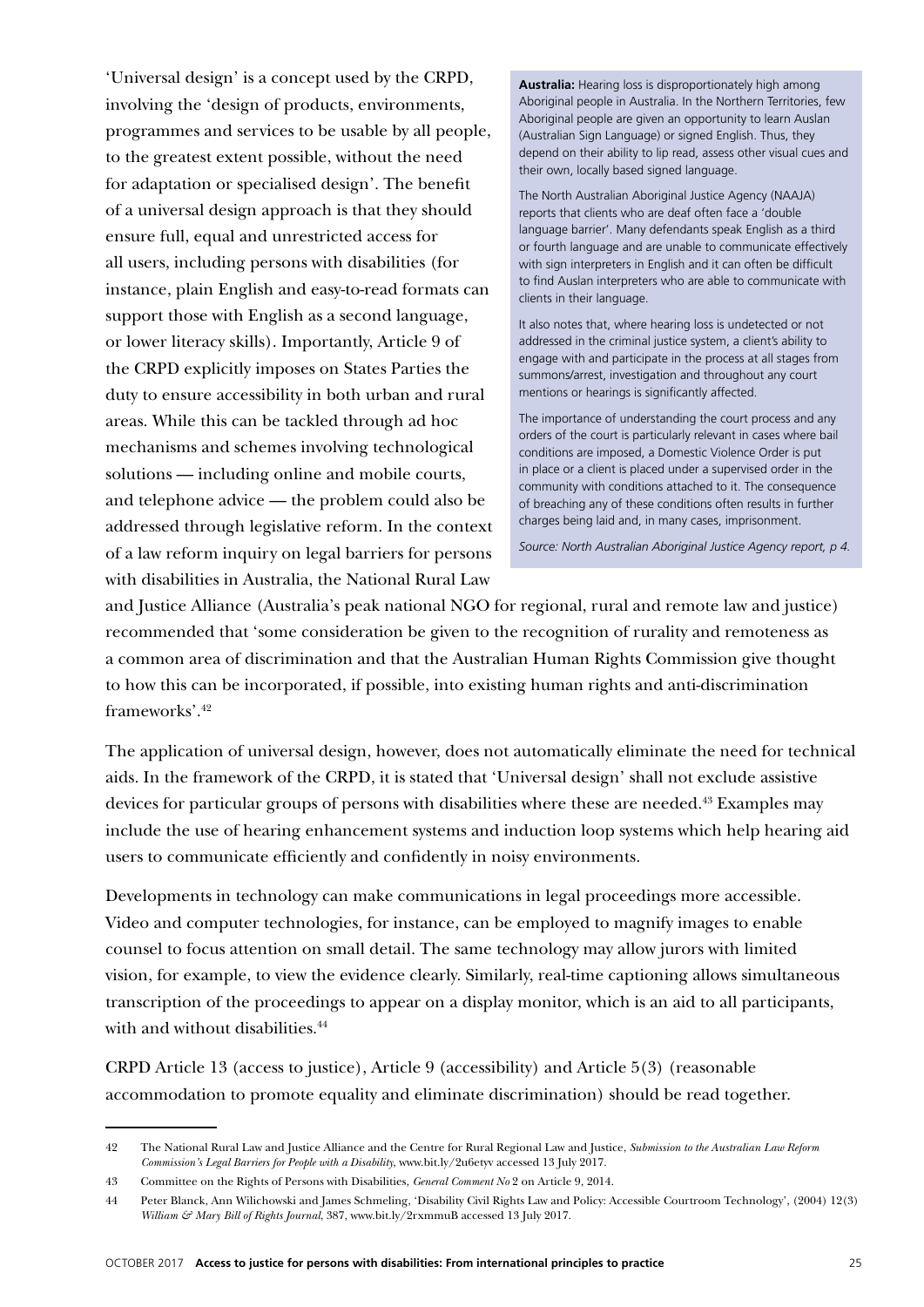As the CmtRPD notes, 'accessibility is related to groups, whereas reasonable accommodation is related to individuals'.45 When providing legal information and resources for persons with disabilities, governments should ensure broad accessibility (eg, universal access). In cases where such broad accessibility standards do not account for an individual's impairment, the state has, in principle, a further obligation to accommodate the special needs of that individual.

## **3.3 Financial barriers**

People with disabilities are disproportionately mid-tolow income earners, and face difficulties in gaining employment.46 The Equality and Human Rights Commission found that, across Britain, persons with disability are twice as likely to be living in food poverty than those without disability.<sup>47</sup> The disability pay gap has widened in recent years, and less than half of adults with disabilities are employed (versus almost 80 per cent of adults without disabilities).<sup>48</sup> As the World Bank notes, poverty can 'lead to secondary disabilities for those individuals who are already disabled, as a result of the poor living conditions, health endangering employment, malnutrition, poor access to health care and education opportunities etc.', and this creates a vicious cycle.

**United Kingdom:** In July 2013, the UK government introduced fees to have a claim heard at an employment tribunal. This was the first time fees have been charged since the tribunal system was established in 1964.

Although the government's equality impact assessment in 2012 concluded that fees would have few if any adverse impacts on equality, the Ministry of Justice (MoJ) figures show that disability discrimination claims fell rapidly since fees were introduced: 63 per cent fewer were accepted by the employment tribunals between the first quarter of 2013/14 (pre-fees) and the first quarter of 2014/15 (post-fees).

Although a remission scheme is foreseen, it is subject to a monthly income and disposal capital test; such eligibility test is hardly satisfied by disabled persons when the disability living allowance is calculated and included as disposable capital.

In July 2017, the UK Supreme Court (*R (on the application of UNISON) v Lord Chancellor*) ruled that employment tribunal fees altogether were 'illegal' and 'inconsistent with access to justice'. Accordingly, the Government will stop charging fees and make arrangements to refund payments.

*Source: The Guardian, www.bit.ly/2rxA7OV.* 

The relationship between poverty and access to justice is in some respects rather straightforward. If an individual has limited financial ability, they are likely focused on basic survival and thus have little time and resources to pursue costly and/or lengthy legal proceedings, and engage and pay for quality legal counsel services. Unfortunately, lack of financial resources usually leads to increased vulnerability to exploitation, and the necessity of access to justice becomes correspondingly more crucial.

Many states are aware of this relationship, and thus offer basic legal aid programmes for qualifying individuals. It has also been argued that Article 13 of the CRPD 'should be interpreted to provide that persons with disabilities have a general right to legal aid'.49 Yet, such programmes are often generalised and thus do not provide adequate solutions for the specific challenges and barriers (social, physical, legal) for persons with disabilities mentioned in this chapter.

Free legal advice clinics focusing specifically on disability rights issues have increased in recent decades. Examples include:

**Scotland and Northern Ireland:** the Disability Law Service provides access to information sheets;

**Canada:** ARCH Disability Law Centre in Canada;

**Australia:** the Disability Discrimination Legal Service; and

**United States:** the National Disability Rights Network.

*Source: Flynn, Disabled Justice?, p 59.*

<sup>45</sup> Committee on the Rights of Persons with Disabilities, *General Comment No* 2 on Article 9, 2014, para 25.

<sup>46</sup> Jeanine Braithwaite and Daniel Mont, *Disability and Poverty: A Survey of World Bank, Poverty Assessments and implications*, (The World Bank 2008), www.bit.ly/2rZ2qWo accessed 13 July 2017.

<sup>47</sup> May Bulman, 'Disabled people over two times more likely to be living in food poverty than able-bodied, report finds', The Independent, (April 2017), www.ind.pn/2nMhDEQ accessed 13 July 2017.

<sup>48</sup> *Ibid.*

<sup>49</sup> Frances Gibson, 'Article 13 of the Convention on the Rights of Persons with Disabilities – a right to legal aid?' (2010) 15(2) *Australian Journal of Human Rights,* 123.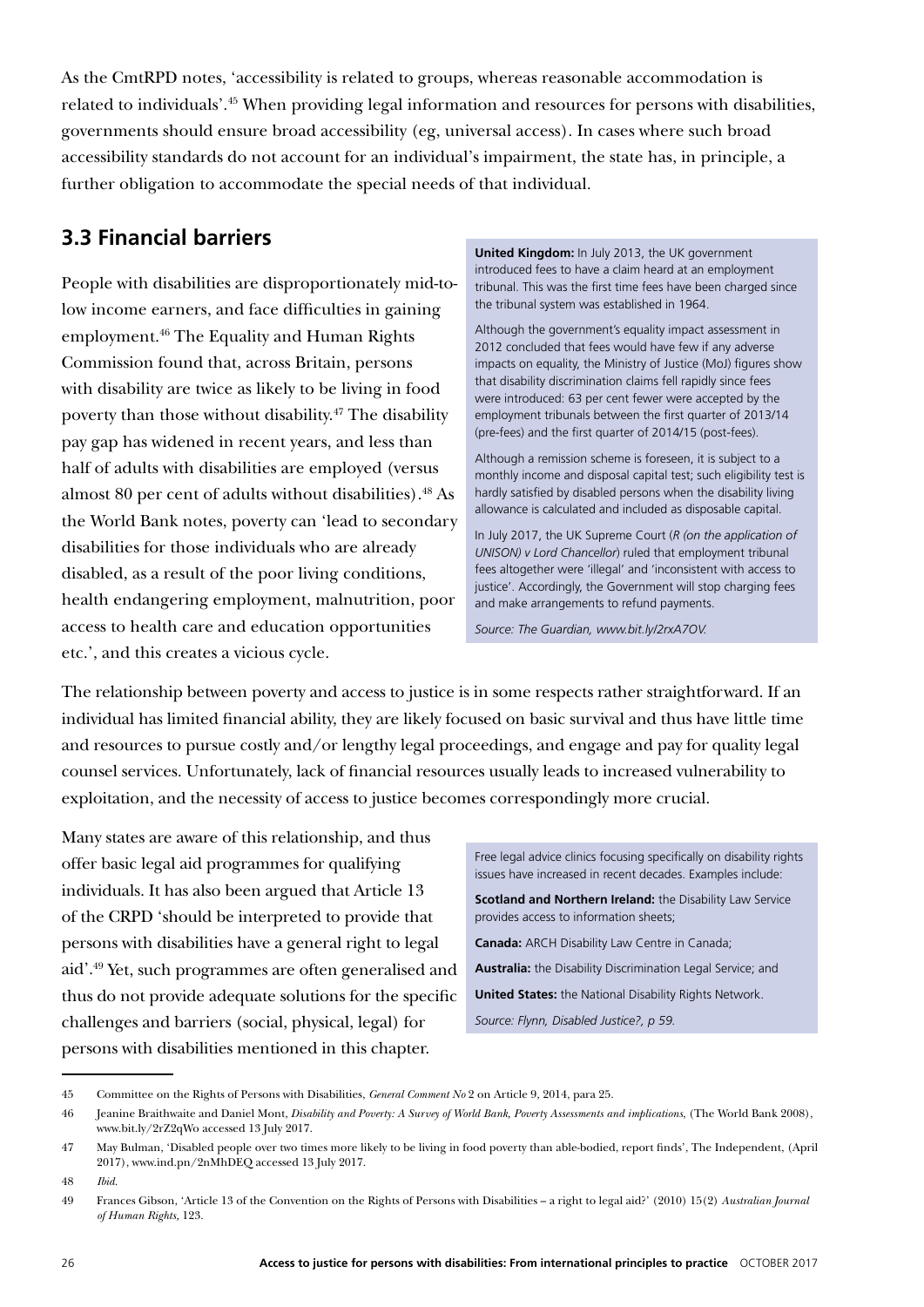The poor standard of disability data in some areas of the world hampers an adequate assessment of the quality and quantity of access to justice for persons with disabilities, which is crucial to designing effective policies and programmes. Availability of comprehensive and accurate statistics would put pressure on governments to increase the accessibility of publicly available legal advice services to persons with disabilities.

### **3.4 'Accessibility' barriers**

Physical barriers can impede many persons with disabilities from accessing justice at a courtroom, lawyer's office, police station or other relevant building. Moreover, quite often persons with disabilities are also excluded from key roles in the justice system as lawyers, judges or members of a jury. At a symbolic level, lack of physical accessibility (or segregated accommodations for persons with disabilities, for instance, a ramp at the back of a building) can make persons with disabilities feel excluded, and thus discourage them from pursuing justice. Disability advocates thus argue for universal design of physical spaces, as previously mentioned in section 3.2.2.

**South Africa:** The first discrimination disability suit before the Equality Court in South Africa was brought by a South African lawyer who was a wheelchair user. She complained under the Promotion of Equality and Prevention of Unfair Discrimination Act against the Justice Department and the Department of Public Works because of the inaccessibility of the courthouses. She had to be carried down a flight of stairs to enter the courthouse and, on another occasion, the Court had to postpone her cases because she could not get into the room.

The Court reached a final settlement in which the government admitted that it had failed to provide proper wheelchair access and that this was a form of unfair discrimination against the complainant and other people with similar accessibility needs.

*Source: United Nations, Toolkit on Disability for Africa, p 11.*

**Ireland:** The Criminal Courts of Justice is the largest courts project undertaken in Ireland in the last 200 years. 'As a major public facility, it was a prime objective to ensure the universal accessibility of the Criminal Courts of Justice. An independent three stage accessibility audit was carried out at the planning, detailed design and building handover stages of the project. This ensured a high quality and well planned facility with consideration given to all aspects of inclusive design… Areas considered in the design include; set down and parking; access and entrances; surface textures, both internal and external; public counters; lighting; induction loops and tactile signage; corridor widths, seating and public safety; ironmongery and doors; ramps within court rooms, steps and handrails; accessible toilet facilities; passenger lifts, refuge call points as standard and the promotion of safe egress during fire evacuation… Noteworthy design features include… colour contrasting and tactile signage to aid the visually impaired and full wheelchair accessibility despite the requirement for significant level variations within court rooms.'

*Source: Website of the Architecture Gallery, www.bit.ly/2sqTHw0.* 

As earlier noted, the nondiscrimination provision at Article 5(3) of the CRPD requires that '[i]n order to promote equality and eliminate discrimination, States Parties shall take all appropriate steps to ensure that reasonable accommodation is provided'. The CRPD (Article 2) clarifies the meaning of 'reasonable accommodation' as 'necessary and appropriate modification and adjustments not imposing

Online Dispute Resolution (ODR) has a great potential for increasing access to justice for persons with disabilities, including in rural or remote areas. As a 'technology facilitated form of Alternative Dispute Resolution (ADR)', it is used, in particular, in the context of dispute resolution processes that do not rely on litigation, such as negotiation, mediation and arbitration, and in certain sectors, such as consumer disputes.

There are now numerous online dispute resolution platforms that provide fast and inexpensive solutions for disputes. The possibility to participate asynchronously offers to persons with motor or cognitive impairments the advantage of taking the necessary time to participate effectively. However, ODR is at an early stage in its evolution and disability access is not necessarily a priority. Examples include:

- the **EU** ADR Directive and the ODR platform www.bit.ly/1MkFXBc;
- ODR services in **India** www.bit.ly/2sYzEEo; and
- the proposal to introduce the ODR model in **England** and **Canada**, including in relation to non-serious criminal cases www.bit.ly/2tt5SZ1.

*Source: Larson, Access to justice, 2014; HIIL Trend report, www.bit.ly/2trPxV3.*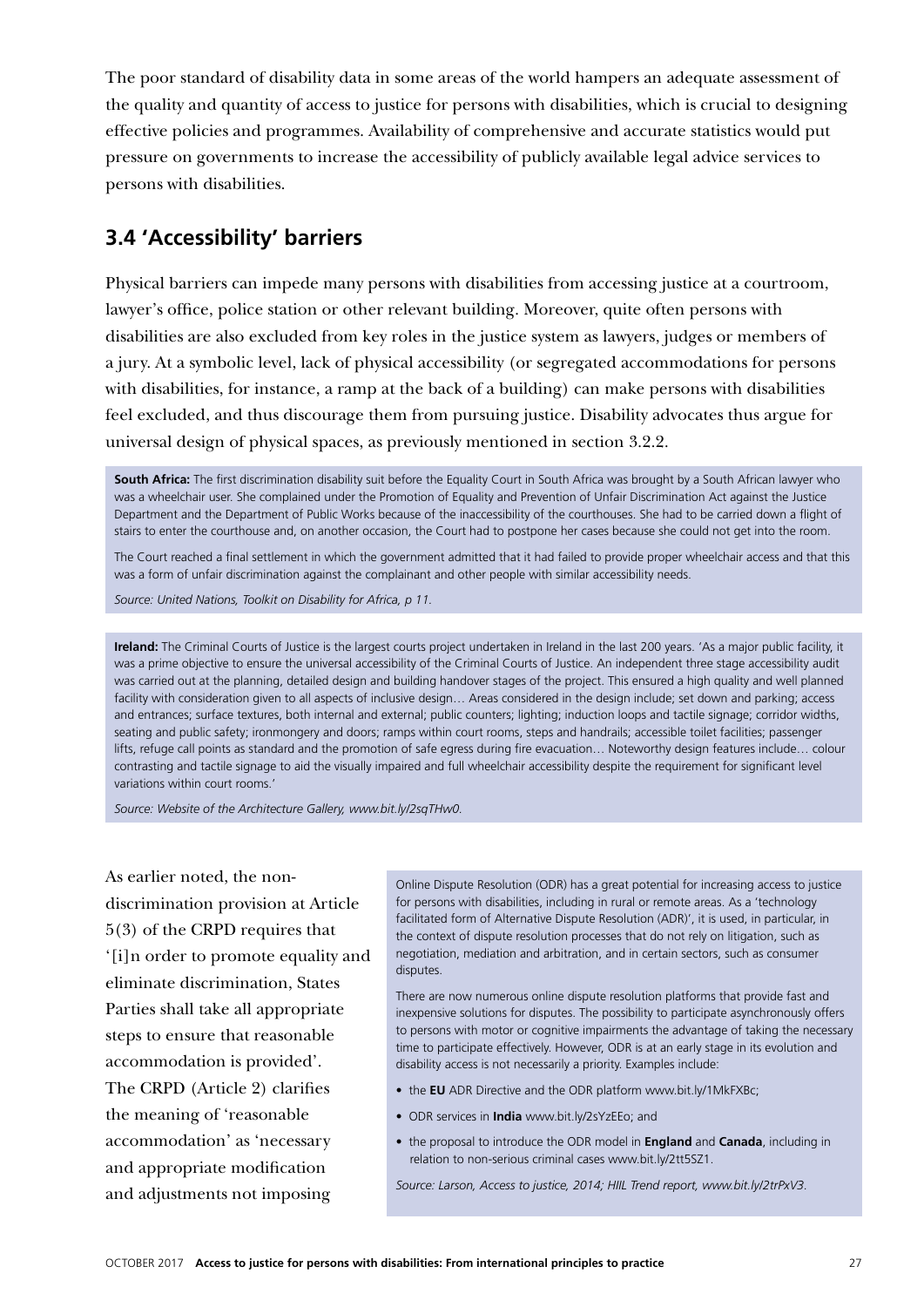a disproportionate or undue burden, where needed in a particular case, to ensure to persons with disabilities the enjoyment or exercise on an equal basis with others of all human rights and fundamental freedoms'. In the context of access to justice for persons with disabilities (both physical and intellectual disability), it may be that a 'reasonable adjustment' could require a change of venue for court hearings for a disabled accused or victim. Similarly, visual or hearing impairment may also impede physical access and related adjustments will need to be introduced. Adjustments are crucial to guaranteeing access to justice in practice, but the scope of 'reasonable' adjustments based on disability grounds (eg, building a ramp for wheelchair users or changing a venue in specific cases) may vary considerably across jurisdictions. The case of jurors with a visual or hearing impairment provides an interesting example. While the prohibition of disabled jurors participating in a criminal trial is increasingly being challenged, the main problem relates to the 'reasonable adjustments' during court proceedings, in particular around the acceptability or not of support during jury deliberations.50 Since the effective participation of sight or hearing-impaired jurors may require a third party joining discussions in the jury room, there has been debate around whether this external person would change the jury dynamic in discussions or compromise the requirements around jury secrecy.

**Scotland:** The Scottish Courts and Tribunals Service (SCTS), an independent body corporate established by the Judiciary and Courts (Scotland) Act 2008, has published a consultation paper on how to make jury service more accessible for persons with sight and/or hearing impairments. It recommends that:

- jury citation documents be amended to invite potential jurors, including those who have visual or hearing impairments, to contact the court at an early stage to explore accommodations;
- a central point of contact (Juror Liaison Officer) be appointed at each court, and can coordinate juror requests for reasonable accommodations;
- consideration be given to the use of new technology, in the form of laptops, electronic tablets or i-Pads, for the purposes of enhancing the presentation of evidence; and
- the final decision relating to the suitability of proceedings in which a particular juror may serve – based on the nature of the evidence to be led – will be one of the presiding judge, and that a suitable statutory power to this effect be sought.

*Source: The Law Society of Scotland, Consultation response, September 2016, p2, www.bit.ly/2rsASs9.*

**England and Wales:** The Judicial College's Equal Treatment Bench Book provides a guide for judges, magistrates and all other judicial office holders. It includes a section on 'Mental disabilities, specific learning difficulties and mental capacity'.

Practical measures to address and accommodate the needs of persons with mental and/or physical disabilities include:

- Place of trial: The need to arrange for evidence to be taken by depositions or for the trial to take place other than in a courtroom may be less evident as access is unlikely to be a problem, although the individual may be better able to give evidence in a familiar environment. A longer time estimate may be required because of the need to take evidence more slowly and with more breaks.
- Communication: A modified approach may be required when seeking to obtain reliable evidence from a person with mental health problems, especially those who are mentally frail, and the judge will wish to control any form of harassment by an over-zealous advocate. It is necessary to ascertain whether any communication difficulties are the result of mental impairment or caused by physical limitations that can be overcome by the use of physical aids or other techniques. An interpreter may be able to assist with strange or distorted speech.
- Facilities: The environment may be unsuitable to the individual for reasons that are not apparent (eg, certain kinds of lighting can affect those with epilepsy). Appropriate changes may then need to be made.

*Source: Equal Treatment Bench Book, Chapter 7, www.bit.ly/2rskiJc.*

<sup>50</sup> The Law Society of Scotland, *Consultation response*, September 2016, p 2, www.bit.ly/2rsASs9 accessed 13 July 2017.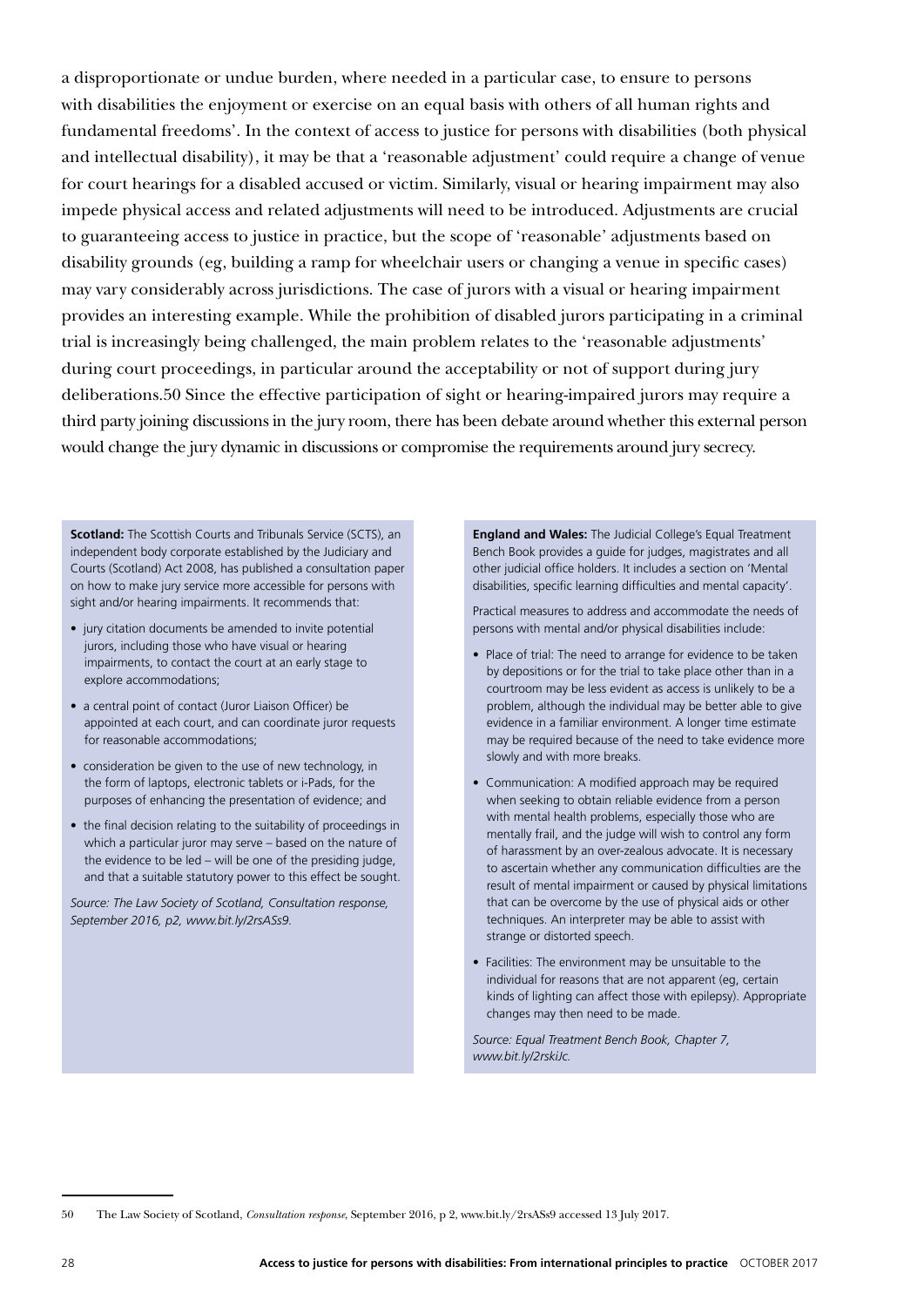## **Chapter 4: Specific barriers to access to justice in legal proceedings**

The overarching barriers addressed in Chapter 3 also operate when persons with a physical or intellectual disability are directly involved in judicial proceedings, whether as accused, victims or witnesses. However, those overarching barriers often manifest themselves in very specific – but very common – ways. As mentioned in section 3.1, social stigma may predispose key stakeholders in the justice system against persons with disabilities. Specifically, the police or other relevant investigators may dismiss or misinterpret testimony from persons with disabilities as baseless, and decline to pursue criminal legal proceedings. In extreme cases, the police or investigators' unfamiliarity with the behaviour of persons with disabilities may lead them to mistakenly criminalise a victim. In all judicial cases (criminal, civil or administrative), Article 12 of the CRPD guarantees support in the exercise of legal capacity, including recognition of diverse communication methods, such as allowing for procedural accommodation or provision of professional sign language interpretation.

This chapter analyses particular obstacles to access to justice for persons with disabilities in criminal, civil and administrative proceedings.

### **4.1 Criminal proceedings**

#### *4.1.1 Persons with disabilities in pre-trial proceedings*

A significant number of people with some form of physical or mental disability, including learning disability, mental illness or other mental impairment, enter and move through local criminal justice systems every day as accused, victims or witnesses. The pre-trial stage is a crucial moment in the criminal procedure that often strongly influences and may even determine the outcome of the entire judicial proceedings. It is therefore essential that the staff involved at this stage (the police, lawyers, judges, social workers and health professionals, etc) are adequately trained to recognise those forms of disability that are not immediately apparent and accommodate any needs that arise. For instance, some people with visual or auditory disabilities who do not wear glasses or hearing aids may not be obviously disabled. This is even more the case for other so-called 'hidden disabilities' or 'invisible illnesses', such as autism, Asperger syndrome or psychological disorders, including Post-Traumatic Stress Disorder. Yet, the outcome of the proceedings

**Israel:** In response to advocacy from civil society organisation Bizchut (the Israel Human Rights Centre for Persons with Disabilities), the Israeli government enacted the Investigation and Testimony Procedural Act (Accommodations for People with Cognitive or Mental Disability) of 2005.

This legislation mandates that 'a person with a cognitive disability be investigated by a "special investigator". Special investigators – appointed by the Minister of Welfare – are psychologists, social workers, clinical criminologists, or professionals with a background in special education, who have undergone special training to fulfil this role. These professionals are vested with the powers of police investigators. As part of their task, they must explain to the investigated person in simple and understandable language their duty to tell the truth as well the privilege against self-incrimination. In carrying out their tasks, the special investigators may consult with additional experts.

The Act contains additional provisions about the way to conduct the investigation, including the duty to notify a family member about its occurrence, and it spells out the right of persons with cognitive and mental disabilities to be accompanied by a person of their choice during an investigation. The Act mandates in detail the duty to document the investigation, the preferred method being visual (video) recording, and if this is not attainable, audio or manual recording is permitted.'

*Source: Ziv, Witnesses with Mental Disabilities, p 10, www.bit.ly/2rmYomz.*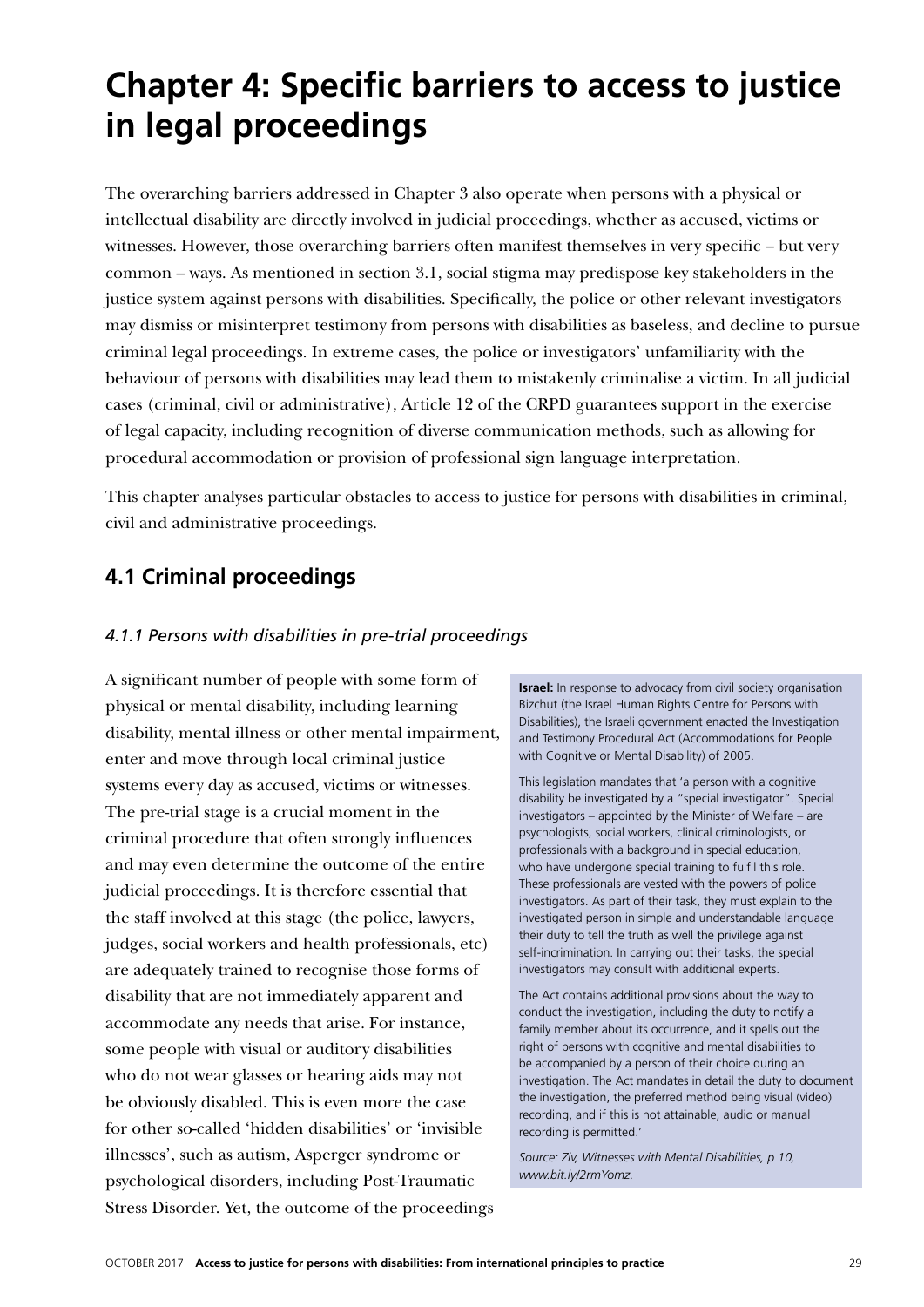may change substantially depending on whether the individuals concerned are adequately screened and these disabilities are recognised in time.

**Singapore:** In its implementation report to the CmtRPD, Singapore reported that:

'The Appropriate Adult Scheme was introduced with the aim of assisting persons with mental intellectual disabilities who come into contact with the police. Singapore recognises that persons with disabilities may be especially vulnerable to experiencing distress during police investigations and may, in particular, have difficulties communicating facts during police interviews. Under this Scheme, trained volunteers, otherwise known as Appropriate Adults, are present during the police interview to provide support to persons with disabilities, including bridging communication gaps with the Police and providing emotional support to persons with disabilities. Since January 2015, the Scheme has been implemented in all Police Divisions across Singapore.'

*Source: Report by Singapore, 2016, para 8.3, www.bit.ly/2tncwww.*

**Australia:** In Victoria, people can volunteer to be Independent Third Persons (ITPs). ITPs attend police interviews to support people with a disability or mental illness. ITPs can also be present when police ask a person to provide fingerprints or a body sample or attend a bail hearing at the police station with a bail justice. The police are required to secure an ITP for someone with an 'impaired mental state or capacity' (this is not defined, but the Victoria Police Manual implies a link to 'mental disorder'). Otherwise, evidence given may be rejected in court.

ITPs are trained to facilitate communication (ie, ensuring the interviewee understands the questions asked, which may involve requesting the police to repeat or rephrase a question); provide assistance in contacting a lawyer, relative or friend if requested; and stopping an interview if the interviewee becomes distressed, or is otherwise unable to concentrate.

Corrections Independent Support Officers (CISO) are volunteer ITPs and volunteers from the Office of the Public Advocate who support prisoners with a diagnosed intellectual disability during disciplinary hearings. CISOs explain a prisoner's rights; judge whether the prisoner understands their rights and can freely exercise them before the hearing can commence; and facilitate communication throughout the hearing process.

*Source: Website of the Office of the Public Advocate, www.bit.ly/2rkneU7; Breaking the Cycle, Office of the Public Advocate report, www.bit.ly/2rkizBD.* 

**England and Wales:** The Advocate's Gateway (TAG) provides free access to practical, evidence-based guidance on vulnerable witnesses and defendants. It has developed a number of practical toolkits, including one on 'Ground rules hearings and the fair treatment of vulnerable people in court', which is aimed at supporting the early identification of vulnerability in witnesses and defendants, and the adoption or making of reasonable adjustments, so that the justice system is fair. Ground rules hearings (GRHs) are commonly requested by advocates who identify risk factors indicating that the defendant or a witness has particular needs, such as communication needs. GRHs are used by judges to make directions for the fair treatment and participation of vulnerable persons in judicial proceedings, whether as witnesses or defendants.

The toolkit was intended for use in criminal proceedings in England and Wales, but it has been used in other jurisdictions as well, and beyond the criminal justice area (eg, in **Northern Ireland** and New South Wales (**Australia**)).

Other TAG toolkits include 'Planning to question someone with an autism spectrum disorder including Asperger syndrome'; 'Planning to question someone with a learning disability'; and 'Planning to question someone with "hidden" disabilities: specific language impairment, dyslexia, dyspraxia, dyscalculia and AD(H)'.

The toolkits are addressed to advocates, solicitors, police officers, judges and social workers.

*Source: The Advocate's Gateway website, www.bit.ly/1vsYqt5.*

#### *In focus: Persons with disabilities as witnesses and victims of crime*

What is considered 'reliable' testimony often depends on clear memory and recollection, 'nonerratic' behaviour on the stand and consistent, straightforward communication of a narrative. Yet, persons with disabilities — particularly those with cognitive or mental disabilities — often receive and provide evidentiary information in a way that people without disabilities are not used to. There is, however, no reason to assume that a witness who has a learning disability or mental health condition is not competent to give evidence. It is necessary to be aware of and accommodate these differences, to ensure that persons with disabilities can participate equally and effectively in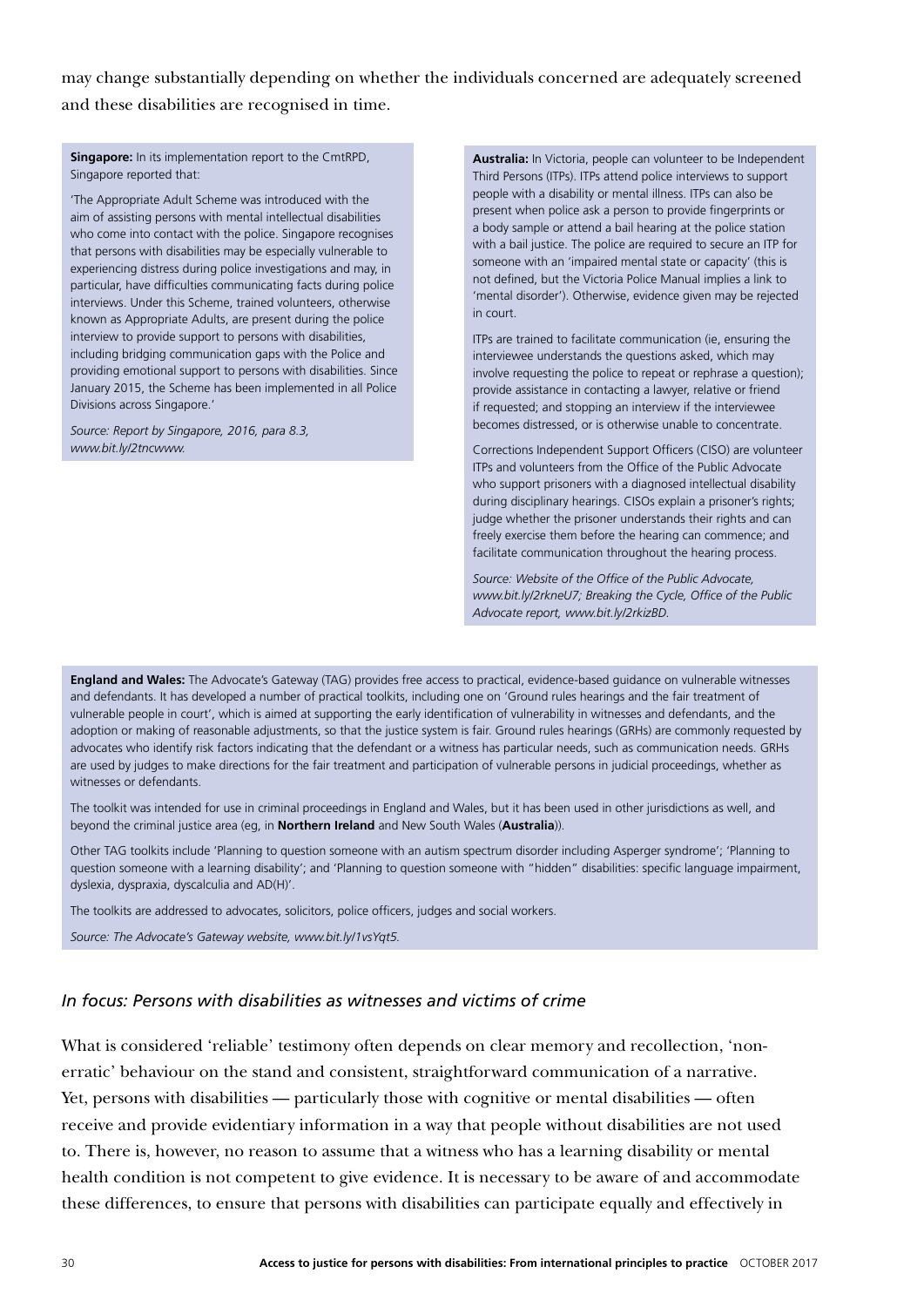testifying during a trial. Accommodations for equal participation in testifying may consist of: a friendlier environment in the courtroom, including the use of animals to accompany witnesses; the involvement of 'intermediaries',<sup>51</sup> speaking more slowly, where appropriate, allowing pauses for assimilation; framing questions in a way that assists recollection and the provision of more qualitative information, dealing with issues in chronological order and avoiding addressing new topics without explanation; and use of expert testimony that explains the meaning of a witness' words and conduct to the judge.<sup>52</sup>

**United States:** On 1 July 2017, House Bill 151 came into effect in the State of Florida. The Bill stipulates that 'the court may set any other conditions it finds just and appropriate when taking the testimony of… a person who has an intellectual disability… including the use of a therapy animal or facility dog… in any proceeding involving a sexual offense or child abuse, abandonment, or neglect'.

A facility dog is trained, evaluated and certified, and provides 'unobtrusive emotional support' in facility settings. A therapy animal means an animal trained, evaluated and certified to provide animal therapy. These reflect some of the many different emotional supports that may make a courtroom an easier place in which to testify.

*Source: Florida House of Representatives 2017 Legislature, www.bit.ly/2tsp1Hb.*

Persons with disabilities often fail to be recognised and identified as a victim group, either by victim support organisations or those engaged at a central government policy level in dealing with victims' issues.

The US Department of Justice reported that, in 2014, the rate of violent victimisation against persons with disabilities was 2.5 times higher than for non-disabled persons.<sup>53</sup> Recent evidence from Ireland shows that victimisation of persons with intellectual disabilities is becoming more prevalent but that these incidents are underreported (66 per cent of persons with disabilities who suffered sexual violence and attended Rape Crisis Centres between 2008 and 2010 did not report the abuse to a formal authority).54 There is, however, mainly anecdotal evidence supported by limited statistical data.

**England and Wales:** The Youth Justice and Evidence Act 1999 authorises the use of 'special measures' to assist vulnerable witnesses. Special measures include 'pre-recorded cross-examination' and 'examination of witnesses through an intermediary'. A system of accreditation of Registered Intermediaries (RIs) by the Ministry of Justice is in place, but intermediaries outside the RIs scheme are also allowed to provide their services.

Witnesses may be eligible for special measures because of their age, mental capacity, fear or distress. Witnesses with mental disabilities are eligible, although special measures are only available for such witnesses if the 'quality' of their evidence (as defined in section 16(5)) would be diminished by reason of the disability.

The scheme involving the use of intermediaries has also been employed in **Northern Ireland**, where it is statutorily guaranteed for both the accused and witnesses with a mental disability or other mental impairment. A pilot scheme targeted to children has been operating in New South Wales (**Australia**) since 2015.

In **Scotland**, RIs operate at the police level, but are not involved in judicial proceedings.

*Source: Conference on Access to Justice for Vulnerable People, presentation by Michelle Mattison.*

**Israel:** The Investigation and Testimony Procedural Act of 2005 provides that, in the communication between the witness and the judge, mental health or other related professionals may attest to how disability may have affected the witness' or witnesses' testimony. They can also suggest how questions should be rephrased in order for a response to be more credible. In addition, they can communicate with the witness through pictures, electronic devices or other non-verbal methods, in order to interpret and convey to the court an enhanced understanding of the witness' testimony.

*Source: Ziv, 'Witnesses with Mental Disabilities', p 12, www.bit.ly/2rmYomz.* 

<sup>51</sup> Janine Benedet and Isabel Grant, 'Taking the Stand: Access to Justice for Witnesses with Mental Disabilities in Sexual Assault Cases', (2012) 50(1) *Osgoode Hall Law Journal*, 1–45, www.bit.ly/2sudRVn accessed 13 July 2017.

<sup>52</sup> Neta Ziv, 'Witnesses with Mental Disabilities: Accommodations and the Search for Truth', (2007) 27(4) *Disability Studies Quarterly*. See also Equal Treatment Bench Book, Section 7.

<sup>53</sup> Erika Harrell, *Crime Against Persons with Disabilities*, 2009–2014 – Statistical Tables, US Department of Justice, p 4, www.bit.ly/2skNJNJ accessed 13 July 2017.

<sup>54</sup> Rape Crisis Network Ireland, *Sexual Violence Against People with Disabilities: Data collection and barriers to disclosure,* October 2011, p 44.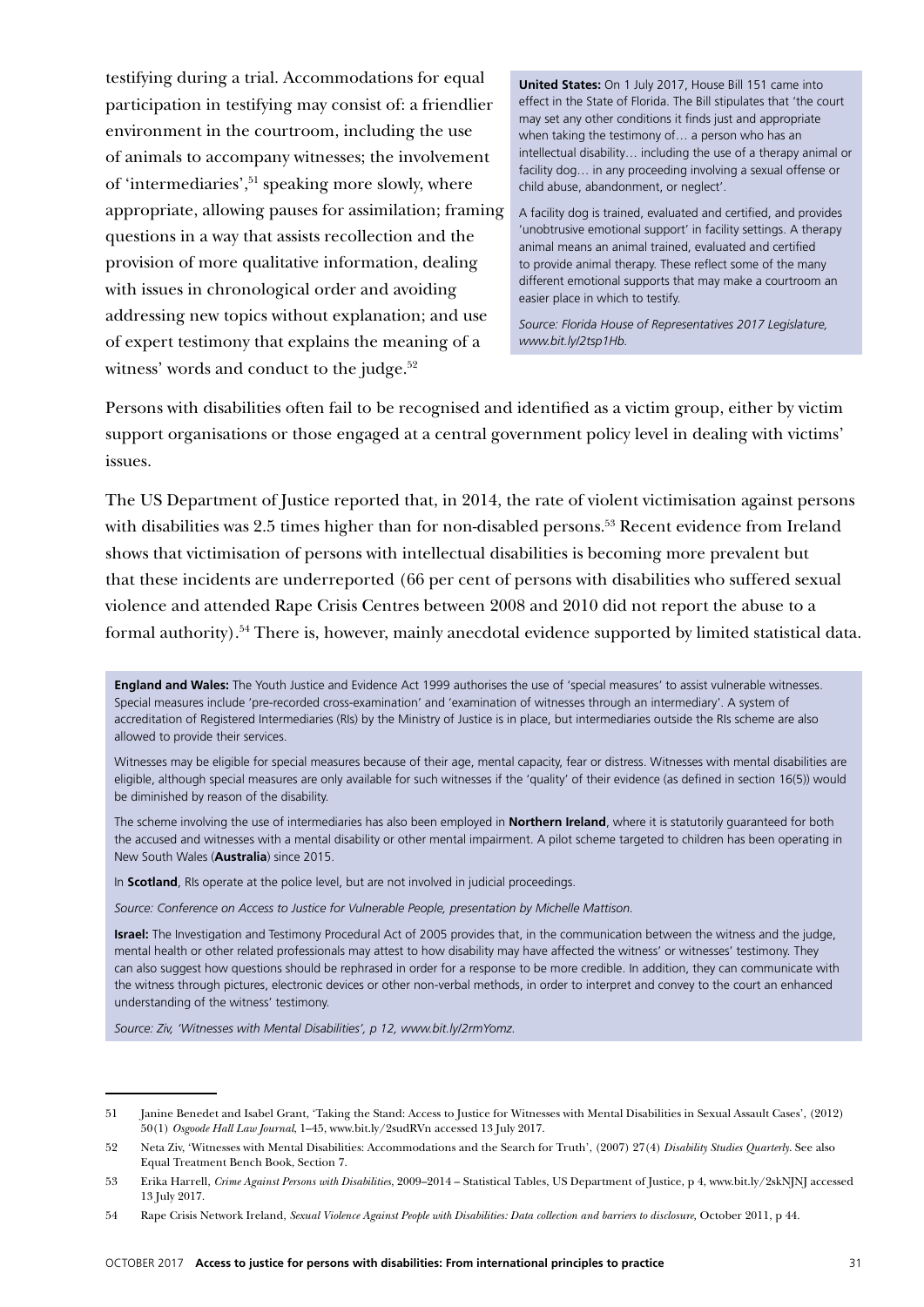#### *4.1.2 Legal responsibility for criminal acts*

As discussed in section 3.2, the CRPD does not permit 'discriminatory denial of legal capacity'.<sup>55</sup> It has been authoritatively pointed out that '[i]f persons with disabilities have the legal capacity to act on an equal basis with others, this… implies as a corollary the legal responsibility for those consequences on an equal basis with others'.56 In the context of criminal proceedings, the UN Office of the High Commissioner for Human Rights (OHCHR) has deemed it discriminatory and unlawful to exculpate automatically persons from criminal liability on the basis of disability and that, instead, 'disability-neutral doctrines on the subjective element of the crime should be applied, which take into consideration the situation of the individual defendant'.57

This may seem counterintuitive, as defences based on disability (eg, 'insane automatism') could be understood as a welcome attempt to combat the disproportionate criminalisation of persons with disabilities. On the other hand, eliminating such defences based on disability can be seen as a necessary rejection of infantilising persons with disabilities. We cannot here sketch out the many nuances of this complex and unresolved challenge<sup>58</sup> but, suffice to say, developing non-discriminatory alternatives to defences based on disability may be necessary in order to comply with the CRPD.<sup>59</sup> What such disability-neutral defences might look like has not been clearly established, and is thus still subject to much academic discussion.<sup>60</sup>

The issue of legal responsibility discussed here is closely linked to, and has two significant effects on, criminal proceedings: 'unfitness to stand trial' declarations and 'not criminally responsible assessments' (NCRAs).

#### *In focus: 'Unfitness to stand trial' declarations*

A declaration of 'unfitness to stand trial', which determines a person's lack of mental capacity, typically results in a custodial order (eg, in psychiatric facilities) or other forms of deprivation of liberty (eg, conditional discharges into the community), sometimes for indefinite periods. Where a declaration is made on the basis of disability (as measured by mental capacity), this will be contrary to Article 14 of the CRPD if 'it deprives the person of his or her right to due process and safeguards that

<sup>55</sup> See n 18 above, para 15.

<sup>56</sup> Tina Minkowitz, 'Rethinking Criminal Responsibility From a Critical Disability Perspective: the Abolition of Insanity/Incapacity Acquittals and Unfitness to Plead, and Beyond', (2014) 23(3) *Griffith Law Review*. Tina Minkowitz represented the World Network of Users and Survivors of Psychiatry in the drafting and negotiation of the United Nations Convention on the Rights of Persons with Disabilities.

<sup>57</sup> 'In the area of criminal law, recognition of the legal capacity of persons with disabilities requires abolishing a defence based on the negation of criminal responsibility because of the existence of a mental or intellectual disability.' See: Thematic Study by the Office of the United Nations High Commissioner for Human Rights on enhancing awareness and understanding of the Convention on the Rights of Persons with Disabilities, 26 January 2009, A/HRC/10/48, www.bit.ly/2sXQbZo accessed 13 July 2017.

<sup>58</sup> See n 56 above; for critiques to this approach, see John Dawson, 'A realistic approach to assessing mental health laws' compliance with the UNCRPD', (2015) 40 *International Journal of Law and Psychiatry*, 70–79 and Peter Bartlett, 'The United Nations Convention on the Rights of Persons with Disabilities and Mental Health Law', (2012) 75 The Modern Law Review, 752–778.

<sup>59</sup> 'The position of CRPD Committee on the directive that states to abolish the insanity defence has not been clarified, something that the Committee did not explicitly endorse or criticise in the General Comment No. 1 on Article 12.' See Piers Gooding and Charles O'Mahony, 'Laws on unfitness to stand trial and the UN Convention on the Rights of Persons with Disabilities: Comparing reform in England, Wales, Northern Ireland and Australia', (2015) 44 *International Journal of Law Crime and Justice* 122–145.

<sup>60</sup> Jill Peay, 'Mental incapacity and criminal liability: Redrawing the fault lines?' (2015) 40 *International Journal of Law and Psychiatry* 25–35; Chistopher Slobogin, 'Eliminating mental disability as a legal criterion in deprivation of liberty cases: The impact of the Convention on the Rights of Persons With Disabilities on the insanity defense, civil commitment, and competency law', (2016) 40 *Law & Psychology Review* 297–320.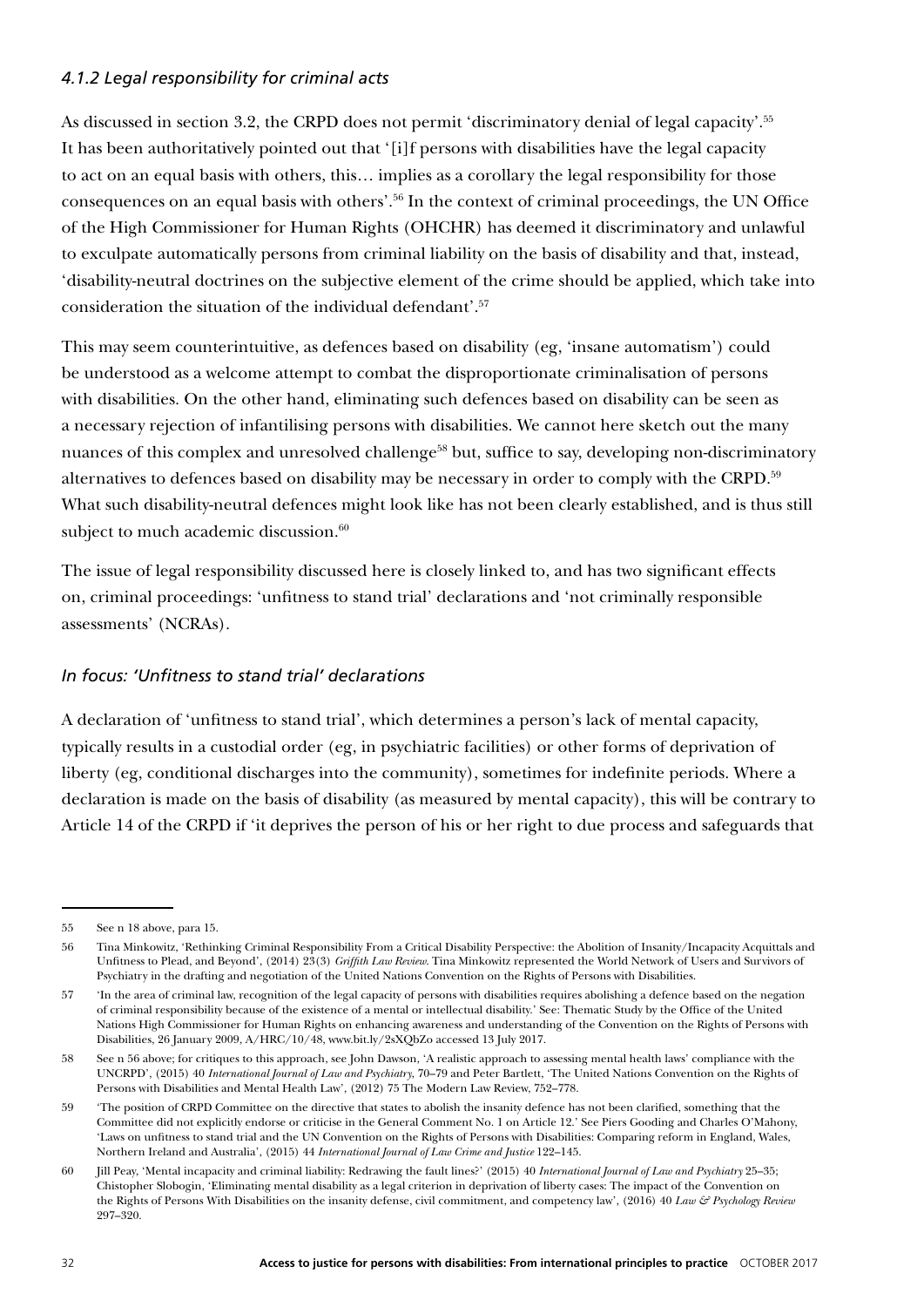### are applicable to every defendant'.<sup>61</sup> The CmtRPD has clarified the meaning of this provision in the context of the review of reports submitted by States Parties.

**Australia:** The CmtRPD reviewed a 2003 case decided by the District Court of Western Australia. The case involved an Aboriginal national of Australia who was declared unfit to plead and was detained in prison without having been convicted of any offence, and after all the charges against him were quashed in application of the Mentally Impaired Defendants Act. The competent authorities adopted this decision because of the lack of available alternatives and support services, even though they considered that prison 'was not the appropriate environment' for the defendant.

Detention was ordered on the basis of the assessment by the State Party's authorities of potential consequences of the defendant's intellectual disability; therefore, in the absence of any criminal conviction, disability constituted the core cause of detention.

The CmtRPD concluded that the author's detention amounted to a violation of Article 14(1)(b) of the CRPD according to which 'the existence of a disability shall in no case justify a deprivation of liberty'.

*Source: Committee on the Rights of Persons with Disabilities, Views concerning communication No 7/2012, CRPD/C/16/D/7/2012.*

**Ecuador:** The CmtRPD expressed concern that declaring persons with disabilities unfit to stand trial is a pretext for applying security measures involving their indefinite deprivation of liberty and that they are not entitled to the same guarantees as other persons in the criminal justice system. It recommended that Ecuador refrain from declaring persons with disabilities unfit to stand trial when they are accused of an offence so that they are entitled to due process on an equal basis with others, and that the general guarantees of criminal law and procedure are observed.

*Source: Committee on the Rights of Persons with Disabilities, Concluding Observations on Ecuador, 2014, para 28–9, www.bit.ly/2sUhrYq.*

**Denmark:** The CmtRPD expressed concern at the distinction made by the State Party between punishment and treatment. On the basis of that distinction, persons considered 'unfit to stand trial' on account of their impairment are not punished but are sentenced to treatment. The CRPD clarified that treatment is a social control sanction and should be replaced by formal criminal sanctions for offenders whose involvement in crime has been determined. It concluded that the procedure applied when determining whether a person should be sentenced to treatment is therefore incompatible with Article 14 and recommended the Danish authorities 'initiate a structural review of the procedures used to sanction persons with disabilities when they commit criminal offences. The system should comply with the general safeguards and guarantees established for all persons accused of a crime in the criminal justice system, inter alia, the presumption of innocence, and the right to defence and to a fair trial.'

*Source: Committee on the Rights of Persons with Disabilities, Concluding Observations on Denmark, 2014, para 34, www.bit.ly/2rwxQTW.*

**Republic of Korea:** The CmtRPD noted with concern the lack of information on the existing safeguards and guarantees to ensure the right to a fair trial of persons with disabilities who are declared unfit to stand trial. The Korean authorities had omitted to provide information on the actual measures applied as sanctions for those persons considered unfit to stand trial. It recommended 'the establishment of procedural accommodations that ensure fair trial and due process guarantees for persons with disabilities' and 'that the declaration of unfitness to stand trial be removed from the criminal justice system in order to allow due process for persons with disabilities on an equal basis with others'.

*Source: Committee on the Rights of Persons with Disabilities, Concluding Observations on Korea, 2014, para 28, www.bit.ly/2skGyVP.*

Specific, acceptable alternatives to unfitness to stand trial declarations are not immediately clear. On a general level, the rejection of unfitness to plead decisions would presumably lead states to bolster 'procedural accommodations and support would be provided for all stages of criminal proceedings, including investigative stages'.62 These would likely be more extensive versions of accommodations, support and assistive procedures mentioned in the beginning of Chapter 4. Indeed, the CRPD obligation for equal recognition before the law and the corollary rights to access to justice, liberty and security of the person, and the right to be free from cruel, inhuman and degrading treatment are interpreted by the CRPD as promoting a move from 'adaptation or specialized design' models, towards equality and 'universalism'.63

<sup>61</sup> United Nations Office of the High Commissioner of Human Rights, *Statement on Article 14 of the Convention on the Rights of Persons with Disabilities*, 2014, www.bit.ly/2sI6PdF accessed 13 July 2017.

<sup>62</sup> See n 56 above, p 458.

<sup>63</sup> Piers Gooding, Anna Arstein-Kerslake, Louis Andrews and Bernadette McSherry, 'Unfitness to Stand Trial and the Indefinite Detention of Persons with Cognitive Disabilities in Australia: Human Rights Challenges and Proposals for Change', (2017) 40 *Melbourne University Law Review*, 860.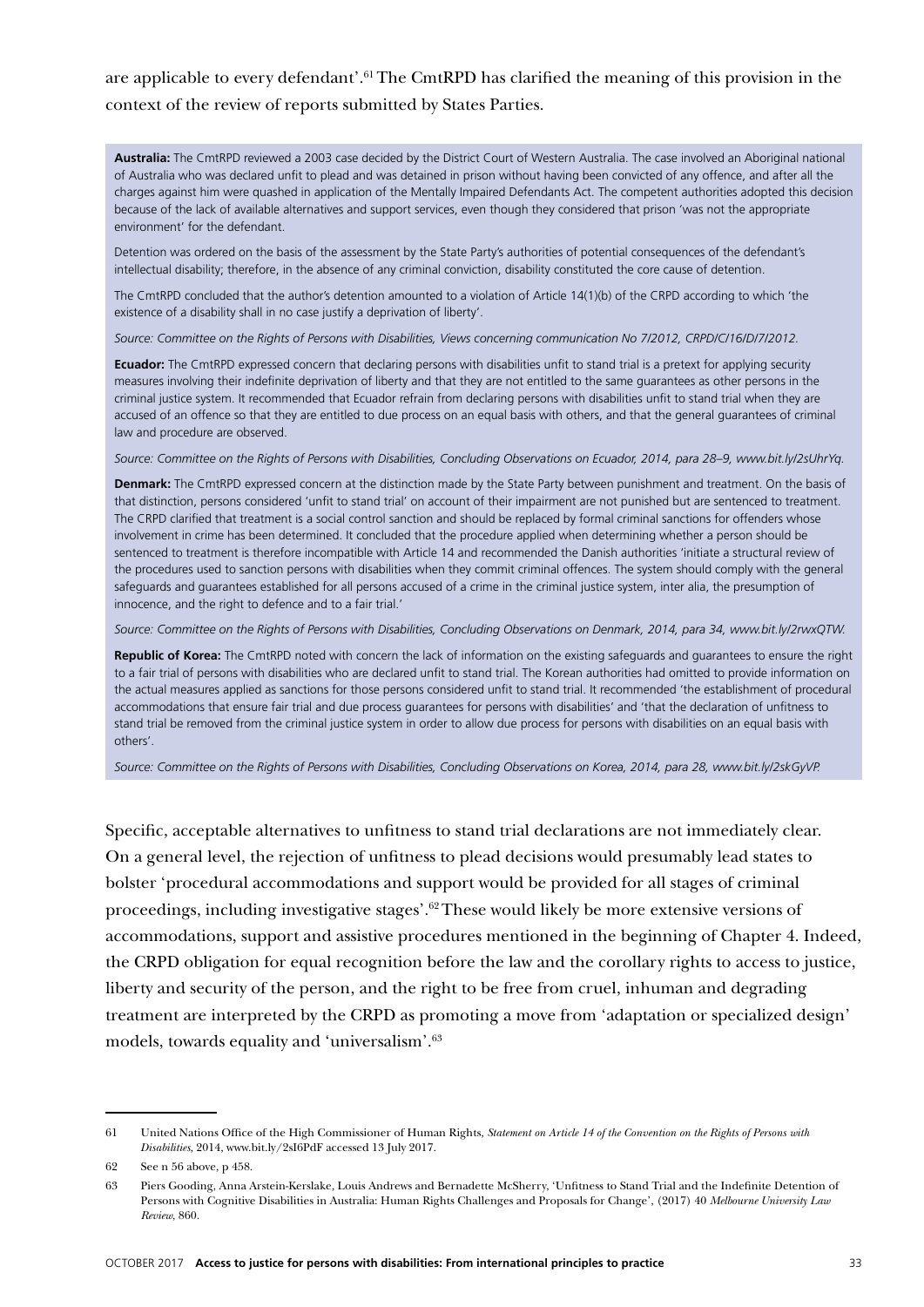As the Australian Law Reform Commission notes, 'the integrity of a criminal trial (and, arguably, the criminal law itself) would be prejudiced if the defendant does not have the ability to understand and participate in a meaningful way'.<sup>64</sup> To eliminate assessments of fitness to stand trial without implementing adequate procedural safeguards would thus likely expose persons with disabilities to breaches of their right to a fair trial as guaranteed under Articles 12 and 13 of the CRPD.

Having said that, such a vision for reforming the criminal law (specifically, unfitness to plead rules) poses important challenges for policy makers. It has been pointed out that such a task may be harder to achieve in adversarial common law systems – for instance, in England, Wales, Northern Ireland and Australia<sup>65</sup> – as opposed to inquisitorial systems typical of civil law jurisdictions, where the inquisitorial role of the judge appeases some of the concerns around equality of arms during trial. Accordingly, 'civil law and other non-adversarial systems, including restorative practices in common law jurisdictions, may prove a fruitful line of inquiry in this field of law reform'.<sup>66</sup>

An important related issue is that of the indefinite detention of accused persons found unfit to stand trial. While indefinite custodial orders as such are incompatible with the CRPD, safeguards may apply in practice, to guarantee that the detainee's suitability for release is assessed periodically. Nevertheless, these models also seem to be incompatible with the CRPD. In this regard, a significant tension arises as to whether the custodial order should resemble a sentence of imprisonment with a definite term, which might otherwise be imposed by a court if the accused was found guilty (emphasis on criminal sanctioning), or should be related to the progress and needs of the individual (emphasis on therapeutic aims implying possible extensions justified on that basis). The CmtRPD has criticised therapeutic approaches in criminal law concerning accused with disabilities, because 'persons considered "unfit to stand trial" on account of their impairment are not punished but are sentenced to treatment'.67 Accordingly, the CRPD compels the abolition of indefinite detention of persons with disabilities in all forms, including where the custodial order has a fixed term, which may in practice be extended by, or with the input of, health officials.<sup>68</sup>

#### *In focus: 'Not criminally responsible' assessments*

Another way through which Article 14 of the CRPD affects criminal proceedings is with regard to NCRAs. While an 'unfitness to stand trial' determination concerns the person's current mental state, an NCRA refers to the mental state of the accused at the time when the offence was committed. NCRAs are often handed down after a successful insanity defence and – similar to determinations that someone is unfit to stand trial – they can lead to

**Mexico:** The CmtRPD has noted with concern that persons with intellectual or psychosocial disabilities have frequently been the subject of declarations of non-liability in the context of criminal proceedings, in the absence of procedural safeguards. It is also concerned that the reform of the Code of Criminal Procedure maintains non-liability by reason of disability as a concept in the legal system.

*Source: Committee on the Rights of Persons with Disabilities, Concluding Observations on Mexico, para 27, www.bit.ly/2t3CplQ.*

<sup>64</sup> Australian Law Commission website, www.bit.ly/2tWb70g accessed 13 July 2017.

<sup>65</sup> Piers Gooding and Charles O'Mahony, 'Laws on Unfitness to Stand Trial and the UN Convention on the Rights of Persons with Disabilities: Comparing Reform in England, Wales, Northern Ireland and Australia', (2016) 44 *International Journal of Law, Crime and Justice*, 122.

<sup>66</sup> *Ibid*, p 862 and fn 255.

<sup>67</sup> Committee on the Rights of Persons with Disabilities, *Concluding Observations on the Initial Report of Denmark*, CRPD/C/DNK/CO/1, 30 October 2014, para 34.

<sup>68</sup> See n 65 above, p 864.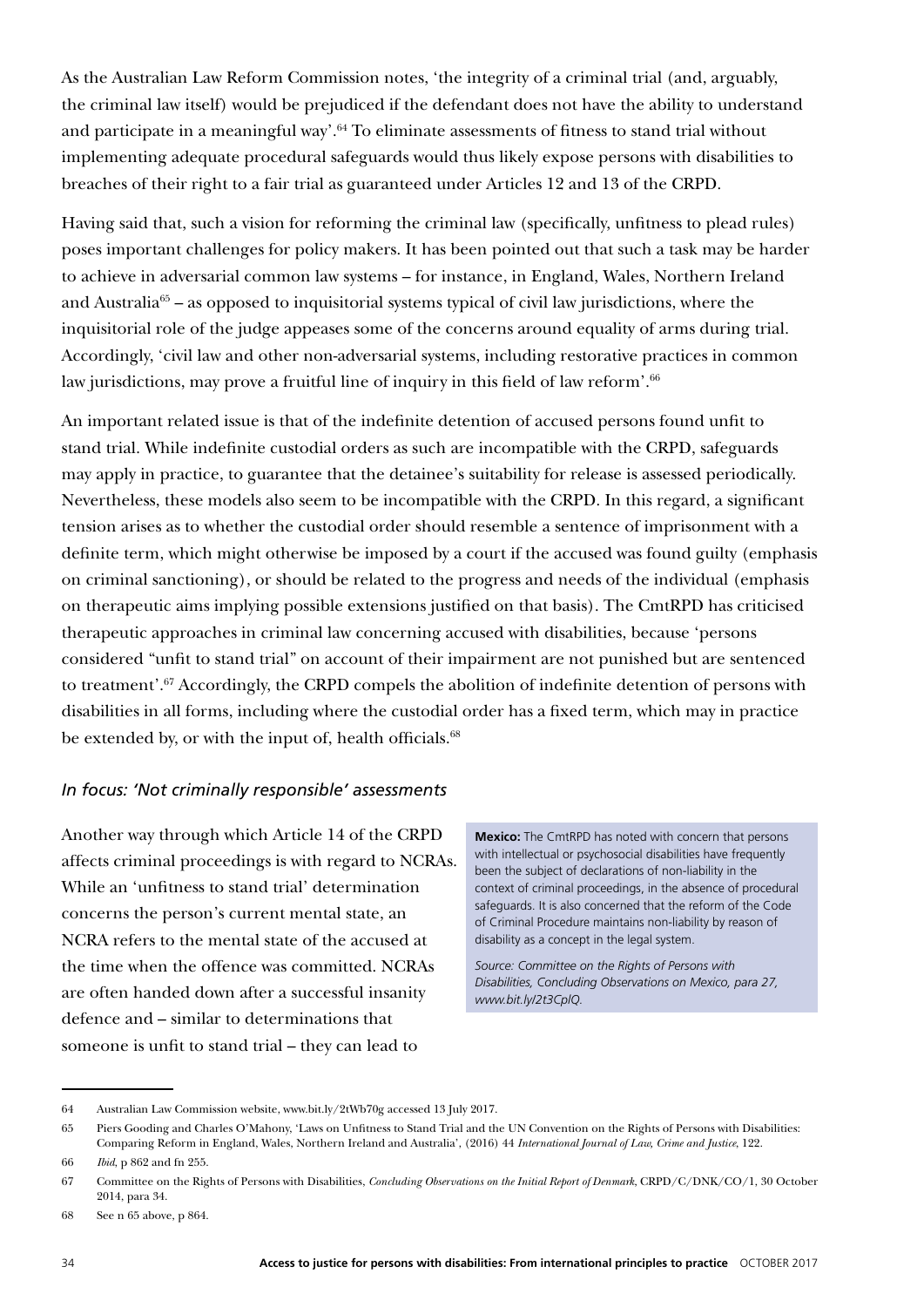deprivation of liberty of persons with disabilities in a discriminatory way. That is, instead of being fully acquitted (like other defendants using disability-neutral defences), NCRAs may allow a review board or presiding judge to order a defendant with disabilities to detention at a hospital or psychiatric facility. Given that NCRAs are justifying such deprivation (at least partially) on the basis of disability, they have been deemed contrary to the CRPD. Concerns regarding indefinite deprivation of liberty – similar to those discussed in relation to 'unfitness to stand trial' orders – also arise in this case.

#### *4.1.3 Standards of facilities in which persons with disabilities are detained*

Article 14(2) of the CRPD requires States Parties to 'ensure that if persons with disabilities are deprived of their liberty through any process, they are, on an equal basis with others, entitled to guarantees in accordance with international human rights law and shall be treated in compliance with the objectives and principles of th[e] Convention, including by provision of reasonable accommodation'.

Failure to make reasonable accommodation for persons in detention would thus amount to a breach of the CRPD. Reasonable accommodations may include those related to physical accessibility, as explored in section 3.4, or communicative accessibility, as mentioned at the beginning of

**Argentina:** When assessing prison conditions for a person with physical disability, the CmtRPD noted that:

'The accommodations made by the prison authorities are insufficient because the bathroom is too small to enter using a wheelchair, the partially adapted plastic chair in the bathroom does not meet basic safety standards, and [the plaintiff] cannot get to the toilet or shower on his own and therefore depends on help from a nurse or other person. Although a call button was installed, it often takes some time before someone responds. He has developed bedsores on a number of occasions owing to the lack of a special mattress to prevent them, and his range of movement is extremely limited. He can only attend to his basic needs using bedpans or other such devices, and the lack of assistance from others means that he cannot clean himself on a daily basis. The absence of suitable infrastructure for persons with disabilities and the substandard conditions of detention constitute both an affront to his dignity and inhuman treatment.'

*Source: Committee on the Rights of Persons with Disabilities, Communication 8/2012, para 8.4, www.bit.ly/2tsqa1t.*

Chapter 4. Ideally, detention centre infrastructure would also adhere to the principle of universal design, in accordance with Article 9 of the CRPD (general accessibility).

In particular, various international instruments also recognise a person's fundamental right to health in prison. As will be addressed further in section 4.2.1, this constitutes not only the right to proper healthcare (at least equivalent to that in the community), but also the right to live in an environment that does not cause or make worse a disease or disability.69 Unfortunately, however, this right is not respected in the vast majority of prison systems around the world. Restrictions on mobility (eg, physical restrictions like chains, or more intangible restrictions like highly-regimented day schedules),

isolation from social and psychiatric supports, solitary confinement and unsanitary conditions increase the risk of distress, depression, anxiety and self-harm, which can either develop into or exacerbate existing disabilities. Due to physical or mental vulnerability, prisoners with disabilities are also more exposed to manipulation or violence from other inmates or prison staff. This is especially the case when a prisoner's 'erratic behaviour' is taken

**Australia:** Recent research conducted in Queensland found that 73 per cent of male and 86 per cent of female Aboriginal and Torres Strait people in custody in high security prisons suffered a mental disorder. The researchers concluded that 'the prevalence of mental disorder among Indigenous adults in Queensland custody is very high compared with community estimates' and 'there remains an urgent need to develop and resource culturally capable mental health services for Indigenous Australians in custody'.

*Source: North Australian Aboriginal Justice Agency report 2013, p 3.* 

<sup>69</sup> Report of the Special Rapporteur on the Right of Everyone to the Enjoyment of the Highest Attainable Standard of Physical and Mental Health, E/CN.4/2005/51, 11 February 2005, para 45, which states: '[a]s well as an entitlement to health care, the right to health includes an entitlement to the underlying determinants of health, including adequate sanitation, safe water and adequate food and shelter'.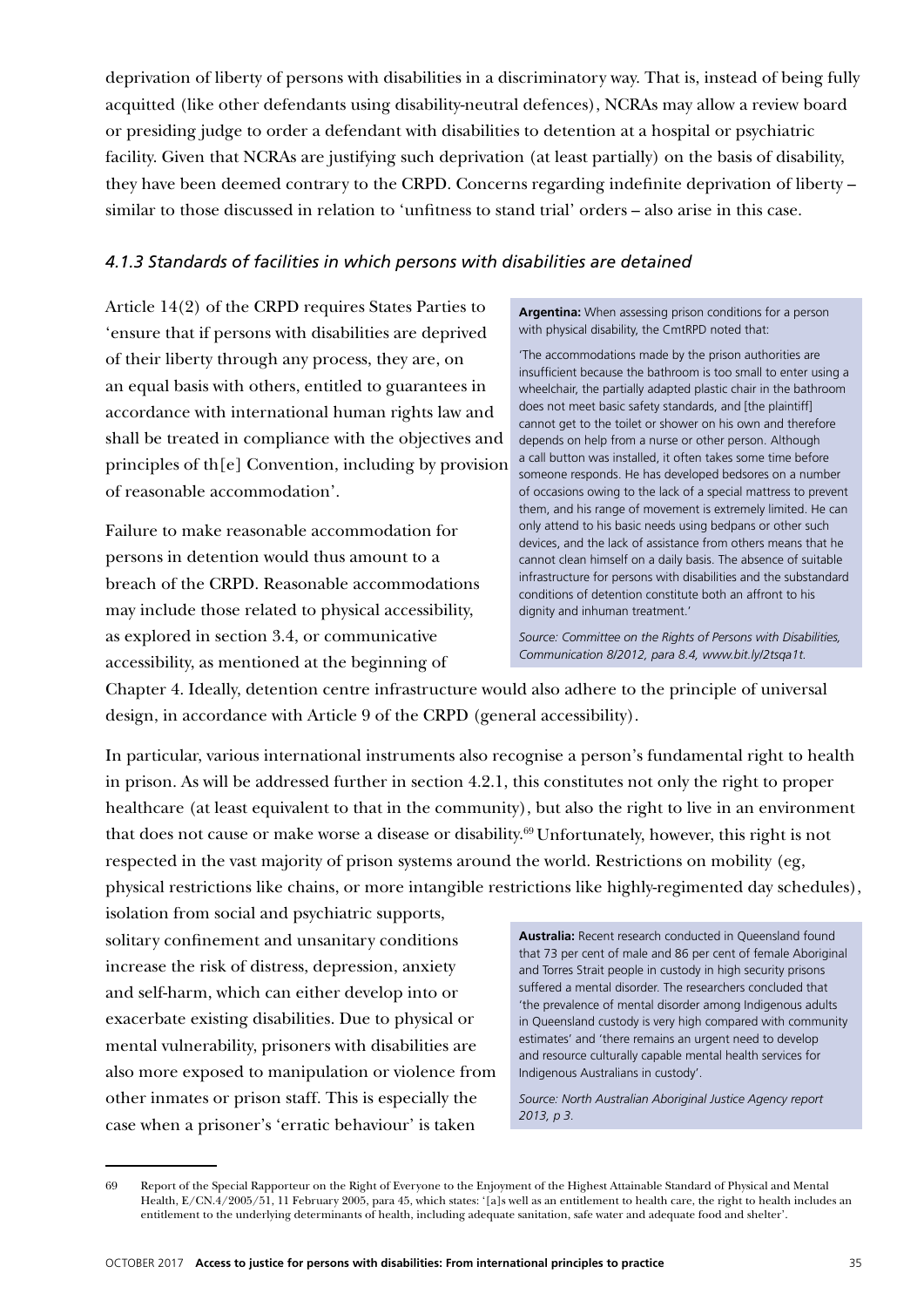as wilful disobedience (thus warranting reactionary punishment or abuse), rather than a symptom of their disability. Prisons generally lack the resources to adequately identify and provide health services for prisoners with disabilities.70

Prison reform and over-incarceration of persons with disabilities lie at the intersection of welfare, legal and health policies. There is, however, broad anecdotal evidence but limited statistical evidence on the incidence of disability, mental health and cognitive impairment in prisons, including representation of specific sub-groups of persons with disabilities, for example children or indigenous persons. The variety of solutions to these expansive problems has been addressed comprehensively elsewhere, most notably in the United Nations Office on Drugs and Crime Handbook on Prisoners with Special Needs.<sup>71</sup> Three main initiatives will be highlighted here.

#### *In focus: Diversion from the penal system*

Great emphasis is placed on diverting persons with disabilities from the penal system. In fact, the CmtRPD has stated that penal detention should be a last resort, only when other programmes like restorative justice are insufficient to deter future crime.72 Diversion includes police and prosecutors being trained to recognise persons with disabilities, and exercising discretion pre-trial to divert them from criminal proceedings. Diversion also includes voluntary participation in treatment programmes instead of longer penal sentences. Diversion programmes must not involve a transfer to mental health commitment regimes or force an individual to participate in mental health services; such services should be provided on the basis of the individual's free and informed consent.73

**United States:** Specialised mental health courts aim to divert convicted persons by offering some combination of judicial supervision and voluntary participation in community social services for treatment, as an alternative to penal detention. Those participating in mental health courts are usually specifically trained to deal with persons with mental health problems, so as to provide a supportive environment for rehabilitation, as opposed to punishment.

There are over 300 mental health courts in the US. One study found that, 'when compared with other mentally ill inmates, participants in the mental health court reduced their probability of a new criminal charge by 26 percent and reduced the probability of a new violent criminal charge by 55 percent'. Another study found that, 'during follow-up, 25 percent of the mental health court group perpetrated violence compared with 42 percent of the control group'.

*Source: Binder, 'Mental Health Courts', 2015.*

<sup>70</sup> Mindy Sotiri, with Patrick McGee and Eileen Baldry, *No End in Sight. The imprisonment, and indefinite detention of Indigenous Australians with A Cognitive Impairment*, A Report Prepared by the Aboriginal Disability Justice Campaign, September 2012, www.bit.ly/2sylyJI accessed 13 July 2017; Human Rights Watch, *Callous and Cruel: Use of Force against Inmates with Mental Disabilities in US Jails and Prisons*, 2015, www.bit.ly/2syrv9o accessed 13 July 2017; Carolyn Raphaely, 'Oscar Pistorius case highlights plight of South Africa's disabled prisoners', The Guardian (22 February 2013), www.bit.ly/2sJD7VI accessed 13 July 2017.

<sup>71</sup> United Nations Office on Drugs and Crime, *Handbook on Prisoners with special needs*, 2009, www.bit.ly/1VXYlZ3 accessed 13 July 2017.

<sup>72</sup> Committee on the Rights of Persons with Disabilities, *Concluding observations on New Zealand*, 2014, CRPD/C/NZL/CO/1, para 34, www.bit. ly/2toCy6p accessed 13 July 2017.

<sup>73</sup> Committee on the Rights of Persons with Disabilities, *Concluding observations on Australia*, 2014, CRPD/C/AUS/CO/1, para 29, www.bit. ly/2t5O6ZJ.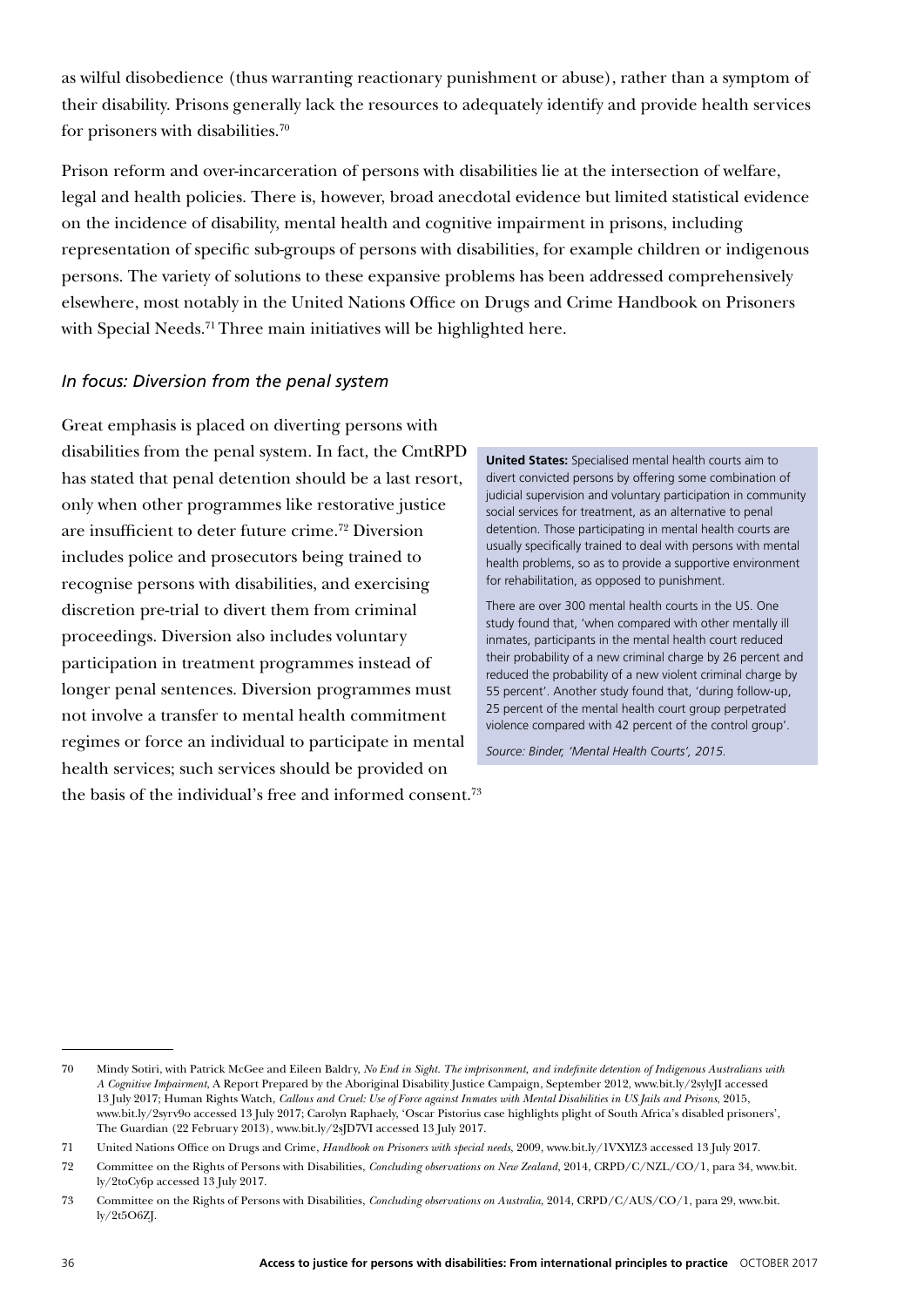**Australia:** One of the barriers for people with disability in the criminal justice system in the Northern Territory is a limited and underutilised legislative scheme to divert people with mental illness or disturbance from the Court of Summary Jurisdiction. Where the Court imposes a custodial supervision order, the accused person can be committed to prison (most often) or to another 'appropriate place' considered as such by the Court. In practice, no such appropriate places are made available.

The NAAJA, the largest law practice in the Northern Territory, reports that 'the main barrier to justice that people face in these situations arises not from major flaws in the legal system, but from the lack of alternatives that would allow a person to be appropriately supervised in a non-custodial setting.

There is a chronic need for great supported accommodation for people with high needs resulting from mental illness, intellectual disability or cognitive impairment. Having such places available would allow for people before the courts to remain on bail rather than be remanded in custody and would allow people to be placed on noncustodial supervision orders rather than being held in prison indefinitely.

The limited places that are available have been developed in an ad hoc way and have not always met the needs of the individuals placed in them. This places the person subject to the order, and those caring for them, at risk of harm that could be avoided.'

#### *Source: North Australian Aboriginal Justice Agency report 2013, p 8.*

**England and Wales:** A Mental Health Court (MHC) model was piloted at magistrates' courts in Stratford, East London and Brighton, Sussex in 2009. Criminal justice, health and third sector agencies jointly delivered the programme. A MoJ report evaluating the pilot courts noted key requirements of a MHC:

- a MHC Practitioner available daily at court;
- multi-agency agreements put in place prior to the MHC for information exchange:
- comprehensive screening and assessment of defendants for mental health issues;
- court involvement in the processes to review whether community orders are being implemented effectively;
- training and awareness events for practitioners and stakeholders; and
- identification of, and engagement with, local resources for signposting and referral of defendants to appropriate support services.

*Source: Winstone and Pakes, Process Evaluation of the Mental Health Court Pilot, p iv.*

#### *In focus: Training of prison staff*

A second key measure is adequate training of prison staff. Article 13 of the CRPD imposes a positive obligation on States Parties to promote appropriate training for those working in the field of administration of justice, including prison staff. This will help prison staff to understand better how to recognise and appropriately support persons with disabilities on a day-to-day basis.

**France:** In 2015, Human Rights Watch visited several French prisons to conduct interviews and found that prisoners with psychosocial disabilities have inadequate accommodation and access to services or support. One of their many recommendations included asking the Director of Prison Administration to ensure that 'all prison guards receive regular training on mental health and that they are provided with sufficient time to participate in those trainings.

Trainings should include sessions on the signs of mental health conditions, ways to support prisoners with mental health conditions, verbal de-escalation techniques, tools to interact effectively and humanely with inmates who have such disabilities, suicide prevention and side effects of medication.'

*Source: Human Rights Watch, 2016.*

**The Netherlands:** Special protocols for all members of staff have been developed on how to prevent suicides, deal with completed suicides and deal with the aftercare situation in mental healthcare in prisons.

The policy focuses on the period before an eventual attempt of suicide or completed suicide; the period around a suicide incident; and the period after the incident, taking into account the situation of staff, prisoners and families.

The Protocols are integrated into the total communication structure of the institutions and are part of the basic education of uniformed staff.

*Source: United Nations Office on Drugs and Crime, Handbook on persons with special needs, p 31.*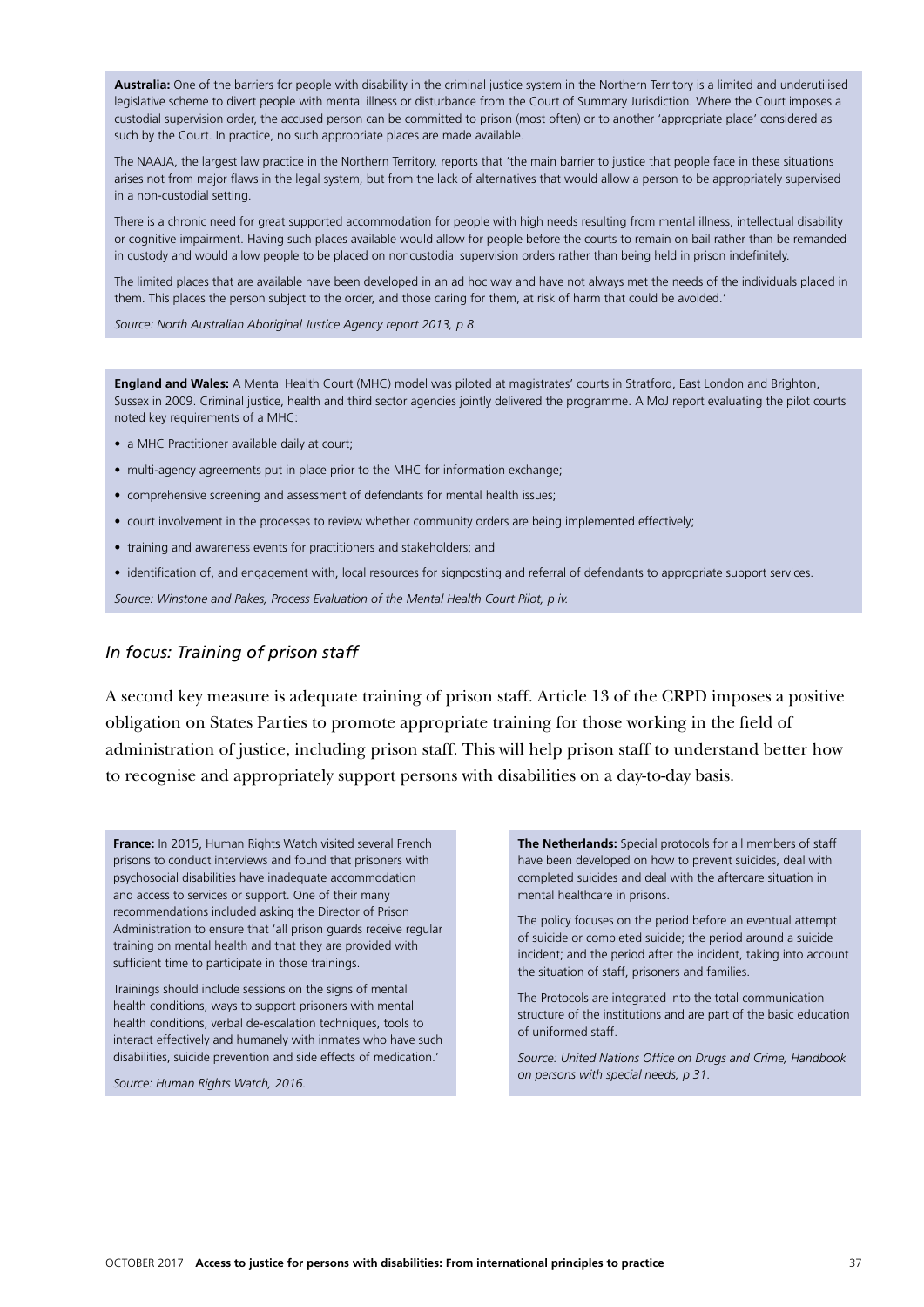**Kenya:** The Luanda Guidelines on the Conditions of Arrest, Police Custody and Pre-Trial Detention were adopted by the African Commission on Human and Peoples' Rights in April 2014 and are already being used in several African countries. These include a section on persons with disabilities.

A recent study by the African Policing Civilian Oversight Forum based in South Africa, in collaboration with the National Gender and Equality Commission (NGEC) in Kenya, assesses the implementation of the Guidelines in Kenya.

The key conclusions of the study are that:

- absence or inadequate procedural or substantive guarantees for detainees with disabilities, including denial of reasonable accommodation, amount to violation of the right to access justice;
- the law is not a neutral arbiter in ensuring the pre-trial detention rights of persons with disabilities. Inherent biases exist against prisoners with certain types of disabilities who, by dint of such disabilities, are incarcerated without recourse. This situation is illustrated aptly by the continuing denial of legal capacity for many persons with disabilities; and
- there is a willingness within the Kenya Prison Service to do the right thing. The Service therefore should be provided with technical support as well as resources to undertake needed reforms.

*Source: African Policing Civilian Oversight Forum, NGEC, Pre-trial Detention for Persons with Disabilities in Correctional Institutions, 2017, p vii.*

#### *In focus: Monitoring by independent authorities*

Article 16(3) of the CRPD requires that, 'in order to prevent the occurrence of all forms of exploitation, violence and abuse, States Parties shall ensure that all facilities and programmes designed to serve persons with disabilities are effectively monitored by independent authorities'.This implies that prisons, or other institutions that serve persons with disabilities (by existing as a place of detention), must be subject to scrutiny by regular independent monitoring. Such oversight is important to keep states accountable to their international and domestic obligations regarding persons with disabilities in prisons.

**England and Wales:** In 2016, the Prisons and Probation Ombudsman (PPO) published a report on prisoners' mental health, recommending 25 key improvements that could be made in areas such as coordinating care, information sharing among staff, and mental health assessments within prisons. The PPO 'is appointed by and reports directly to the Secretary of State for Justice. The Ombudsman's office is wholly independent of the services in remit, which include those provided by the National Offender Management Service; the National Probation Service for England and Wales; the Community Rehabilitation companies for England and Wales; Prisoner Escort and Custody Service; the Home Office (Immigration Enforcement); the Youth Justice Board; and those local authorities with secure children's homes. It is operationally independent of, but sponsored by, the Ministry of Justice (MoJ).'

*Source: Prison and Probations Ombudsman, 2016.* 

### **4.2 Civil proceedings**

#### *4.2.1 Challenging decisions made about persons with disabilities*

Protecting or challenging legal capacity, as discussed in section 2.2, animates the core of civil litigation surrounding persons with disabilities. As such, this section will not discuss the overarching solution to civil problems (ie, promoting supported decision-making to combat denial of legal capacity), but will address two key issues that arise in civil proceedings: institutionalisation and involuntary medical treatment.

#### *In focus: Institutionalisation and deprivation of liberty*

In Chapter 3, institutionalisation is defined as the policy of segregating persons with disabilities into healthcare or residential institutions in order to provide concentrated support services. Features of an 'institution' include: depersonalisation, rigidity of routine, block treatment, social or geographical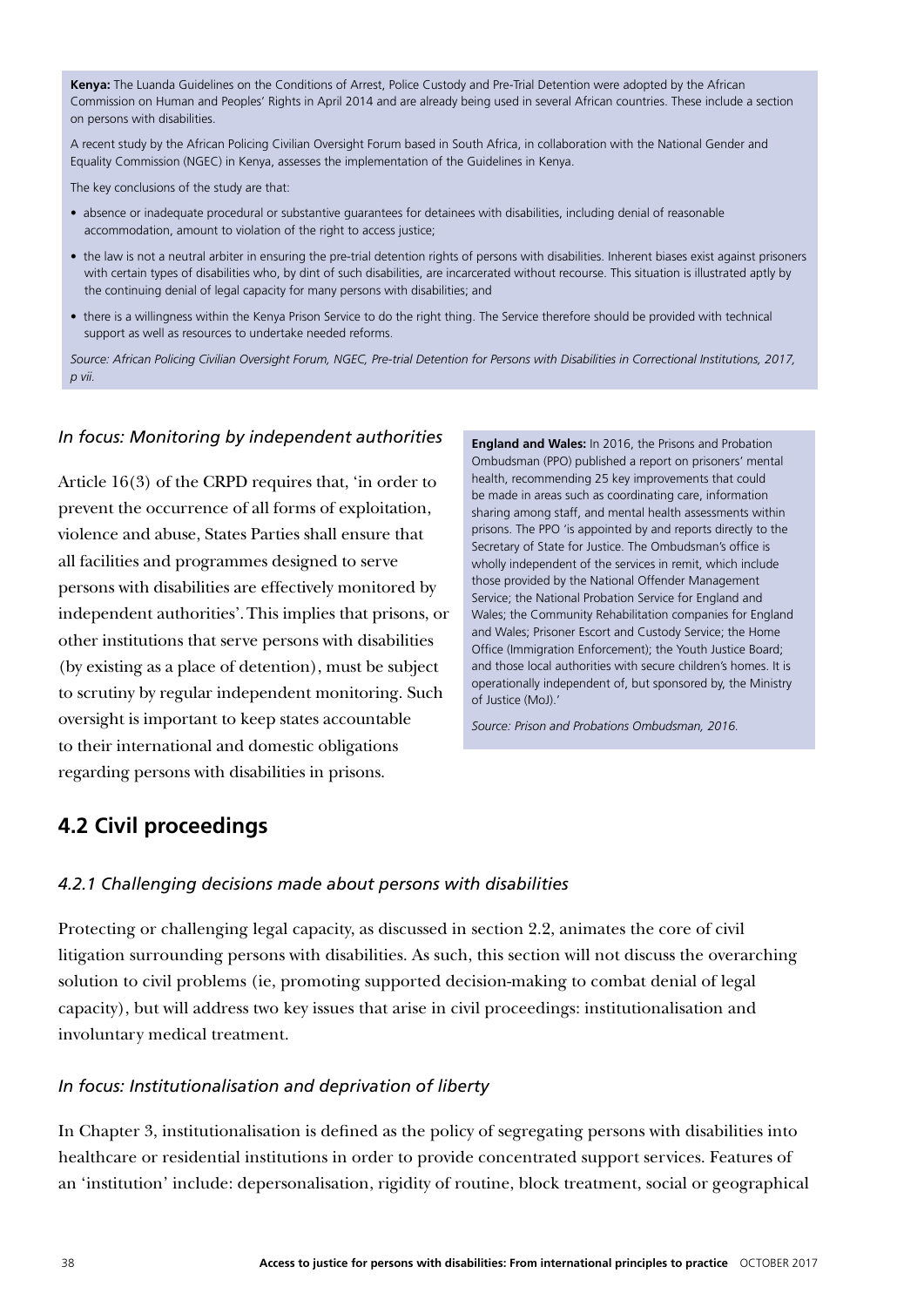distance from the community and paternalistic arrangements.<sup>74</sup> An institution is thus not necessarily determined by its size, but rather by the degree of autonomy available to residents to exercise control over day-to-day decisions.

Article 14 of the CRPD on liberty and security of the person stipulates that:

'States Parties shall ensure that persons with disabilities, on an equal basis with others:

(a) Enjoy the right to liberty and security of person;

(b) Are not deprived of their liberty unlawfully or arbitrarily, and that any deprivation of liberty is in conformity with the law, and that the existence of a disability shall in no case justify a deprivation of liberty.'

In the guidelines on Article 14, the CmtRPD has been firm that Article 14(1)(b) absolutely 'prohibits the deprivation of liberty on the basis of actual or perceived impairment *even if additional factors or criteria are also used to justify the deprivation of liberty*' (emphasis added).75 During the drafting of Article 14, it was debated whether the wording should have emphasised that disability could not be the sole or exclusive basis for depriving liberty. Yet, this wording was ultimately rejected, strengthening the interpretation that Article 14 imposes an absolute prohibition of deprivation of liberty based on disability. This apparently applies to psychiatric detention and forced institutionalisation – not to detention following a criminal conviction<sup>76</sup> (see section 4.1.2) – but there is some ambiguity as to the scope of the prohibition and possible qualifications and/or derogations.<sup>77</sup>

The OHCHR, for instance, has noted that the absolute ban on depriving liberty on the basis of disability in Article 14 'should not be interpreted to say that persons with disabilities cannot be lawfully subject to detention for care and treatment or to preventive detention'; rather, it simply means that 'the legal grounds upon which restriction of liberty is determined must be de-linked from the disability and neutrally defined so as to apply to all persons on an equal basis'. Also, the European Agency for Fundamental Rights noted in 2012 that the 'CRPD Committee has not referred to a disability-neutral situation, for example, linked to the preservation of public order'.78

Such ambiguity is especially important to highlight, given that previously articulated UN and regional human rights standards on deprivation of liberty appear to be incompatible with the CRPD. For instance, the UN Human Rights Committee, which monitors the implementation of the UN Covenant on Civil and Political Rights, in its General Comment no 35 on Article 9 (Liberty and

<sup>74</sup> Veronika Ispanovic Radojkovic, *Deinstitutionalization and independent living of persons with disabilities*, Presentation at the Technical Assistance and Information Exchange Workshop on Rights of Persons with Disabilities In Health Settings, 27–28 September 2012, www.bit.ly/2unD55g accessed 13 July 2017.

<sup>75</sup> Committee on the Rights of Persons with Disabilities, *Guidelines on article 14 of the Convention on the Rights of Persons with Disabilities: The right to liberty and security of persons with disabilities*, September 2015, para 7, www.bit.ly/2rZCZTf accessed 13 July 2017.

<sup>76</sup> Article 14(2) sets out that '2. States Parties shall ensure that if persons with disabilities are deprived of their liberty through any process, they are, on an equal basis with others, entitled to guarantees in accordance with international human rights law and shall be treated in compliance with the objectives and principles of this Convention, including by provision of reasonable accommodation.' See also n 75, para 17, www.bit.ly/2rZCZTf accessed 13 July 2017.

<sup>77</sup> The certainty of standards surrounding deprivation of persons with disabilities of their liberty has been subject to some academic debate. For literature comparing the approaches of the European Court of Human Rights and the Committee on the Right of Persons with Disabilities, see Philip William Hugh Fennell and Urfan Khaliq, 'Conflicting or complementary obligations? The UN Disability Rights Convention, the European Convention on Human Rights and English law', (2011) 6 European Human Rights Law Review, 662–674; Eilionóir Flynn, 'Disability, Deprivation of Liberty and Human Rights Norms: Reconciling European and International Approaches' (2016) 26 *International Journal of Mental Health and Capacity Law*, 75–101.

<sup>78</sup> European Union Agency for Fundamental Rights, *Involuntary placement and involuntary treatment of persons with mental health problems*, June 2012, p 16, www.bit.ly/1TWq65C accessed 13 July 2017.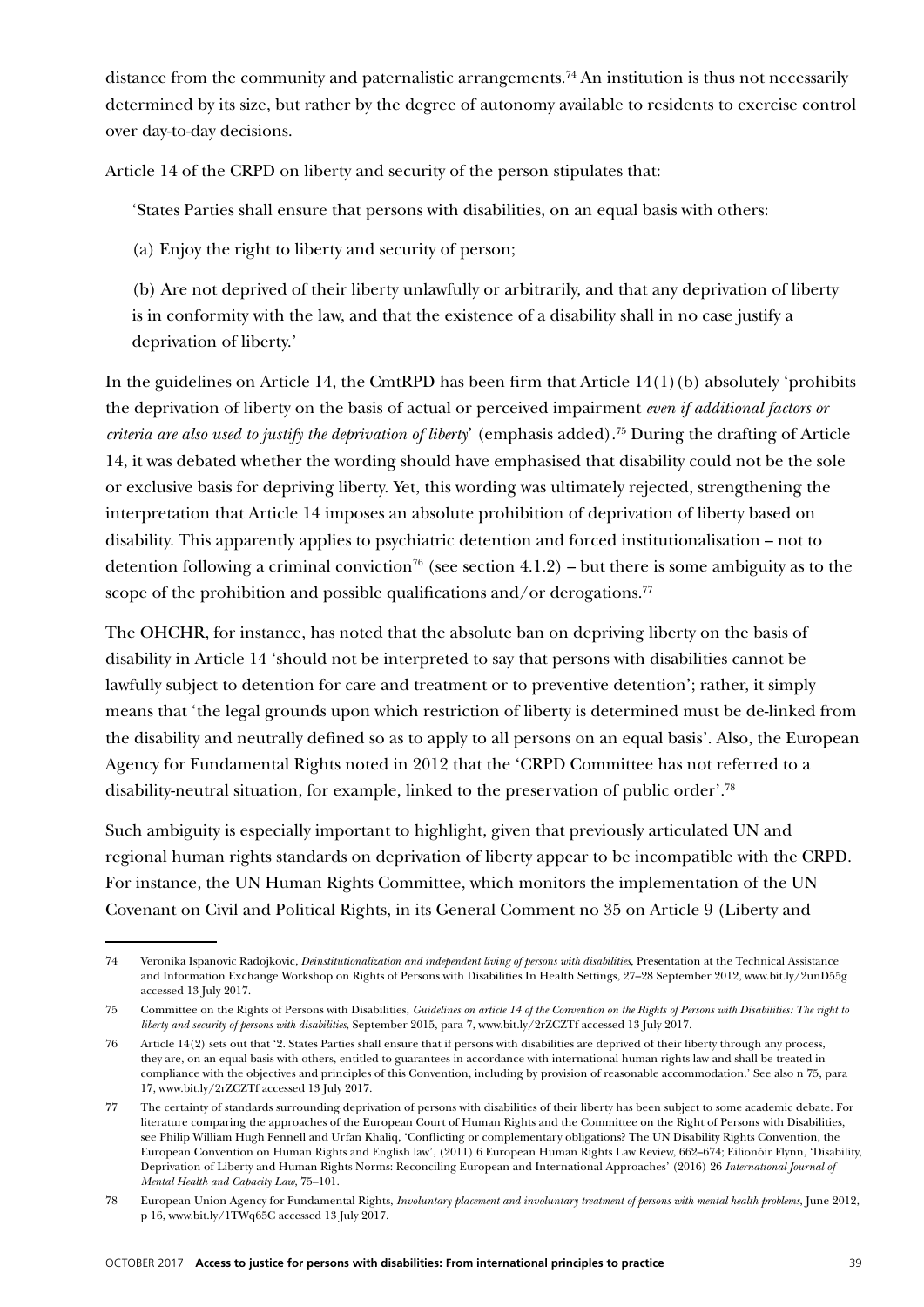'[t]he existence of a disability shall not in itself justify a deprivation of liberty but rather *any deprivation of liberty must be necessary and proportionate*, for the purpose of protecting the individual in question from serious harm or preventing injury to others. It must be applied only as a measure of last resort and for the shortest appropriate period of time, and must be accompanied by adequate procedural and substantive safeguards established by law' (emphasis added).<sup>79</sup>

This acceptance of deprivation of liberty in the presence of some other factors is apparently contrary to the Guidelines on Article 14 from the CmtRPD, which emphasise the 'absolute prohibition' on deprivation of liberty based on disability.

Similarly, the European Convention on Human Rights explicitly allows for liberty deprivation on the ground of 'unsound mind', and has developed case law with an emphasis on procedural safeguards (similar to that articulated in the quote above).<sup>80</sup> The Council of Europe Steering Committee on Bioethics has deemed this regional case law as compatible with the CRPD,<sup>81</sup> but the

UN Special Rapporteur on the Rights of Persons with Disabilities has criticised such statements of compatibility as 'inconsistent with the CRPD and the CRPD Committee's jurisprudence, including the most recently elaborated Guidelines on Article 14 adopted in September 2015'.82

Article 19 of the CRPD codifies the right of persons with disabilities to choose where and with whom to live, contrary to institutionalisation policies. Read together with Article 14(1)(b) of the CRPD, it constitutes the legal framework regulating institutionalisation. It is clear that there must be strong procedural safeguards against involuntary placement in an institution, as well as the possibility for judicial review of such placements, should they occur.83 This is to prevent the stigma associated with segregated living and, more importantly, the exploitation that can and does occur in institutions.

The European Agency for Fundamental Rights summarised the **Council of Europe** standards on deprivation of liberty of persons with disabilities as follows:

'The decision of placement should be taken by an authority legally vested with competence to place a person in a psychiatric hospital or other establishment, and the decision must be founded on a conclusively proven state of mental health problem, unless there are urgent circumstances. It is not sufficient that the authority be presented with a request for placement of a person suffering from a mental health problem, rather it must be examined whether there are compelling reasons, related to the health of the person concerned or to the rights or interests of others, justifying the placement.

The procedure leading to the placement decision should ensure that the person concerned has an opportunity to be heard, if necessary through a representative.

The detention should not be prolonged beyond what is justified by the mental health of the person subjected to the placement measure.

The regime of the condition should correspond to its therapeutic purpose. Finally, judicial review should at all times be available in order to assess the continued lawfulness of the detention.'

*Source: European Union Agency for Fundamental Rights, Involuntary placement, 2012, p 20.*

<sup>79</sup> United Nations Human Rights Committee, *General comment No 35 on liberty and security of person* (Article 9), para 19, www.bit.ly/2nuiMk5 accessed 13 July 2017. For a summary of the case law and the scope of this provision, see n 78 above, pp 20–21.

<sup>80</sup> Mental Disability Advocacy Centre, *Summaries of Mental Disability Cases Decided by the European Court of Human Rights*, 2007, www.bit.ly/2rKkSy1 accessed 13 July 2017.

<sup>81</sup> Council of Europe, Steering Committee on Bioethics, *Abridged report of the 41st plenary meeting*, 2–4 November 2011, Appendix II, www.bit. ly/2rKiPKr accessed 13 July 2017.

<sup>82</sup> Council of Europe, Committee on Bioethics, Additional Protocol on the protection of the human rights and dignity of persons with mental disorders with regard to involuntary placement and involuntary treatment, *Compilation of comments received during the public consultation*, 9 December 2015, p 26, www.bit.ly/2s36rEE accessed 13 July 2017.

<sup>83</sup> See n 75, para 24.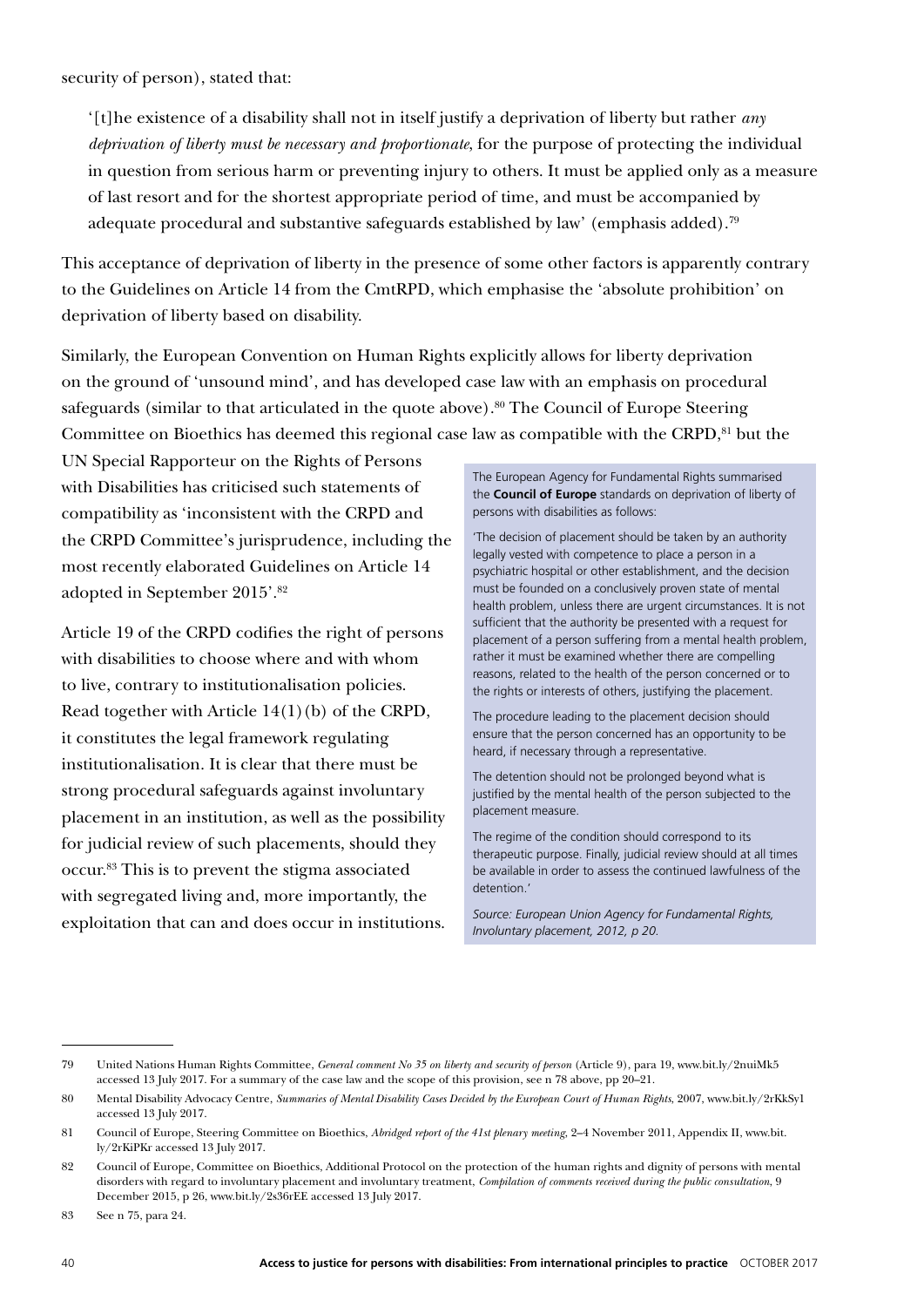The MDAC<sup>84</sup> has recorded such abuse at various psychiatric or mental health institutions in Bulgaria, 85 Croatia, <sup>86</sup> Czech Republic, <sup>87</sup> Hungary<sup>88</sup> and Uganda.<sup>89</sup>

**Bulgaria:** In *Stanev v Bulgaria*, the European Court of Human Rights (ECHR) found that the applicant's institutionalisation in a social care home for nine years constituted an unjustifiable deprivation of liberty, contrary to Article 5 of the ECHR. Factors leading to this decision included the institution's highly regimented schedule, conditional absences from the institutions and lack of autonomy over daily matters. In the judgment, the ECHR also noted leading cases on this issue, and that:

'there was a deprivation of liberty in circumstances such as the following: (a) where the applicant, who had been declared legally incapable and admitted to a psychiatric hospital at his legal representative's request, had unsuccessfully attempted to leave the hospital (see *Shtukaturov v Russia*, no. 44009/05, § 108, ECHR 2008); (b) where the applicant had initially consented to her admission to a clinic but had subsequently attempted to escape (see Storck v. Germany, no. 61603/00, § 76, ECHR 2005-V); and (c) where the applicant was an adult incapable of giving his consent to admission to a psychiatric institution which, nonetheless, he had never attempted to leave (see H.L. v. the United Kingdom, no. 45508/99, §§ 89-94, ECHR 2004-IX).'

*Source: Stanev v Bulgaria, 2012, para 118, www.bit.ly/2ttHu6b.* 

**United States:** The US District Court in Jacksonville, Florida, ruled on a case brought by a 49-year-old woman with a spinal-cord injury caused by a motorcycle accident with a drunk driver, who was at risk of being forced into a nursing home because of changes in her caregiver situation (*Haddad v Arnold*, 2010). Although the complainant had been on the waiting list for Medicaid community-based waiver services for two years and had alerted the state of her need, she was told that the requested services would only be available if she entered a nursing home.

The complainant argued that she would suffer irreparable harm if forced to enter a nursing home, and the Court agreed, ordering the state to offer her community-based services. The reason behind the decision was that 'segregating people with disabilities is a form of discrimination'.

The decision determined that isolating people with disabilities in institutional settings deprives them of the opportunity to participate in the community, interact with individuals who do not have disabilities and make daily choices. The ruling also acknowledged that unnecessary institutionalisation stigmatises people with disabilities.

*Source: DiversityInc, www.bit.ly/2sFPp3T.* 

#### *In focus: Involuntary medical treatment*

This issue is closely linked to institutionalisation because persons with disabilities who are committed to medical institutions are more likely to receive treatment they did not ask for. The UN Special Rapporteur on Torture found that '[i]nside institutions, as well as in the context of forced outpatient treatment, psychiatric medication, including neuroleptics and other mind-altering drugs, may be administered to persons with mental disabilities without their free and informed consent or against their will, under coercion, or as a form of punishment'.90

Article 17 of the CRPD states that '[e]very person with disabilities has a right to respect for his or her physical and mental integrity on an equal basis with others'. Article 25 of the CRPD also stipulates that healthcare be provided on the basis of free and informed consent, without discrimination. This reiterates the general international law on the right to health, and medical treatment needing to be administered on a voluntary basis. For instance, the UN Committee on Economic, Social and Cultural Rights has stated (regarding the right to highest attainable standard of health):

<sup>84</sup> Mental Disability Advocacy Centre website: www.bit.ly/2t2iKWr accessed 13 July 2017.

<sup>85</sup> Mental Disability Advocacy Centre, *My Home, My Choice in Bulgaria: The right to community living for people with mental disabilities in 2014*, www.bit. ly/2rZeMxM accessed 13 July 2017.

<sup>86</sup> Mental Disability Advocacy Centre, *Out of Sight: Human Rights in Psychiatric Hospitals and Social Care Institutions in Croatia,* 2011, www.bit.ly/2syoLZK accessed 13 July 2017.

<sup>87</sup> Mental Disability Advocacy Centre, *My Home, My Choice in the Czech Republic*, 2014, www.bit.ly/2rYTwZd accessed 13 July 2017.

<sup>88</sup> Mental Disability Advocacy Centre, *My Home, My Choice in Hungary: The right to community living for people with mental disabilities in 2014*, www.bit.ly/2t2yity accessed 13 July 2017; Mental Disability Advocacy Centre, *Straightjackets and Seclusion: An Investigation into Abuse and Neglect of Children and Adults with Disabilities in Hungary, 2017*, www.bit.ly/2pylohz accessed 13 July 2017.

<sup>89</sup> Mental Disability Advocacy Centre, *Psychiatric hospitals in Uganda – A human rights investigation,* 2014, www.bit.ly/2t3abdV accessed 13 July 2017.

<sup>90</sup> Special Rapporteur of the Human Rights Council on Torture and other Cruel, Inhuman or Degrading Treatment or Punishment, Report, A/63/175, 28 July 2008, para 63.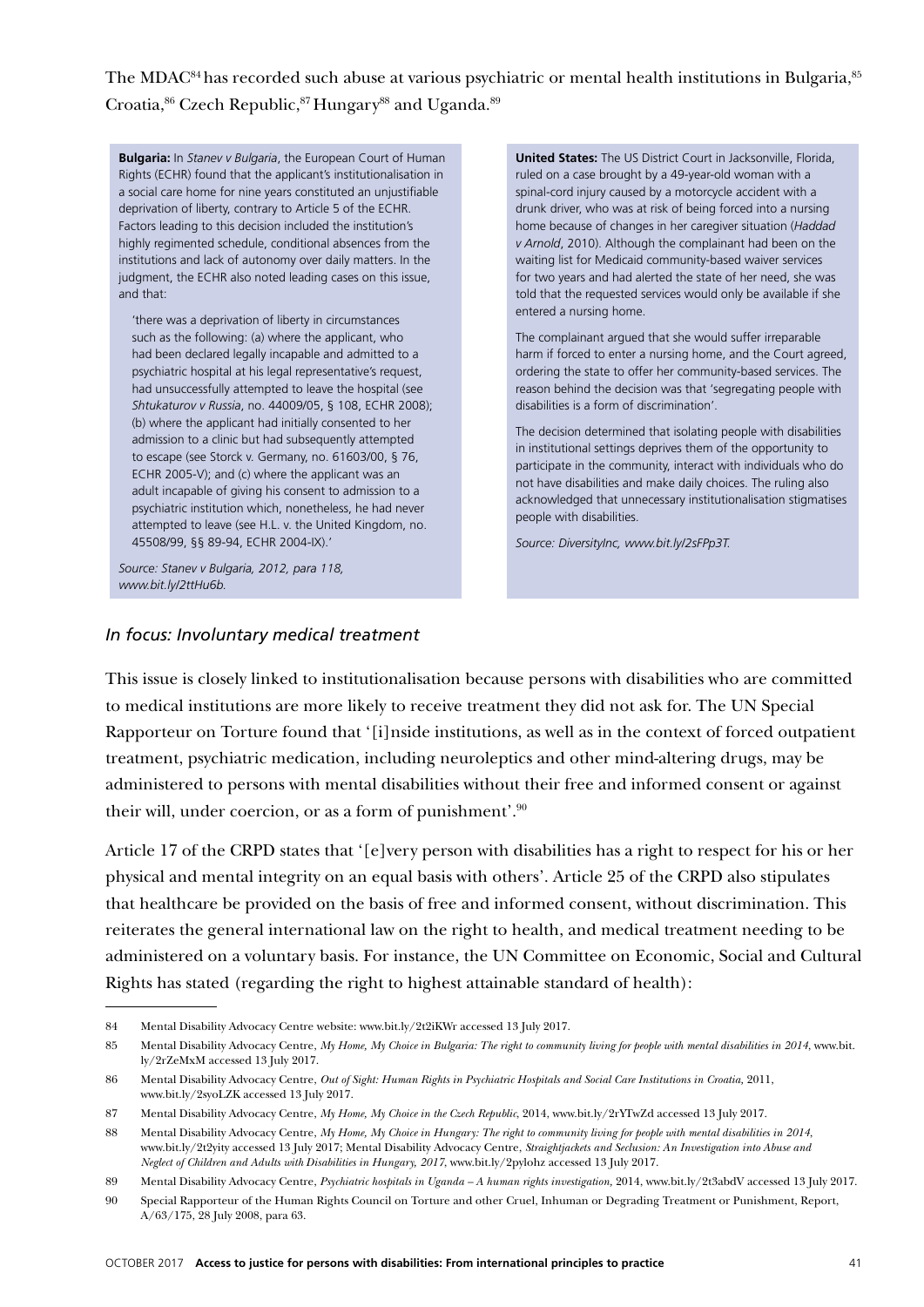'[t]he right to health contains both freedoms and entitlements. The freedoms include the right to control one's health and body, including… the right to be free from interference, such as the right to be free from torture, non-consensual medical treatment and experimentation. By contrast, the entitlements include the right to a system of health protection which provides equality of opportunity for people to enjoy the highest attainable level of health.'91

Consequently, as the Special Rapporteur for the Rights of Persons with Disabilities has noted:

'[i]t is clear that health is not an end in itself that can be pursued independent of the will of the individual, but enjoyment of the right to health requires respect for each individual's will and autonomy over their own physical and mental integrity. Any argument which permits supplanting individual consent on the basis of 'therapeutic purpose' or 'medical necessity' is in conflict with international human rights standards on the right to health.'92

Given the CRPD's emphasis on safeguarding the legal capacity of persons with disabilities, it appears that the approach to involuntary medical treatment is similar to that of deprivation of liberty; that is, there must be an absolute prohibition on such involuntary treatment on the basis of disability. For example, the CmtRPD expressed concern 'about the lack of clarity concerning the scope of legislation to protect persons with disabilities from being subjected to treatment without their free and informed consent, including forced treatment in mental health services'.<sup>93</sup> It then recommended Tunisia to 'incorporate into the law the abolition of surgery and treatment without the full and informed consent of the patient'.94

Many countries must now grapple with reforming their laws to align with such requirements, as current mental health laws tend to allow for involuntary medical treatment of persons with disabilities in particular circumstances. In the European Union, in 13 Member States, the risk of harm and the need for treatment are the two criteria listed alongside having a mental health problem that justify involuntary placement and treatment. This is the case in Denmark, Greece, Finland, France, Ireland, Latvia, Poland, Portugal, Romania, Slovakia, Slovenia, Sweden and the UK.95

## **4.3 Administrative proceedings**

Article 11 of the CRPD stipulates that states must, in accordance with international law, provide 'all necessary measures to ensure the protection and safety of persons with disabilities in situations of risk'.This has significant implications for service or aid provision related to natural disasters, conflict situations or humanitarian emergencies – for instance, such service or aid provision must

<sup>91</sup> United Nations Committee on Economic, Social and Cultural Rights, *General Comment No 14 on the right to the highest attainable standard of health* (Article 12), E/C.12/2000/4, 11 August 2000, para 8.

<sup>92</sup> Council of Europe, Committee on Bioethics, Additional Protocol on the protection of the human rights and dignity of persons with mental disorders with regard to involuntary placement and involuntary treatment, *Compilation of comments received during the public consultation*, 9 December 2015, p 29, www.bit.ly/2s36rEE accessed 13 July 2017.

<sup>93</sup> Committee on the Rights of Persons with Disabilities, *Concluding observations on Tunisia*, 2011, CRPD/C/TUN/CO/1, www.bit.ly/2t2Wg7m accessed 13 July 2017.

<sup>94</sup> *Ibid*.

<sup>95</sup> See n 78 above. On the situation in Germany see *Forced hospitalization and involuntary treatment in the light of the CRPD*, Position paper by the State Coordination Agency, 2013, www.bit.ly/2syyHlU accessed 13 July 2017.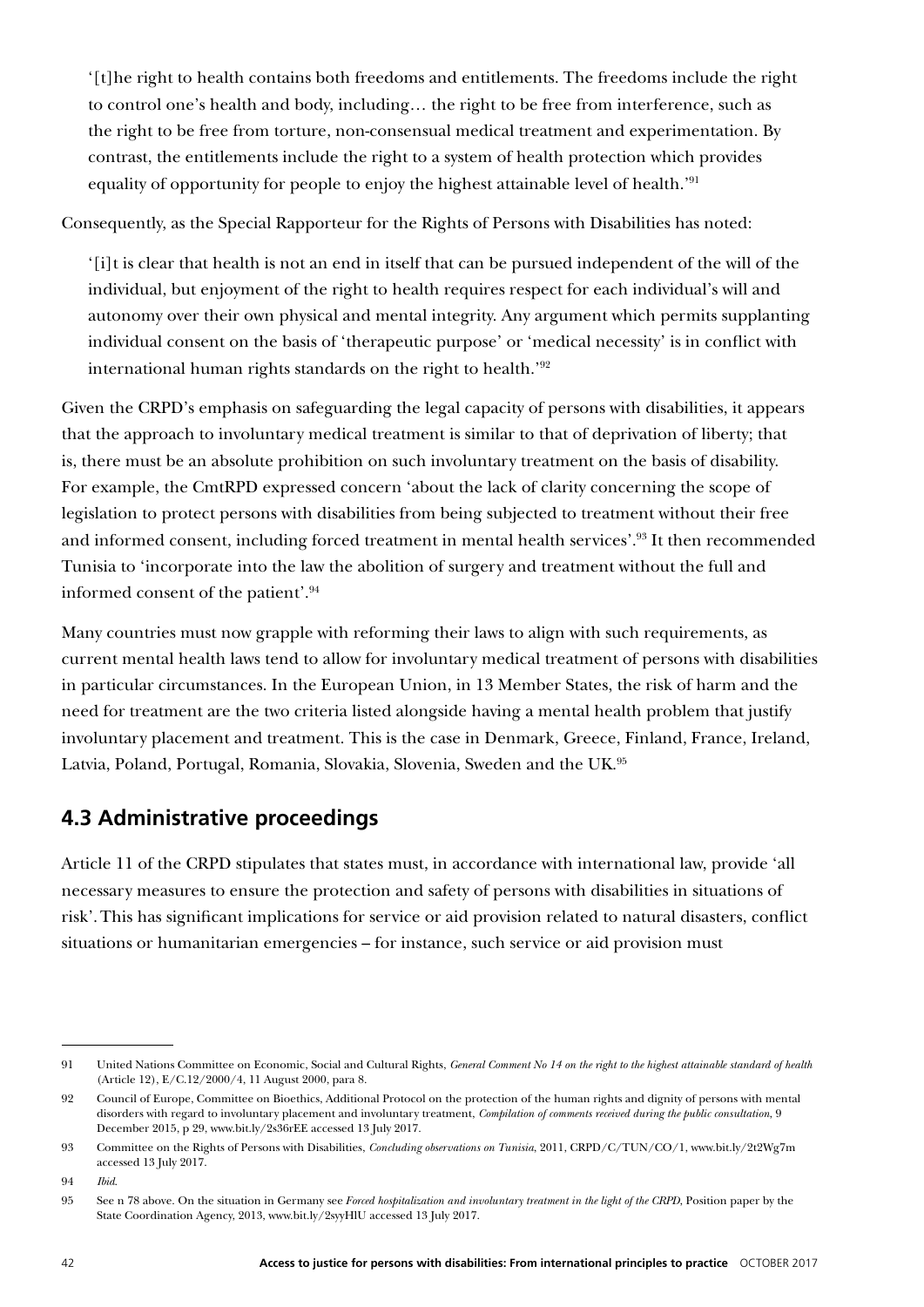**Denmark:** 'In 2015, [the Danish Emergency Management Agency] started the development of a new free early warning application for smart phones. The application will initially broadcast emergency messages from the authorities on acute danger situations, alerts from The Danish Meteorological Institute on hazardous weather and information about major traffic irregularities.

The idea is to give Danes with a smart phone the chance to use their phone as a mobile siren and get more specific information on the emergency situation as well as information on how to act accordingly and improve immediate safety measures. The application targets the general population, but increases the opportunity especially for persons with hearing disabilities to receive early warning and emergency alerts. The access to emergency information and possible safety measures in the specific situation will likewise be improved for persons with other disabilities. The development of the application focuses on how to make the application relevant, accessible and usable for disabled persons.'

*Source: Submissions to the Committee on the Rights of Persons with Disabilities on thematic study on Article 11, www.bit.ly/2szt1ZZ.* 

**Middle East and North Africa:** The Arab Forum for the Rights of Persons with Disabilities (AFPRD) has recently released a report with various recommendations for improving disability specific services for refugees in Libya, Egypt, Yemen, Jordan and Turkey. Their recommendations are divided into particular topics, including protection, registration, health and rehabilitation, income, education and access to basic needs such as shelter, food and clean water.

Key suggestions include greater collaboration with disabled persons' organisations and those delivering humanitarian aid; increased and more effective data collection on refugees with disabilities; and focusing more resources on increasing community supports for refugees with disabilities.

*Source: AFPRD, Report 2016.* 

accommodate the needs of persons with disabilities and should adhere to the principle of universal design.96

In a similar vein, the OHCHR has stated 'the administrative detention of persons with disabilities in migration and asylum-seeking contexts is not consistent with the Convention when it is applied without the provision of adequate support and reasonable accommodation'.<sup>97</sup> Facilities that receive migrants and asylum seekers – such as offices dealing for applications for refugee status – also need to implement procedures that effectively identify persons with disabilities which, in turn, allows for direction to proper support programmes and tracking of demographics to better tailor service provision in the future.98

More specific to legal proceedings, the CRPD may mean a more expansive definition of 'refugee'. The UN Convention relating to the Status of Refugees defines a refugee as someone who:

'owing to well-founded fear of being persecuted for reasons of race, religion, nationality, membership of a particular social group or political opinion, is outside the country of his nationality and is unable or, owing to such fear, is unwilling to avail himself of the protection of that

**European Union:** 'The European Asylum Support Office (EASO) developed a tool for the identification of persons with special needs (IPSN tool) to support Member States. The ISPN tool lists indicators that officials involved in the asylum procedure and reception can use to spot possible vulnerabilities, even if they do not have expert knowledge in medicine, psychology or related fields. Based on the EASO tool, the Bulgarian State Agency for Refugees (SAR) will introduce a specific instrument to identify vulnerable asylum seekers, including asylum seekers with disabilities, later in 2016.'

*Source: Identification of persons with special needs tool, www.bit.ly/1UsyHsJ.* 

country; or who, not having a nationality and being outside the country of his former habitual residence as a result of such events, is unable or, owing to such fear, is unwilling to return to it'.99

<sup>96</sup> *Thematic study on the rights of persons with disabilities under Article 11 of the CRPD, on situations of risk and humanitarian emergencies*, Report of the Office of the United Nations High Commissioner for Human Rights, A/HRC/31/30, 30 November 2015, www.bit.ly/2sqDEKq accessed 13 July 2017.

<sup>97</sup> *Ibid*, para 6.

<sup>98</sup> European Union Agency for Fundamental Rights, *Thematic focus: Migrants with disabilities*, www.bit.ly/2nfYvRM accessed 13 July 2017.

<sup>99</sup> United Nations Convention relating to the Status of Refugees, adopted on 28 July 1951, entry into force on 22 April 1954, Art 1(2), www.bit. ly/1I7mna5 accessed 13 July 2017.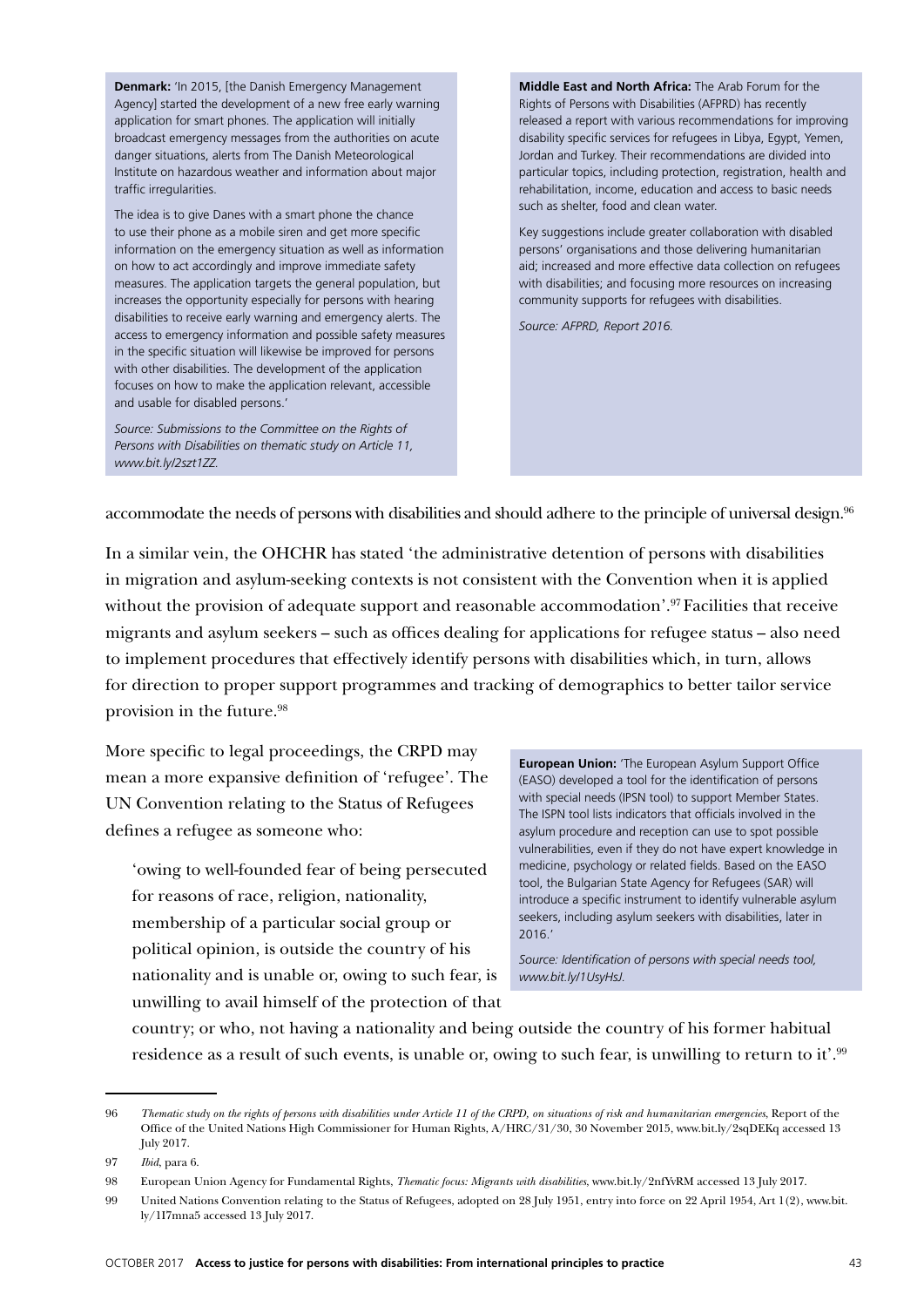As Crock, Ernst and McCallum have argued, this definition has historically posed several problems for persons with disabilities attempting to claim refugee status.100 For instance, a person with disabilities may not have the cognitive capacity to subjectively hold a 'well-founded fear' in the circumstances; this could be resolved by putting more weight on the objective assessment of fear. Alternatively, courts may reject the proposition that 'persons with disabilities' is an acceptable 'social group'.101

**United Nations High Commissioner for Refugees:** The United Nations High Commissioner for Refugees (UNHCR) has developed a 'Resettlement Assessment Tool' to enhance its effectiveness and harmonise procedures for assessing refugees for resettlement. This includes a primer on who persons with disabilities are, and what particular obstacles they may face when fleeing their country due to persecution. Though it is tailored for UNHCR agencies, the step-by-step breakdown in assessing a resettlement claim may provide a helpful template for bodies that have similar interactions with refugees and asylum seekers with disabilities.

*Source: United Nations High Commissioner for Refugees, Resettlement Assessment Tool, www.bit.ly/2t9vDLw.* 

Key questions remain around what exactly constitutes 'persecution'.<sup>102</sup> Specifically, does denying reasonable accommodation to persons with disabilities amount to persecution, and in what context will discrimination against persons with disabilities amount to persecution? In light of the CRPD codifying various rights of persons with disabilities, it now appears to be easier to argue that the failure to provide reasonable accommodation or systematic discrimination on the basis of disability would constitute a 'serious violation of human rights' and thus amount to persecution.

<sup>100</sup> Mary Crock, Christine Ernst and Ron McCallum AO, 'Where Disability and Displacement Intersect: Asylum Seekers and Refugees with Disabilities', (2012) 24(4) *International Journal of Refugee Law*, 735–764.

<sup>101</sup> Gillian Parekh, 'Is There Refuge for People with Disabilities Within the 1951 Convention relating to the Status of Refugees?' (2009) 1 *Critical Disability Discourses Journal*, www.bit.ly/2tBR3RC accessed 13 July 2017.

<sup>102</sup> *Handbook on Procedures and Criteria for Determining Refugee Status under the 1951 Convention and the 1967 Protocol relating to the Status of Refugees*, para 51.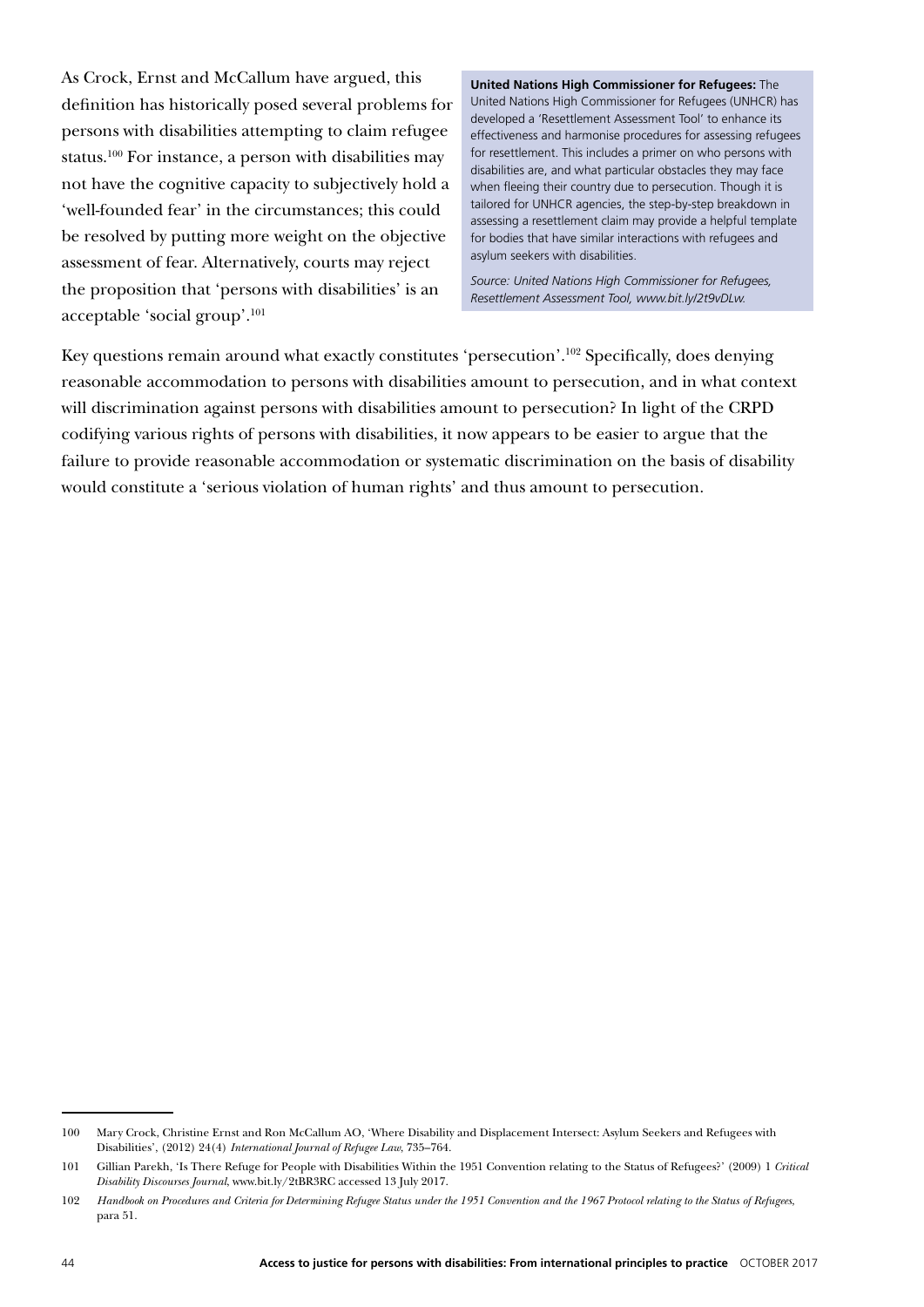## **Chapter 5: The way forward: Disability, the Sustainable Development Agenda and the role of the legal community**

Disability is both a cause and consequence of poverty, and effective access to justice is among the essential ingredients of sustainable development and the eradication of poverty. Vulnerability connected to and deriving from disability is partly inherent and partly generated, for instance, by societal, cultural, legal and physical barriers to the full enjoyment of human rights. Internationally, there have been significant legal steps taken to address these issues. Almost 90 per cent of UN Member States have ratified the CRPD, committing to implement its core principles and provisions. Accordingly, this report has set out the international legal principles that should inform national legislation and practices that aim to reduce and overcome barriers to access to justice for persons with disabilities.

Yet, international policy-makers and stakeholders have not historically recognised or prioritised disability issues within international development efforts. It is only in the Sustainable Development Agenda adopted in 2015 that governments have included explicit references to persons with disabilities, and disaggregation of data by disability is a core principle. The success of the Agenda, which will guide global and national policies relating to sustainable development for the next 15 years, will also depend on the mainstreaming of the needs and perspective of persons with disabilities into national plans for implementation and monitoring.

The Sustainable Development Agenda presents a unique opportunity in this regard and has a strong potential to contribute in practical ways to the protection of the rights of persons with disabilities. Alongside the acknowledgement of the importance of access to justice for sustainable development, in Goal 16, the fundamental undertaking in the Agenda, to 'leave no one behind', will prompt the collection of accurate statistics and research data broken down by category, including disability. These will possibly enable a higher visibility of the needs of persons with disabilities and the challenges they face at the policy level, and promote the adoption of targeted measures to give effect to the obligations under the CRPD.

It is essential that the legal community recognises that it can play an important role in the fight against poverty through the empowerment of the most vulnerable groups, at both national and international levels. The report underlines a number of relevant measures and directions that lawyers involved in advocacy, law reform, drafting of new legislation, legal education, and legal assistance and representation can undertake to make a useful contribution to the protection of the rights of persons with disabilities, the enhancement of their welfare and the delivery of the Sustainable Development Agenda. In particular:

• Research and analysis carried out in this report has pointed to some evidence regarding a disjuncture between victimisation of persons with disabilities and crime reporting rates, which reiterates the invisibility of this group at the policy level. Lawyers involved in providing legal assistance and representation can effectively contribute to defeating this barrier. In relation to the measurement of outcomes and the concrete impact of reforms related to Goal 16 on access to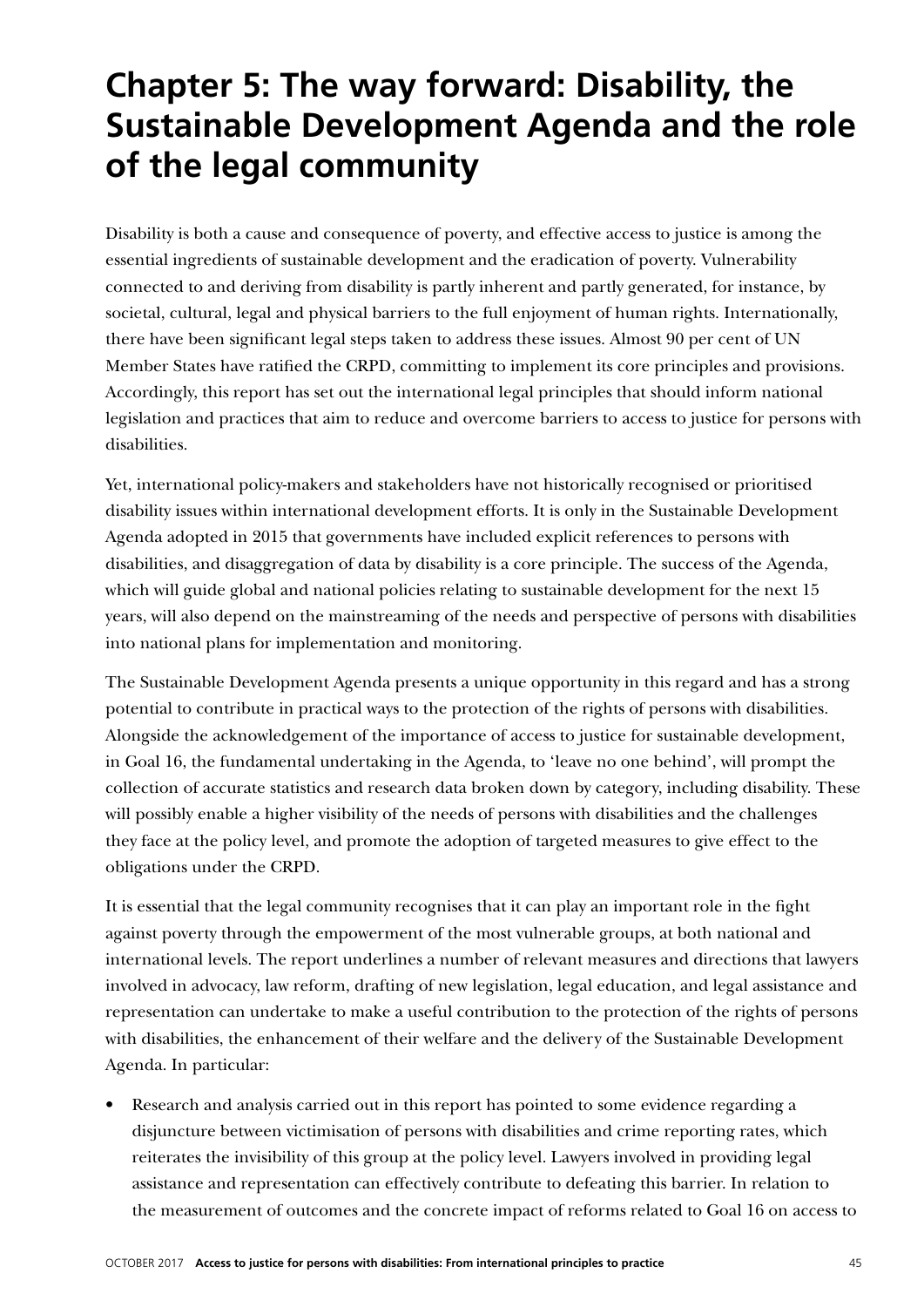justice, one of the indicators requires measurement of crime reporting, defined as the 'Percentage of victims of violence in the previous 12 months who reported their victimisation to competent authorities or other officially recognised conflict resolution mechanisms.' The indicator rests on the assumption that the crime reporting rates provide a measure of the confidence of victims of violent crimes in the ability of the police and other authorities involved to offer assistance and effective redress. Further disaggregation of data by disability status would provide information on whether there are differences in the tendency to report victimisation experiences across different groups.

- Persons with disabilities are repeatedly invisible. Policies driven by austerity constraints should not result in discriminatory practices, whether de jure or de facto. Accordingly, protection of the rights of persons with disabilities needs to be incorporated explicitly among the core inspiring principles of those policies. Lawyers involved in advocacy and law reform have a moral and legal obligation to endorse this approach.
- Strategic litigation is often a very effective 'eye-opener' and can help highlight and expose issues related to the conditions and needs of persons with disabilities, but there is a need for further research and collection of accurate data that will inform policy reforms.
- Research has highlighted the need for additional enquiry into the compatibility of standards of deprivation of liberty with human rights law, as delineated in the CRPD. Such research should also take into consideration the impact that the diversity of legal models – adversarial versus inquisitorial – has on the approaches taken in the different jurisdictions.
- The report has also pointed out an increased need to integrate psychological analysis into legal research and practice, to help address the needs of persons with disabilities in the field of justice. The report contains reference to widespread practices of specialised training of judges, lawyers, police and other staff – including as part of legal education programmes in universities or law schools – but these are rarely mandatory.
- More generally, while the report contains relevant examples of good practices of promotion and protection of the rights of persons with disabilities around the world – either through a more rigorous implementation of the principle of non-discrimination or through specific adjustments – it also highlights two important gaps. First, courts often employ guidelines related to standards of treatment and communication with persons with disabilities involved in judicial proceedings with various roles and in different stages, but these guidelines may require to be developed more coherently into statutory codes of practice, especially in common law jurisdictions. Second, it is essential that research is undertaken on the outcomes and impact of the various innovative measures, projects and solutions adopted.
- Technology can support efforts to help persons with disabilities overcome marginalisation in society and by the justice system. ODR offers a good example of the potential for increasing access to justice for persons with disabilities, including in rural or remote areas, by using technologyfacilitated platforms. It is important that the legal community be open and alert to effective uses of such solutions where they can enhance inclusion of persons with disabilities, even if these may be at an early stage of evolution and may not be specifically aimed at persons with disabilities.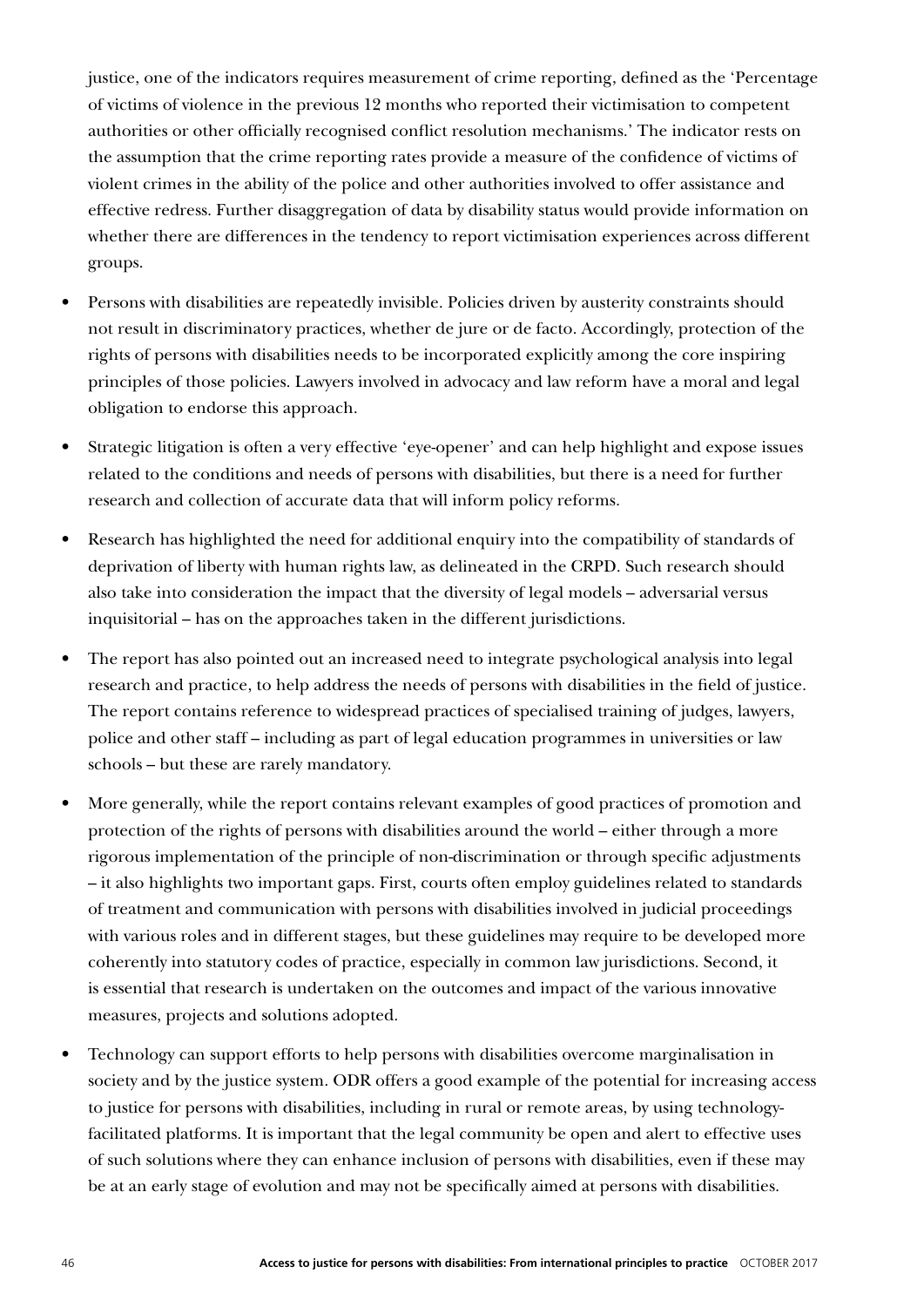## **References and resources**

## **Selected literature and official documents**

All URLs are current at July 2017; accessed dates are specified in the corresponding footnotes.

Bartlett P, 'The United Nations Convention on the Rights of Persons with Disabilities and Mental Health Law', (2012) 75 *The Modern Law Review*, 752–778.

Benedet J and Grant I, 'Taking the Stand: Access to Justice for Witnesses with Mental Disabilities in Sexual Assault Cases', (2012) 50(1) *Osgoode Hall Law Journal*, 1–45, www.bit.ly/2sudRVn.

Beqiraj J and McNamara L, *Children and Access to Justice: National Practices, International Challenges* (Bingham Centre for the Rule of Law Report February 2016), International Bar Association, October 2016.

Beqiraj J and McNamara L, *International Access to Justice: Barriers and Solutions* (Bingham Centre for the Rule of Law Report February 2014), International Bar Association, 2014.

Beqiraj J and McNamara L, *International Access to Justice: Legal Aid for the Accused and Redress for Victims of Violence* (A Report by the Bingham Centre for the Rule of Law May 2015), International Bar Association, October 2015.

Blanck B, Wilichowski A and Schmeling J, 'Disability Civil Rights Law and Policy: Accessible Courtroom Technology', (2004) 12(3) *William & Mary Bill of Rights Journal*, 387, www.bit.ly/2rxmmuB.

Braithwaite J and Mont D, *Disability and Poverty: A Survey of World Bank, Poverty Assessments and implications*, (The World Bank 2008), www.bit.ly/2rZ2qWo.

Bulman M, 'Disabled people over two times more likely to be living in food poverty than able-bodied, report finds', *The Independent*, www.ind.pn/2nMhDEQ.

Council of Europe, Committee on Bioethics, Additional Protocol on the protection of the human rights and dignity of persons with mental disorders with regard to involuntary placement and involuntary treatment, *Compilation of comments received during the public consultation*, 9 December 2015, p 26, www.bit.ly/2s36rEE.

Council of Europe, Steering Committee on Bioethics, *Abridged report of the 41st plenary meeting*, 2–4 November 2011, Appendix II, www.bit.ly/2rKiPKr.

Colin Barnes, *Disabled People in Britain and Discrimination: A case for Anti-Discrimination Legislation* (Hurst & Company 1991).

Committee on the Rights of Persons with Disabilities, *Concluding observations on New Zealand*, 2014, CRPD/C/NZL/CO/1, para 34, www.bit.ly/2toCy6p.

Committee on the Rights of Persons with Disabilities, *Concluding observations on Australia*, 2014, CRPD/C/AUS/CO/1, para 29, www.bit.ly/2t5O6ZJ.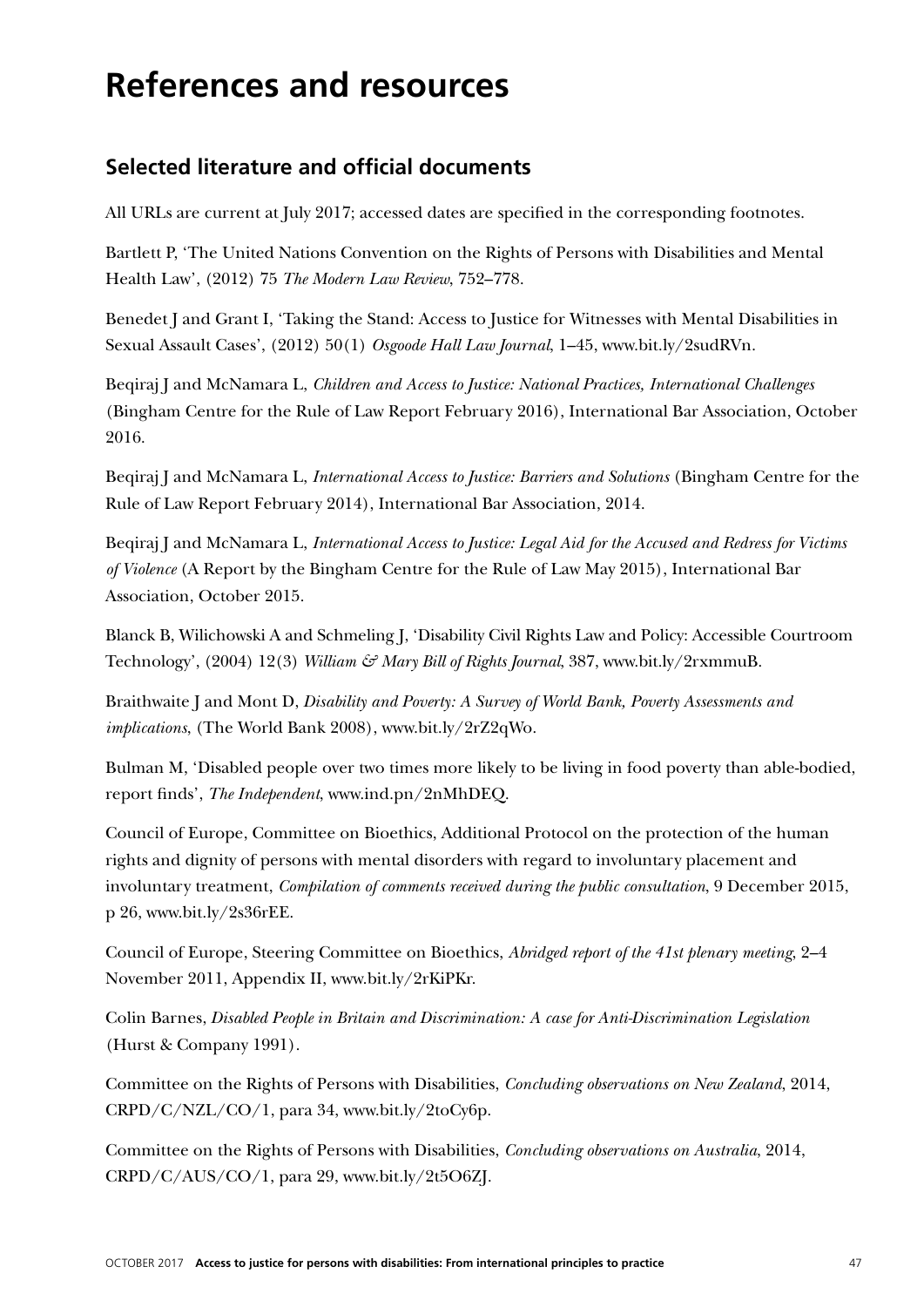Committee on the Rights of Persons with Disabilities, *Concluding observations on Tunisia*, 2011, CRPD/C/TUN/CO/1, www.bit.ly/2t2Wg7m.

Committee on the Rights of Persons with Disabilities, *General Comment No 3 on women and girls with disabilities* (Article 6), 26 August 2016.

Committee on the Rights of Persons with Disabilities, *General Comment No 1 on equal recognition before the law* (Article 12), 19 May 2014.

Committee on the Rights of Persons with Disabilities, *General Comment No 2 on Article 9*, 2014.

Committee on the Rights of Persons with Disabilities, *Guidelines on article 14 of the Convention on the Rights of Persons with Disabilities: The right to liberty and security of persons with disabilities*, September 2015, para 7, www.bit.ly/2rZCZTf.

Crock M, Ernst C and McCallum AO R, 'Where Disability and Displacement Intersect: Asylum Seekers and Refugees with Disabilities', (2012) 24(4) *International Journal of Refugee Law*, 735–764.

Dawson J, 'A realistic approach to assessing mental health laws' compliance with the UNCRPD' (2015) 40 *International Journal of Law and Psychiatry*, 70–79

European Union Agency for Fundamental Rights, *Involuntary placement and involuntary treatment of persons with mental health problems*, June 2012, p 16, www.bit.ly/1TWq65C.

European Union Agency for Fundamental Rights, *Legal capacity of persons with intellectual disabilities and persons with mental health problems*, (Publications Office of the European Union 2013), www.bit.ly/2pPOpJn.

European Union Agency for Fundamental Rights, *Thematic focus: Migrants with disabilities*, www.bit.ly/2nfYvRM.

Flynn E, 'Disability, Deprivation of Liberty and Human Rights Norms: Reconciling European and International Approaches' (2016) 26 *International Journal of Mental Health and Capacity Law*, 75–101.

Flynn E, *Disabled Justice?: Access to Justice and the UN Convention on the Rights of Persons with Disabilities* (Routledge 2016).

Garvey S P, *Aggravation and Mitigation in Capital Cases: What Do Jurors Think?* (Cornell Law Faculty Publications 1998), Paper 287.

Gibson F, 'Article 13 of the Convention on the Rights of Persons with Disabilities – a right to legal aid?' (2010) 15(2) *Australian Journal of Human Rights*.

Gooding P and O'Mahony C, 'Laws on unfitness to stand trial and the UN Convention on the Rights of Persons with Disabilities: Comparing reform in England, Wales, Northern Ireland and Australia', (2015) 44 *International Journal of Law Crime and Justice*, 122–145.

Gooding P, Arstein-Kerslake A, Andrews L and McSherry B, 'Unfitness to Stand Trial and the Indefinite Detention of Persons with Cognitive Disabilities in Australia: Human Rights Challenges and Proposals for Change', (2017) 40 *Melbourne University Law Review*, 816–866.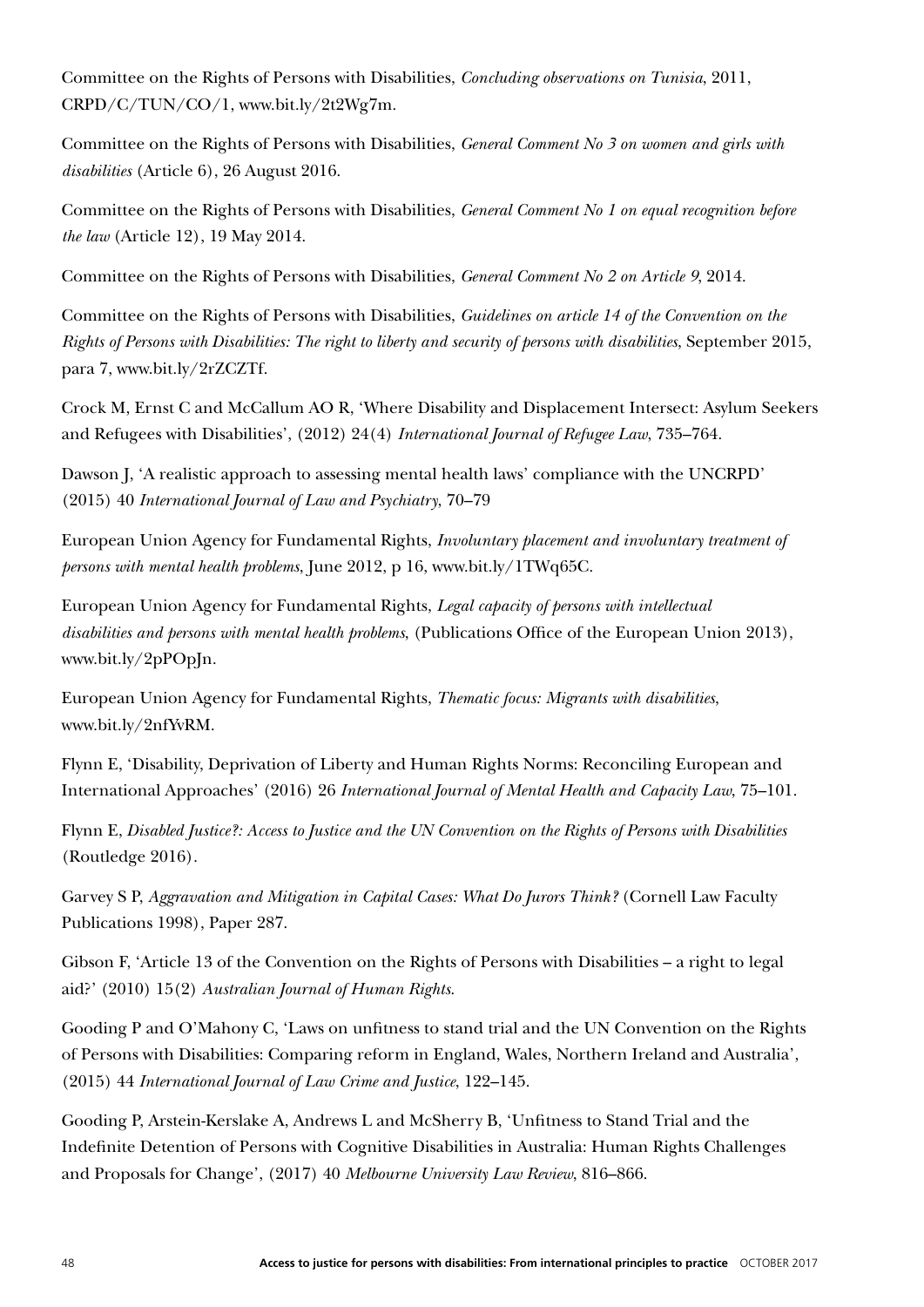Harrell E, *Crime Against Persons with Disabilities, 2009*–*2014* – *Statistical Tables*, US Department of Justice, www.bit.ly/2skNJNJ.

Human Rights Watch, *Callous and Cruel: Use of Force against Inmates with Mental Disabilities in US Jails and Prisons*, 2015, www.bit.ly/2syrv9o.

Human Rights Watch, *Double Punishment: Inadequate Conditions for Prisoners with Psychosocial Disabilities in France*, April 5 2016, www.bit.ly/2rxN2v7.

Hugh Fennell P W and Khaliq U, 'Conflicting or complementary obligations? The UN Disability Rights Convention, the European Convention on Human Rights and English law' (2011) 6 *European Human Rights Law Review*, 662–674.

Inclusion Europe, *Key Elements of a System for Supported Decision-Making*, Position Paper, 2008, www.bit.ly/2rdw71q.

Ispanovic Radojkovic V, *Deinstitutionalization and independent living of persons with disabilities*, Presentation at the Technical Assistance and Information Exchange Workshop on Rights of Persons with Disabilities in Health Settings, 27–28 September 2012, www.bit.ly/2unD55g.

Mental Disability Advocacy Centre, *Legal Capacity in Europe, A Call to Action to Governments and to the EU*, Report, October 2013, www.bit.ly/2thrKTS.

Mental Disability Advocacy Centre, *Summaries of Mental Disability Cases Decided by the European Court of Human Rights*, 2007, www.bit.ly/2rKkSy1.

Mental Disability Advocacy Centre, *My Home, My Choice in Bulgaria: The right to community living for people with mental disabilities in 2014*, www.bit.ly/2rZeMxM.

Mental Disability Advocacy Centre, *My Home, My Choice in Hungary: The right to community living for people with mental disabilities in 2014*, www.bit.ly/2t2yity.

Mental Disability Advocacy Centre, *My Home, My Choice in the Czech Republic*, 2014, www.bit.ly/2rYTwZd.

Mental Disability Advocacy Centre, *Out of Sight: Human Rights in Psychiatric Hospitals and Social Care Institutions in Croatia*, 2011, www.bit.ly/2syoLZK.

Mental Disability Advocacy Centre, *Psychiatric hospitals in Uganda* – *A human rights investigation*, 2014, www.bit.ly/2t3abdV.

Mental Disability Advocacy Centre, *Straightjackets and Seclusion: An Investigation into Abuse and Neglect of Children and Adults with Disabilities in Hungary*, 2017, www.bit.ly/2pylohz.

Minkowitz T, 'Rethinking Criminal Responsibility From a Critical Disability Perspective: the Abolition of Insanity/Incapacity Acquittals and Unfitness to Plead, and Beyond', (2014) 23(3) *Griffith Law Review*.

North Australian Aboriginal Justice Agency, Response to the Australian Human Rights Commission Issues Paper, *Access to justice in the criminal justice system for people with disability*, August 2013, www.bit.ly/2sa1bRc.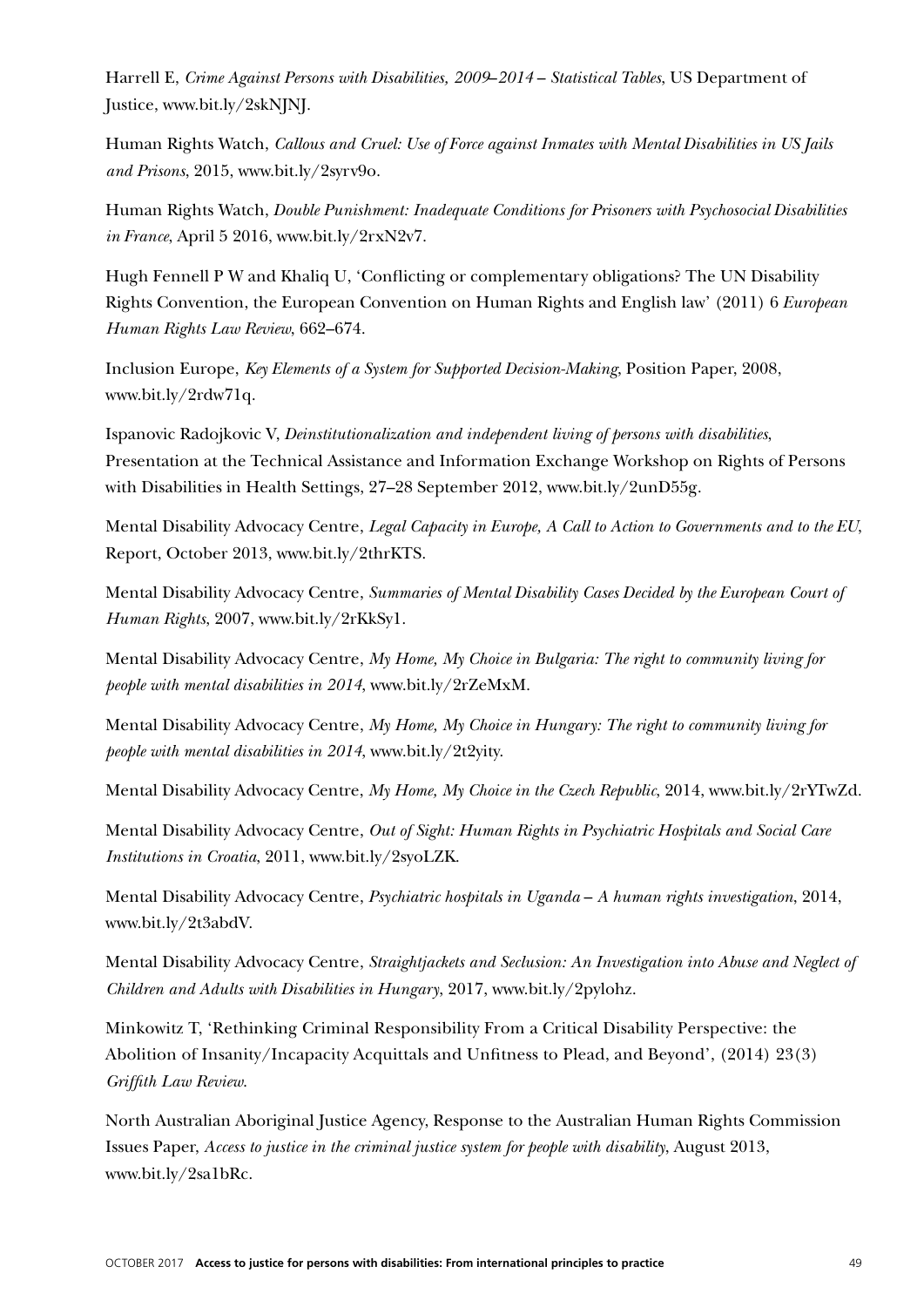Norah Fry Research Centre, *What Happens when People with Learning Disabilities Need Advice About the Law?* July 2013, www.bit.ly/1moPvEf.

Office of the United Nations High Commissioner for Human Rights, *Thematic study on enhancing awareness and understanding of the Convention on the Rights of Persons with Disabilities*, 26 January 2009, A/HRC/10/48, www.bit.ly/2sXQbZo.

United Nations Office of the High Commissioner of Human Rights, '*Statement on article 14 of the Convention on the Rights of Persons with Disabilities*', 2014, www.bit.ly/2sI6PdF.

Ortoleva S, 'Inaccessible Justice: Human Rights, Persons with Disabilities and the Legal System', (2011) 17(2) *ILSA Journal of International & Comparative Law*, 282–320.

Parekh G, 'Is There Refuge for People with Disabilities Within the 1951 Convention relating to the Status of Refugees?' (2009) 1 *Critical Disability Discourses Journal*, www.bit.ly/2tBR3RC.

Pathare S and Shieds L S, 'Supported Decision-Making for Persons with Mental Illness: A Review', (2012) 34(2) *Public Health Reviews*, www.bit.ly/2tVfZCX.

Peay J, 'Mental incapacity and criminal liability: Redrawing the fault lines?' (2015) 40 *International Journal of Law and Psychiatry*, 25–35.

Perlin M, 'The Sanist Lives of Jurors in Death Penalty Cases: The puzzling role of mitigating mental disability evidence', (1994) *Notre Dame Journal of Law, Ethics & Public Policy*, 239.

Perry D M and Carter-Long L, 'How Misunderstanding Disability Leads to Police Violence', *The Atlantic*, (6 May 2014), www.theatln.tc/2s9js16.

Rape Crisis Network Ireland, *Sexual Violence Against People with Disabilities: Data collection and barriers to disclosure*, October 2011, p 44.

Raphaely C, 'Oscar Pistorius case highlights plight of South Africa's disabled prisoners', *The Guardian*, (22 February 2013), www.bit.ly/2sJD7VI.

Salzman L, 'Guardianship for persons with mental illness – A legal and appropriate alternative?' (2011) 4 *Saint Louis University Journal of Health Law & Policy*.

Shreve M, *The Independent Living Movement: History and Philosophy to Implementation and Practice*, Workshop Manual, www.bit.ly/2sIuhce.

Slobogin C, 'Eliminating mental disability as a legal criterion in deprivation of liberty cases: The impact of the Convention on the Rights of Persons with Disabilities on the insanity defense, civil commitment, and competency law', (2016) 40 *Law & Psychology Review*, 297–320.

Sotiri M, with McGee P and Baldry E, *No End in Sight. The imprisonment, and indefinite detention of Indigenous Australians with A Cognitive Impairment*, A Report Prepared by the Aboriginal Disability Justice Campaign, September 2012, www.bit.ly/2sylyJI.

Special Rapporteur of the Human Rights Council on Torture and Other Cruel, Inhuman or Degrading Treatment or Punishment, Report, A/63/175, 28 July 2008, para 63.

The Law Society of Scotland, *Consultation response*, September 2016, p 2, www.bit.ly/2rsASs9.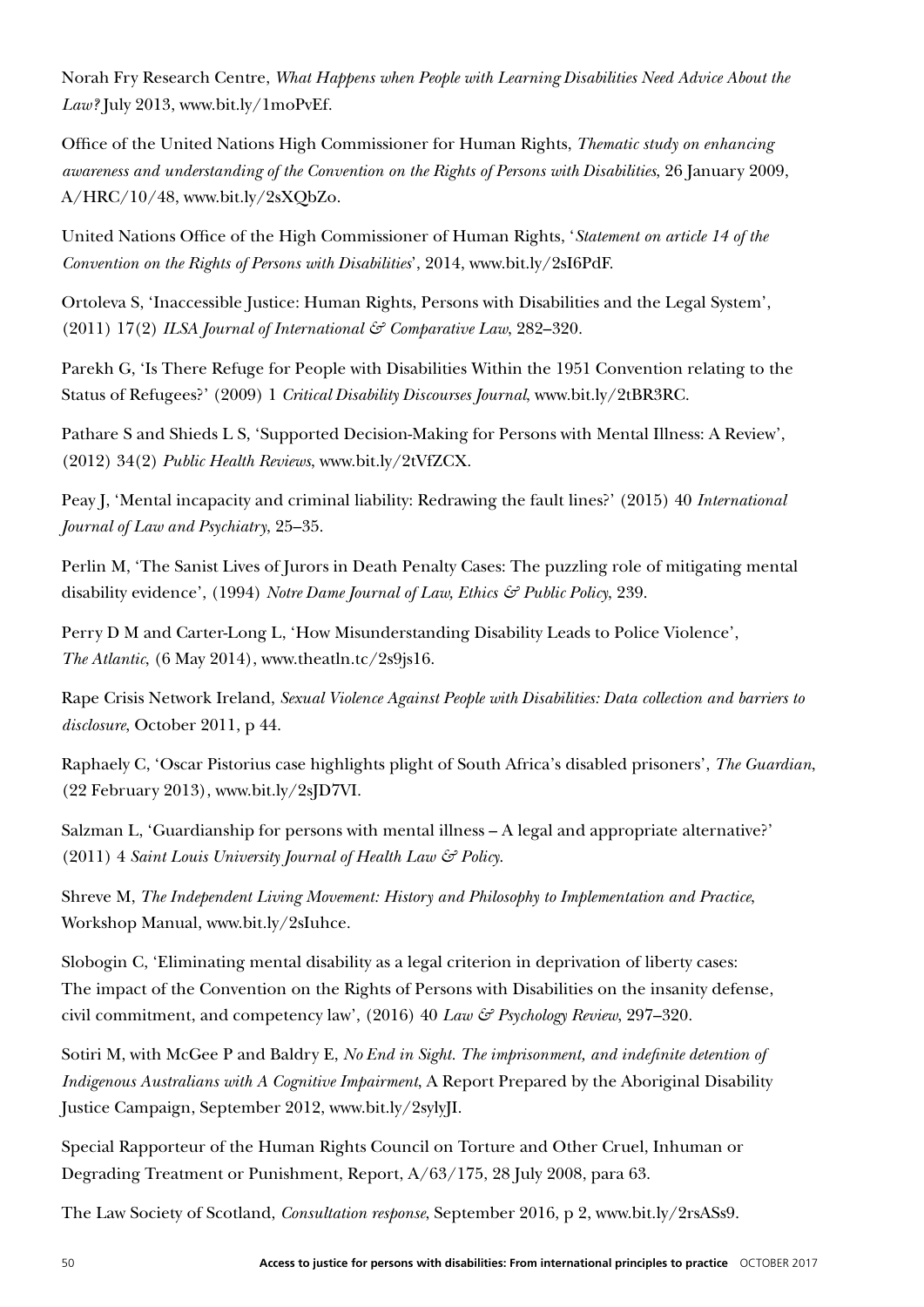United Nations Committee on Economic, Social and Cultural Rights, *General Comment No 14 on the right to the highest attainable standard of health* (Article 12), 2000, E/C.12/2000/4, 11 August 2000, para 8.

United Nations Convention on the Rights of Persons with Disabilities adopted and opened for signature, ratification and accession by General Assembly resolution 61/106 of 13 December 2006, entry into force 3 May 2008.

United Nations Convention relating to the Status of Refugees, adopted on 28 July 1951, entry into force on 22 April 1954, Art. 1(2), www.bit.ly/1I7mna5.

United Nations Human Rights Committee, *General comment No 35 on liberty and security of person* (Article 9), www.bit.ly/2nuiMk5.

United Nations Special Rapporteur on the Right of Everyone to the Enjoyment of the Highest Attainable Standard of Physical and Mental Health, Report, 11 February 2005, E/CN.4/2005/51.

United Nations Special Rapporteur on Torture and Other Cruel, Inhuman or Degrading Treatment or Punishment, A/HRC/22/53, 1 February 2013, paras 27–35; 65–70; 80, www.bit.ly/18UCGLQ.

United Nations, *Transforming our world: the 2030 Agenda for Sustainable Development*, Resolution adopted by the General Assembly on 25 September 2015.

United Nations Development Programme, *Access to Justice Practice Note*, 2004, www.bit.ly/2tVfb0S.

United Nations Office on Drugs and Crime, *Handbook on Prisoners with special needs*, 2009, www.bit.ly/1VXYlZ3.

World Bank, *Disability: Overview*, 29 March 2017, www.bit.ly/2slS2bp.

Ziv N 'Witnesses with Mental Disabilities: Accommodations and the Search for Truth', (2007) 27(4) *Disability Studies Quarterly* 2007.

### **Further sources for examples**

The sources for a number of the examples in the text boxes in the report can be found in the selected literature above. The lists below provide sources for the remaining examples in the report's text boxes. The sources below are listed by the short form source titles used in the text boxes in the report. All URLs are current at July 2017.

## **Further sources for examples in Chapter 2**

UN Special Rapporteur on the Rights of Persons with Disabilities, Report on the Republic of Moldova, A/HRC/31/62/Add.2, 2 February 2016, www.bit.ly/2t0jB6V.

Representation Agreement Act, British Columbia, Canada, 1996, www.bit.ly/2rmP325.

Mental Disability Advocacy Centre, *Legal Capacity in Europe, A Call to Action to Governments and to the EU*, Report October 2013, www.bit.ly/2thrKTS.

Mental Disability Advocacy Centre, *Out of Sight Human Rights in Psychiatric Hospitals and Social Care Institutions in Croatia*, Report 2011, www.bit.ly/2sxgfuV.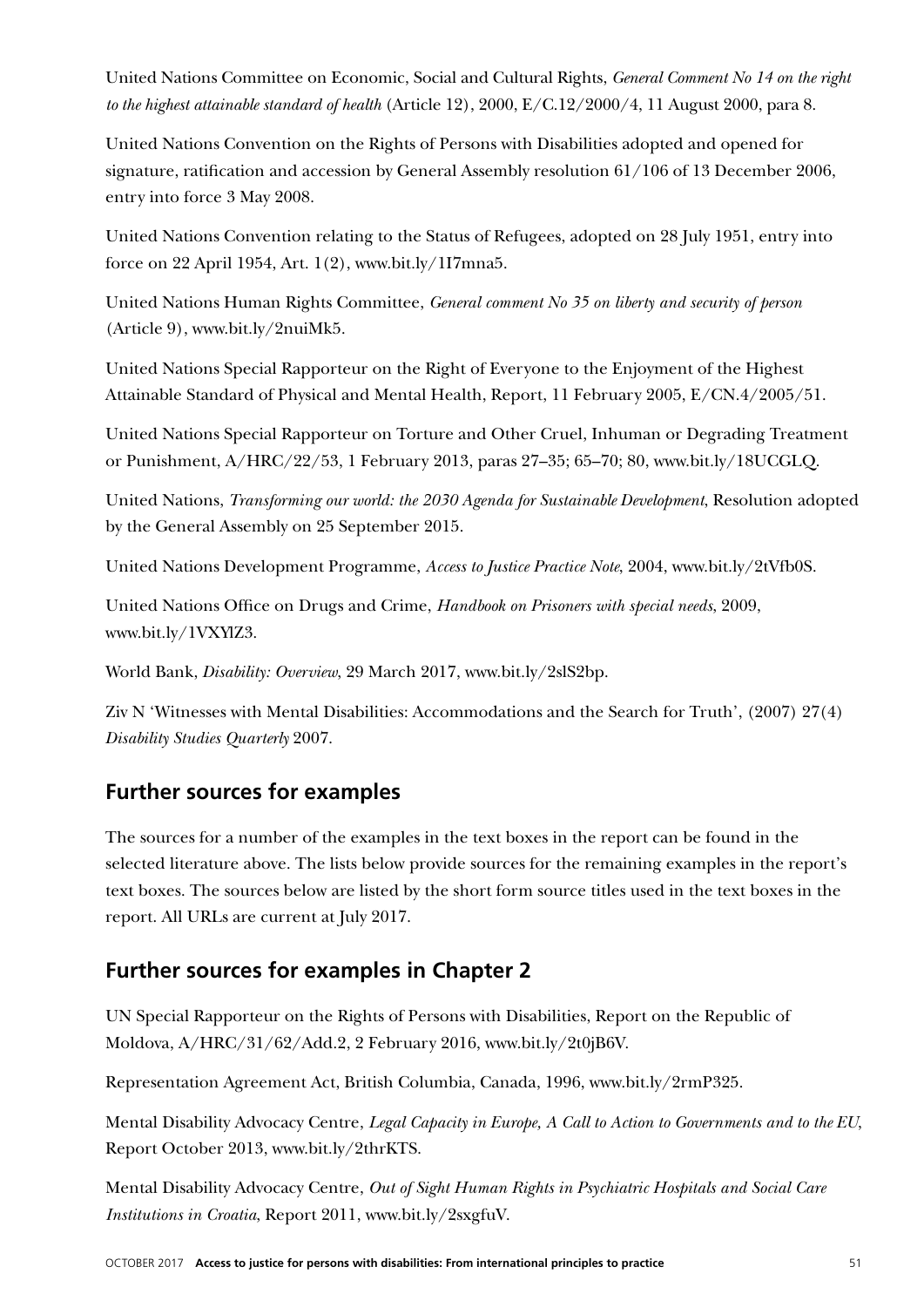## **Further sources for examples in Chapter 3**

Larson D A, 'Access to Justice for Persons with Disabilities: An Emerging Strategy', (2014) 3 *Laws* 220–238, www.bit.ly/2t89zRG.

Law and Justice Foundation of New South Wales, Access to justice Roundtable Proceedings of a Workshop, April 2003, www.bit.ly/2swIREu.

New Zealand Ministry of Health and Health Promotion Agency, Like Minds, Like Mine, National Plan 2014–2019: Programme to Increase Social Inclusion and Reduce Stigma and Discrimination for People with Experience of Mental Illness, Wellington, www.bit.ly/2rrfZJ2.

Scope report, H Aiden and A McCarthy, *Current attitudes towards disabled people*, May 2014, www.bit.ly/2iXaSj6.

United Nations Special Rapporteur on the Rights of Persons with Disabilities, Report on the Republic of Moldova, A/HRC/31/62/Add.2, 2 February 2016, www.bit.ly/2t0jB6V.

United Nations Special Rapporteur on the Rights of Persons with Disabilities, Report on Zambia, A/HRC/34/58/Add.2, 19 December 2016, www.bit.ly/2spee45.

United Nations Toolkit on Disability for Africa, Module 8, Access to Justice for Persons with Disabilities, 2016, www.bit.ly/2lyOIlI.

## **Further sources for examples in Chapter 4**

African Policing Civilian Oversight Forum and the National Gender and Equality Commission (NGEC), *Pre-trial Detention for Persons with Disabilities in Correctional Institutions*, 2017, www.bit.ly/2sf7bbi.

Arab Forum for the Rights of Persons with Disabilities (AFPRD), 'Disability Inclusion Among Refugees in the Middle East and North Africa: A Needs Assessment of Libya, Egypt, Yemen, Jordan, and Turkey', by B Curtis and J Geagan, October 2016, www.bit.ly/2t9ueoe.

Binder R, 'Mental Health Courts: An Effective Alternative to Incarceration', 12 November 2015, www.bit.ly/2sB5Azo.

Prison and Probations Ombudsman, 'Learning from PPO investigations Prisoner mental health', January 2016, www.bit.ly/1lq2q9r.

Winstone J and Pakes F, *Process Evaluation of the Mental Health Court Pilot*, Ministry of Justice Research Series 18/10, September 2010, www.bit.ly/2tmHJzZ.